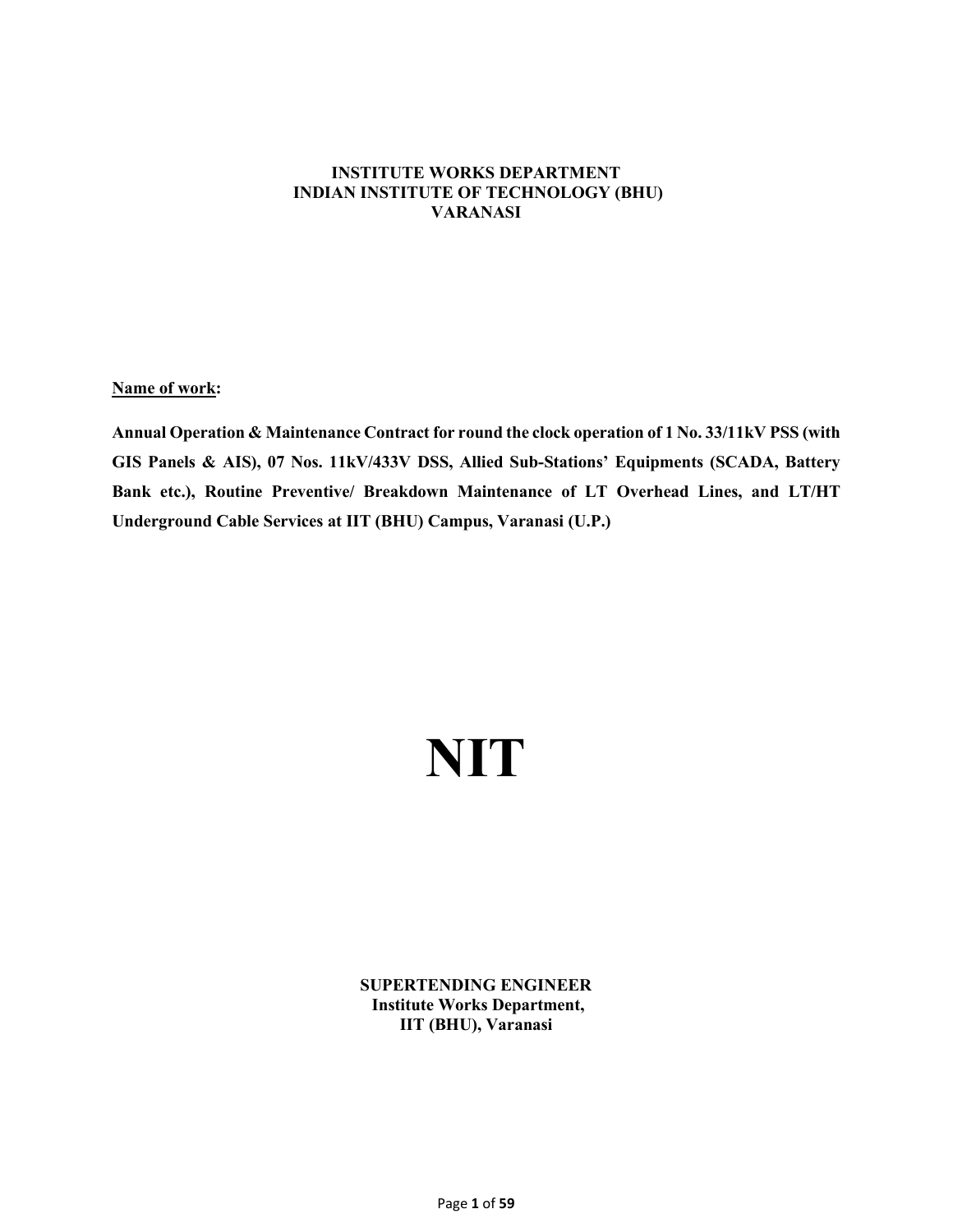# **ABSTRACT OF COST**

# **Name of work***:*

**Annual Operation & Maintenance Contract for round the clock operation of 1 No. 33/11kV PSS (with GIS Panels & AIS), 07 Nos. 11kV/433V DSS, Allied Sub-Stations' Equipments (SCADA, Battery Bank etc.), Routine Preventive/ Breakdown Maintenance of LT Overhead Lines, and LT/HT Underground Cable Services at IIT (BHU) Campus, Varanasi (U.P.)**

| SI. | <b>Details of Sub-Head</b>                                  | <b>Total Amount(in Rupees)</b>              |
|-----|-------------------------------------------------------------|---------------------------------------------|
| No. |                                                             |                                             |
| 1.0 | Annual Operation & Maintenance Contract for round the clock | Rs. 82,00,000.00                            |
|     | operation of 1 No. 33/11kV PSS (with GIS Panels & AIS), 07  | (Eighty Two Lac only)<br>(Inclusive of GST) |
|     | 11kV/433V DSS, Allied Sub-Stations' Equipments<br>Nos.      |                                             |
|     | (SCADA, Battery Bank etc.), Routine Preventive/ Breakdown   |                                             |
|     | Maintenance of LT Overhead Lines, and LT/HT Underground     |                                             |
|     | Cable Services at IIT (BHU) Campus, Varanasi (U.P.)         |                                             |

**Sd/- Junior Engineer €**

**Sd/- Assistant Engineer**

**Sd/- Superintending Engineer** 

**IWD, IIT (BHU) IWD, IIT (BHU) IWD,IIT(BHU)**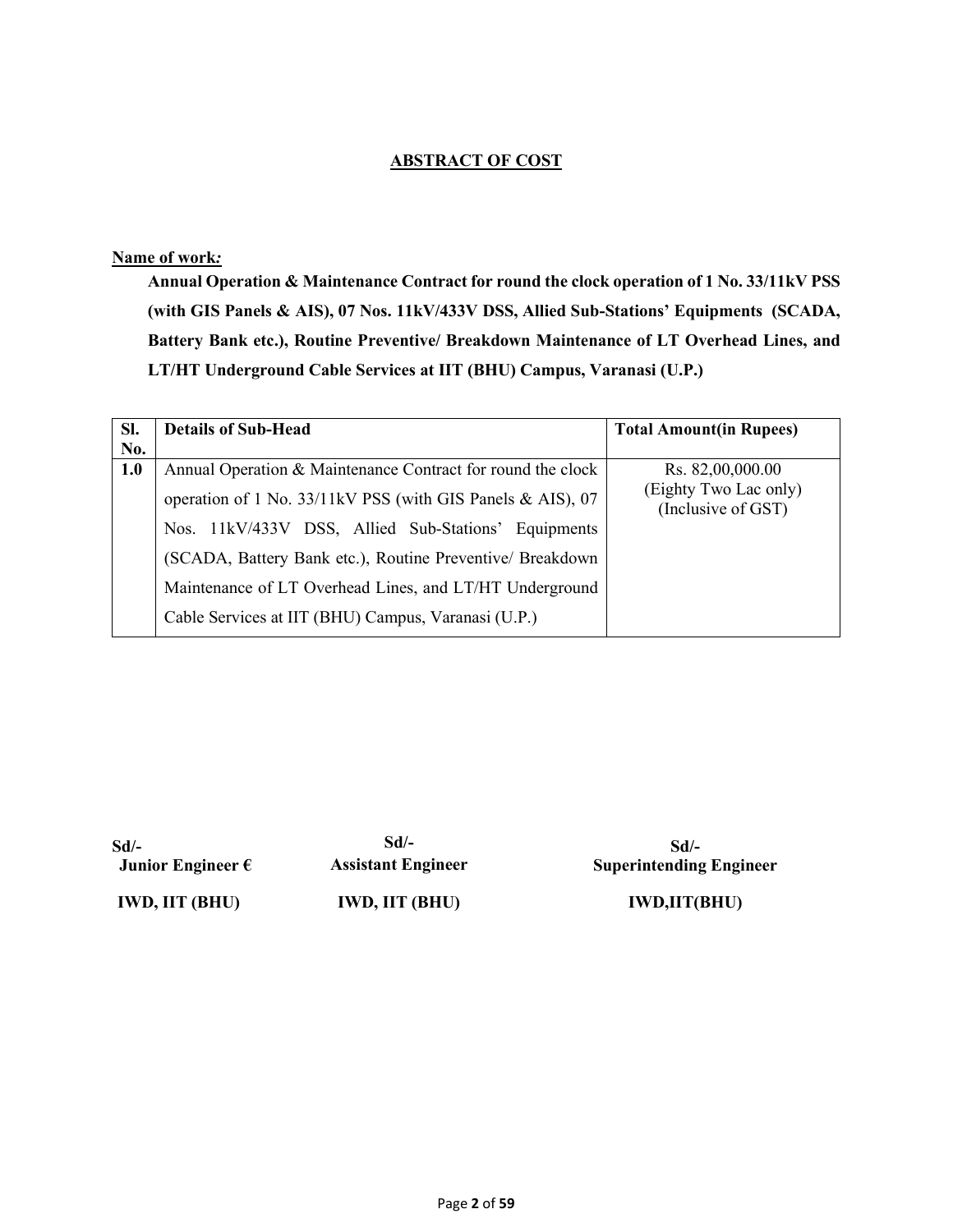## **INSTITUTE WORKS DEPARTMENT INDIAN INSTITUTE OF TECHNOLOGY IIT (BHU) VARANASI**

# **Name of Work:**

**Annual Operation & Maintenance Contract for round the clock operation of 1 No. 33/11kV PSS (with GIS Panels & AIS), 07 Nos. 11kV/433V DSS, Allied Sub-Stations' Equipments (SCADA, Battery Bank etc.), Routine Preventive/ Breakdown Maintenance of LT Overhead Lines, and LT/HT Underground Cable Services at IIT (BHU) Campus, Varanasi (U.P.)**

# **GENERAL INDEX**

|                | Sl. No. Description                                                            |
|----------------|--------------------------------------------------------------------------------|
|                | PART-A                                                                         |
| 1              | Information and instructions for contractors for e-tendering                   |
| $\overline{2}$ | <b>IWD, IIT e-TENDER</b>                                                       |
| 3              | Affidavit Format                                                               |
| 4              | IWD, IIT from -1                                                               |
| 5              | Proforma of Schedules                                                          |
| 6              | General Rules & Directions                                                     |
| 7              | Salient/Mandatory requirement for tender                                       |
|                | <b>PART-B</b>                                                                  |
| 8              | Quality Assurance of the work                                                  |
| 9              | Additional terms and conditions                                                |
| 10             | Special Condition for Material                                                 |
| 11             | List of machinery, tools $\&$ plants to be deployed by the contractor at site. |
| 12             | Guarantee bonds:                                                               |
| a)             | Form of Earnest Money (Bank Guarantee Bond)                                    |
| 13             | Scope of work & specification                                                  |

**Sd/- Superintending Engineer IWD,IIT(BHU), Varanasi**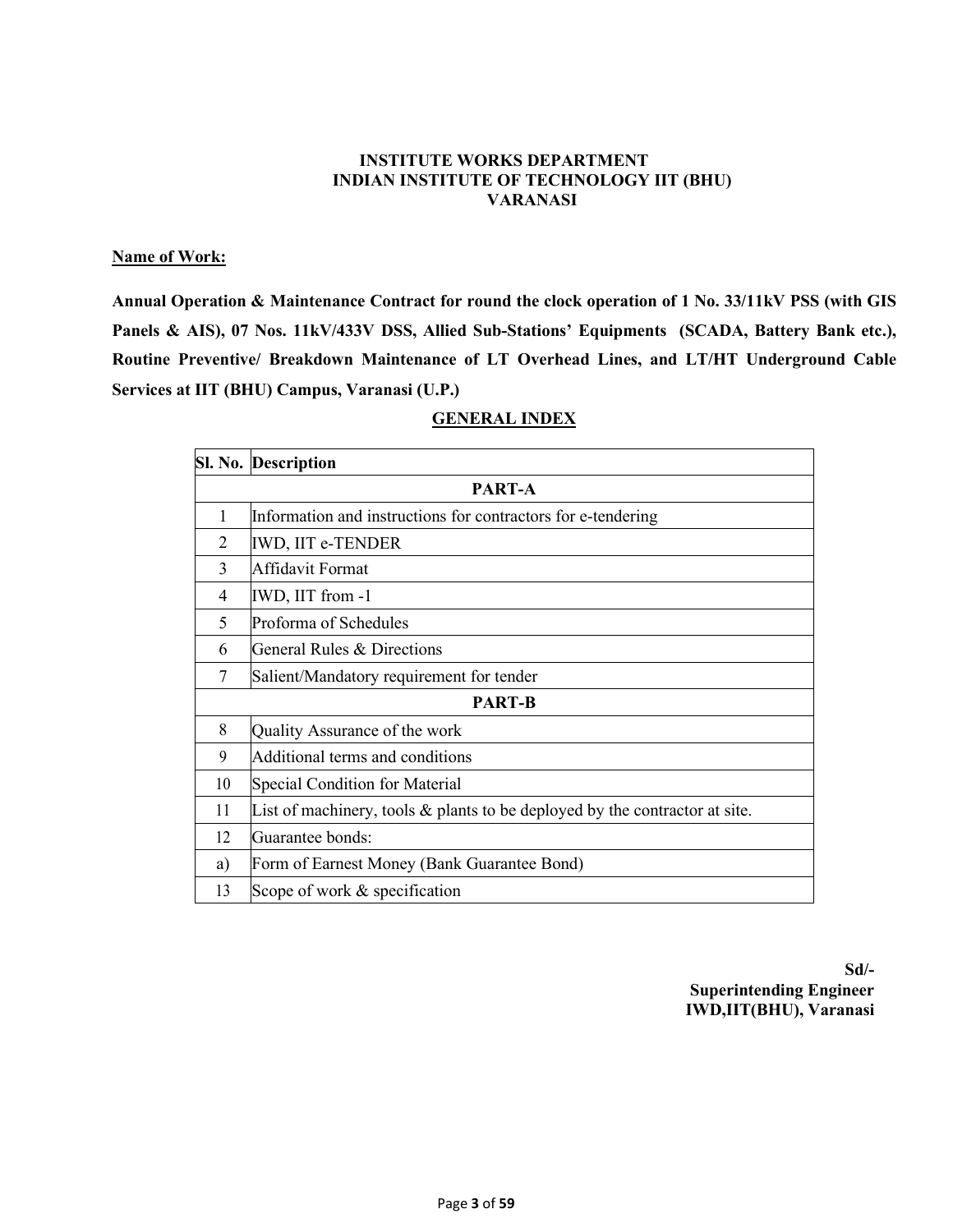## **INSTITUTE WORKS DEPARTMENT INDIAN INSTITUTE OF TECHNOLOGY IIT(BHU) VARANASI**

**Name of work***:*

**Annual Operation & Maintenance Contract for round the clock operation of 1 No. 33/11kV PSS (with GIS Panels & AIS), 07 Nos. 11kV/433V DSS, Allied Sub-Stations' Equipments (SCADA, Battery Bank etc.), Routine Preventive/ Breakdown Maintenance of LT Overhead Lines, and LT/HT Underground Cable Services at IIT (BHU) Campus, Varanasi (U.P.)**

# **PART- A**

# **INSTITUTE WORKS DEPARTMENT INDIAN INSTITUTE OF TECHNOLOGY IIT(BHU) VARANASI**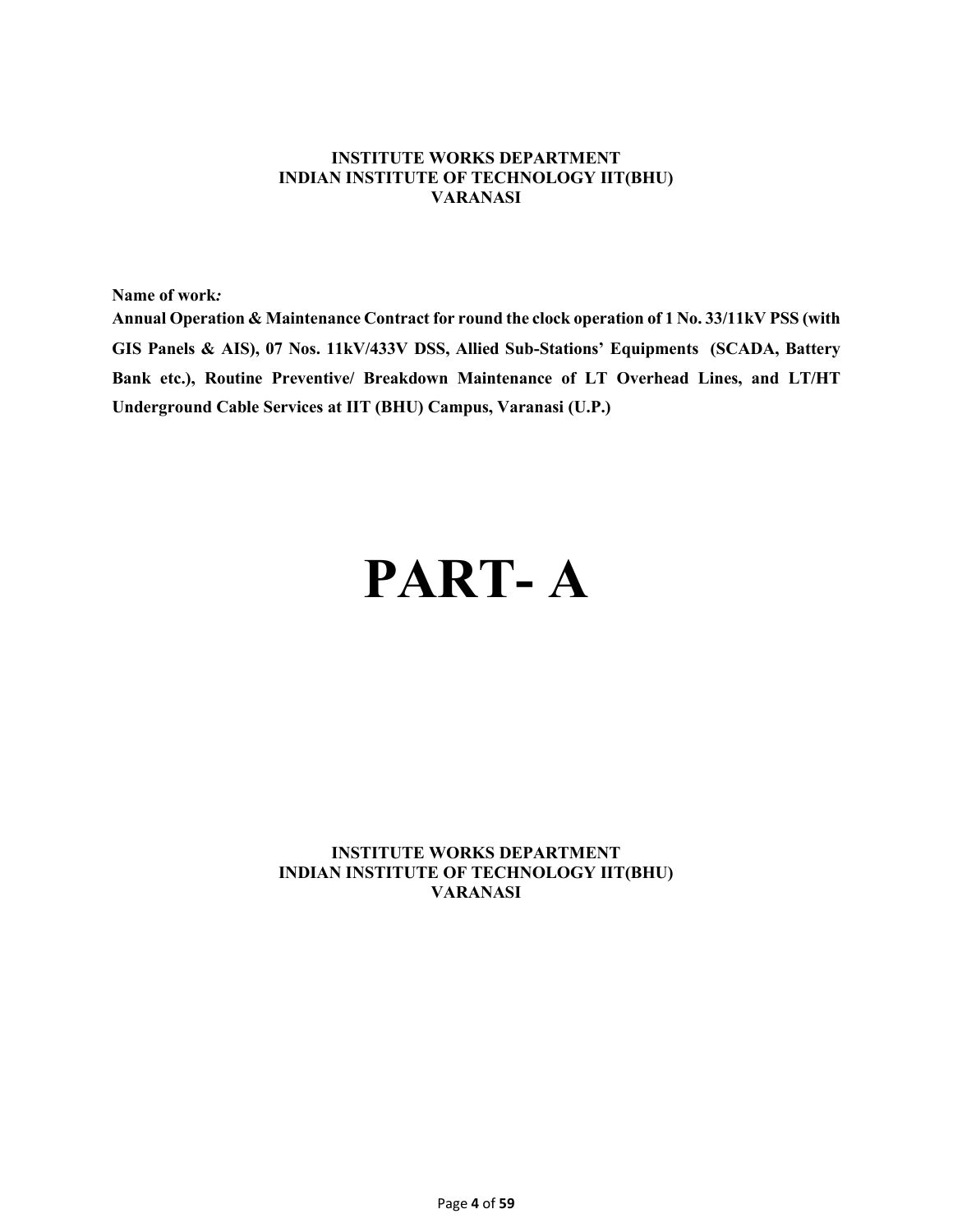# **INFORMATION AND INSTRUCTIONS FOR BIDDERS FOR e-TENDERING FORMING PART OF BID DOCUMENT AND TO BE POSTED ON WEBSITE**

The Superintending Engineer, Institute Works Department, on behalf of IIT(BHU), Varanasi, India invites online, percentage rate Bids from OEM/ or authorized by OEM or any other agency/firm having similar type of work experience in reputed organization in Single Bid for the following work:-

| SI.              |                                                                             | <b>Details</b>                                                                                                                                                                                                                                                                                                                                                     |
|------------------|-----------------------------------------------------------------------------|--------------------------------------------------------------------------------------------------------------------------------------------------------------------------------------------------------------------------------------------------------------------------------------------------------------------------------------------------------------------|
| N <sub>0</sub>   | <b>Description</b>                                                          |                                                                                                                                                                                                                                                                                                                                                                    |
| 1.               | NIT No.                                                                     |                                                                                                                                                                                                                                                                                                                                                                    |
| 2.               | Name of Works & Location                                                    | Annual Operation & Maintenance Contract for round the<br>clock operation of 1 No. 33/11kV PSS (with GIS Panels &<br>AIS), 07 Nos. 11kV/433V DSS, Allied Sub-Stations'<br>Equipments (SCADA, Battery Bank etc.), Routine<br>Preventive/ Breakdown Maintenance of LT Overhead<br>Lines, and LT/HT Underground Cable Services at IIT<br>(BHU) Campus, Varanasi (U.P.) |
| $\overline{3}$ . | Total Estimated cost put to<br>tender                                       | Rs. 82,00,000.00<br>(Eighty Two Lac only)<br>(Inclusive of G ST)                                                                                                                                                                                                                                                                                                   |
| 4.               | <b>Earnest Money</b>                                                        | Rs. 4,10,000.00                                                                                                                                                                                                                                                                                                                                                    |
| 5.               | Period of Completion                                                        | One Year                                                                                                                                                                                                                                                                                                                                                           |
| $\overline{6}$ . | Last Date & Time of<br>Submission of Technical and<br><b>Financial Bids</b> | 12.06.2020 (3:00 PM)                                                                                                                                                                                                                                                                                                                                               |
| 7.               | Date of opening of BID                                                      | 14.06.2020 (3:00 PM)                                                                                                                                                                                                                                                                                                                                               |

# **1. Bidders who fulfill the following criteria shall be eligible to apply. Bids from joint ventures shall not be accepted at all.**

- (a) Should have satisfactorily completed the Operation & maintenance Job as mentioned below during the last eight years on the date of submission of tender:-
- **(i)** Three similar works each costing not less than 40% of estimated cost. In order to ensure expertise of the firm in all domains of the work, 25% of the estimated cost out of the aforementioned 40%, must pertain to sub-station operation/maintenance work and 15% need to relate with the routine preventive/breakdown maintenance work of LT overhead lines and LT/HT underground cabling works.

# OR

**2.** Two similar works each costing not less than 60% of estimated cost. In order to ensure expertise of the firm in all domains of the work, 40% of the estimated cost out of the aforementioned 60%, must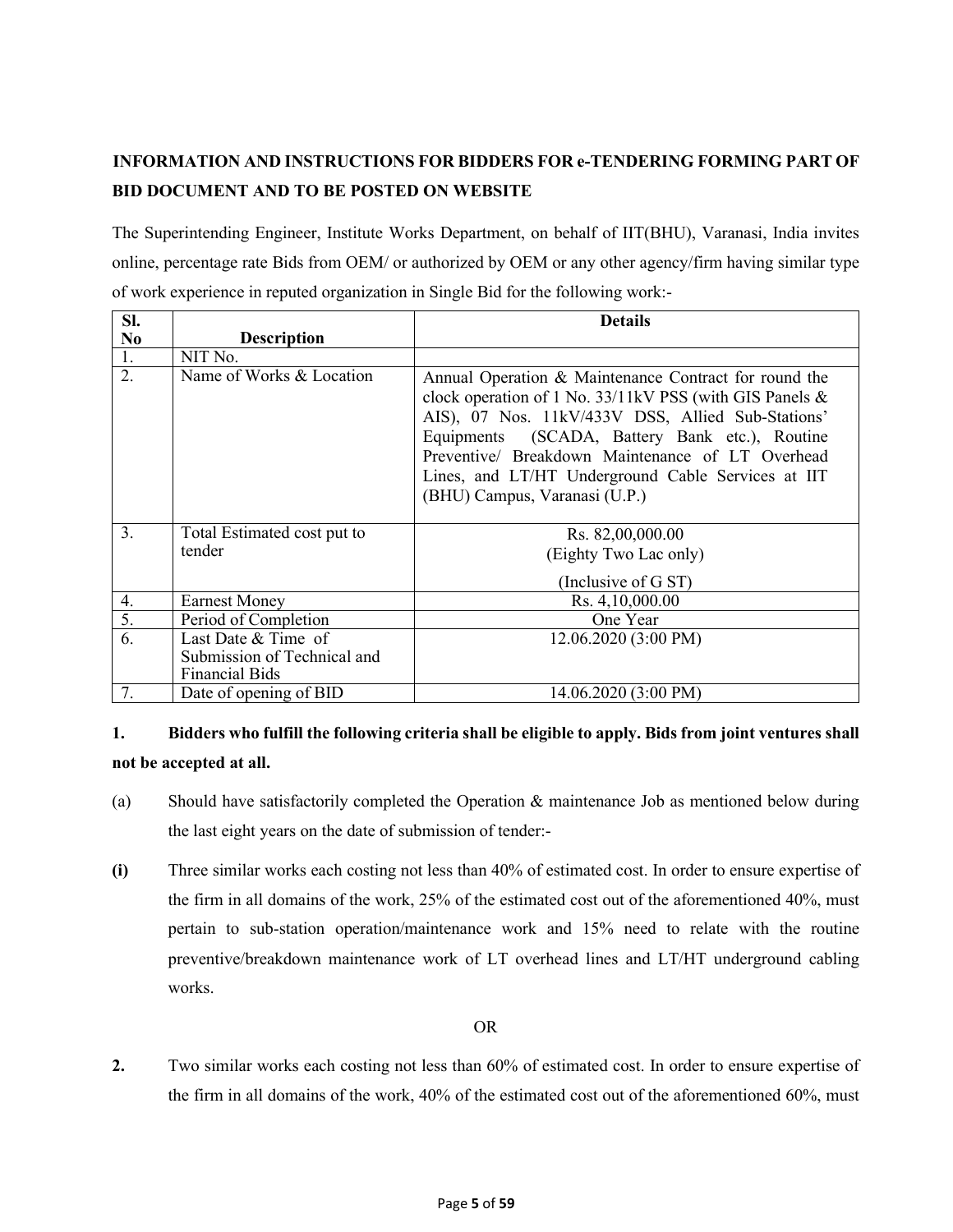pertain to sub-station operation/maintenance work and 20% needs to relate with the routine preventive/breakdown maintenance work of LT overhead lines and LT/HT underground cabling works.

#### OR

**3.** Three similar works each costing not less than 80% of estimated cost. In order to ensure expertise of the firm in all domains of the work, 50% of the estimated cost out of the aforementioned80%, must pertain to sub-station operation/maintenance work and 30% needs to relate with the routine preventive/breakdown maintenance work of LT overhead lines and LT/HT underground cabling works.

### AND

(b) At least one "similar work"in above mentioned categories must be completed with Central Govt. Department/ State Government Department / Central Autonomous body/ State Autonomous Body/ Central Public Sector Undertaking / State Public Sector Undertaking / City Development Authority / Municipal Corporation of City formed under an Act by Central/State Government and notified in Central /State Gazette.

### **Similar work shall mean**

"Annual Operation & Maintenance Contract for round the clock operation of 1 No. 33/11kV PSS (with GIS Panels & AIS), 07 Nos. 11kV/433V DSS, Allied Sub-Stations' Equipments (SCADA, Battery Bank etc.), Routine Preventive/ Breakdown Maintenance of LT Overhead Lines, and LT/HT Underground Cable Services at IIT (BHU) Campus, Varanasi (U.P.)

- $\checkmark$  The value of the executed work shall be brought to the current costing level by enhancing the actual value of job at simple rate of 7% per annum; calculated from the date of completion to last date of receipt of applications for bids.
- $\checkmark$  Bidder need to procure and maintain recommended spared of GIS (As per attached list in Annnexure – 1) in his warehouse for trouble free services.
- (a) Should have had average annual financial turnover of at least 30% of estimated cost during the last three consecutive financial years ending 31<sup>st</sup> March, 2020 (scanned copy of the audited certificate from CA to be uploaded).
- (b) Should have incurred no loss during the last five financial years ending  $31<sup>st</sup>$  March, 2020.
- (c) Should have a solvency certificate of 40% of the estimated cost of the work issued by Bank during the last three months (scanned copy of original solvency to be uploaded).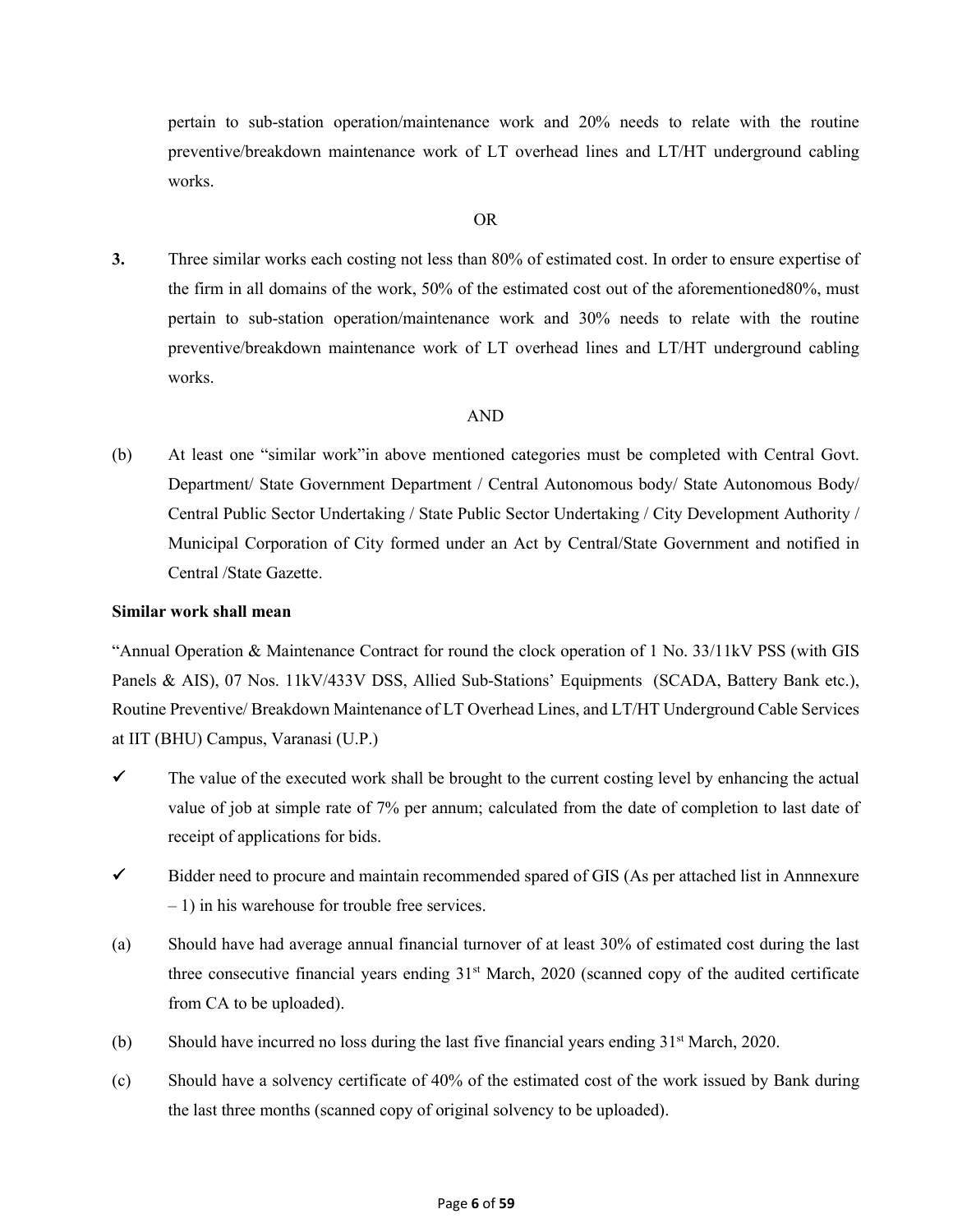**2.** The intending bidder must read the terms and conditions carefully. He should submit his bid only if he satisfies the criteria at S. No. 1 of this tender document and is in possession of all the documents required.

The agency should also enclose all the documents as a separate annexure showing the details of the works that he intends to be considered for deciding his fulfillment of eligibility criteria as per the requirements of the NIT provisions.

- **3.** Information and Instructions to the bidders, posted on website, shall form of tender document.
- **4.** The tender document consisting of plans, specifications, the schedule of quantities of various types of items to be executed and the set of terms and conditions of the contract to be complied with and other necessary documents can be seen and downloaded from website www.eprocure.gov.in or www.IIT (BHU).ac.in for free of cost.
- **5.** The bid can be submitted only after giving the details of the mandatory documents such as Demand-Draft or Fixed Deposit Receipts or Bank Guarantee of any Scheduled Bank towards EMD in favour of the Registrar, IIT (BHU), Varanasi and other scanned documents as specified.
- **6.** Those contractors not registered on www.eprocure.gov.in website, are required to get registered beforehand. If needed they can be imparted training on online bidding process as per details available on the website.
- **7.** The intending bidders must have valid Class-III digital signature to submit the bid.
- **8.** On opening date of the financial bid, the contractor can login and see the bid opening process. After opening of bids, he will receive the competitor bid sheets.
- **9.** Contractor can upload documents in the form of PDF format.
- **10**. While selecting any of the cells, in case a warning appears or if any cell is left blank the same shall be treated as "0".

Therefore, if any cell is left blank and no rate is quoted by the bidder, it will be treated as "0" (ZERO) and the bid shall be rejected.

- **11.** It shall be mandatory to sign the Affidavit by the bidder / contractor, failing which bidder will stand disqualified from the tendering process and the bid of the contractor would be summarily rejected in case of manual tendering. However; where e-tendering is followed, Affidavit shall be signed by the successful bidder after acceptance of the bid.
- **12.** The EMD can be paid in the form of Demand Draft or Fixed Deposit Receipts or Bank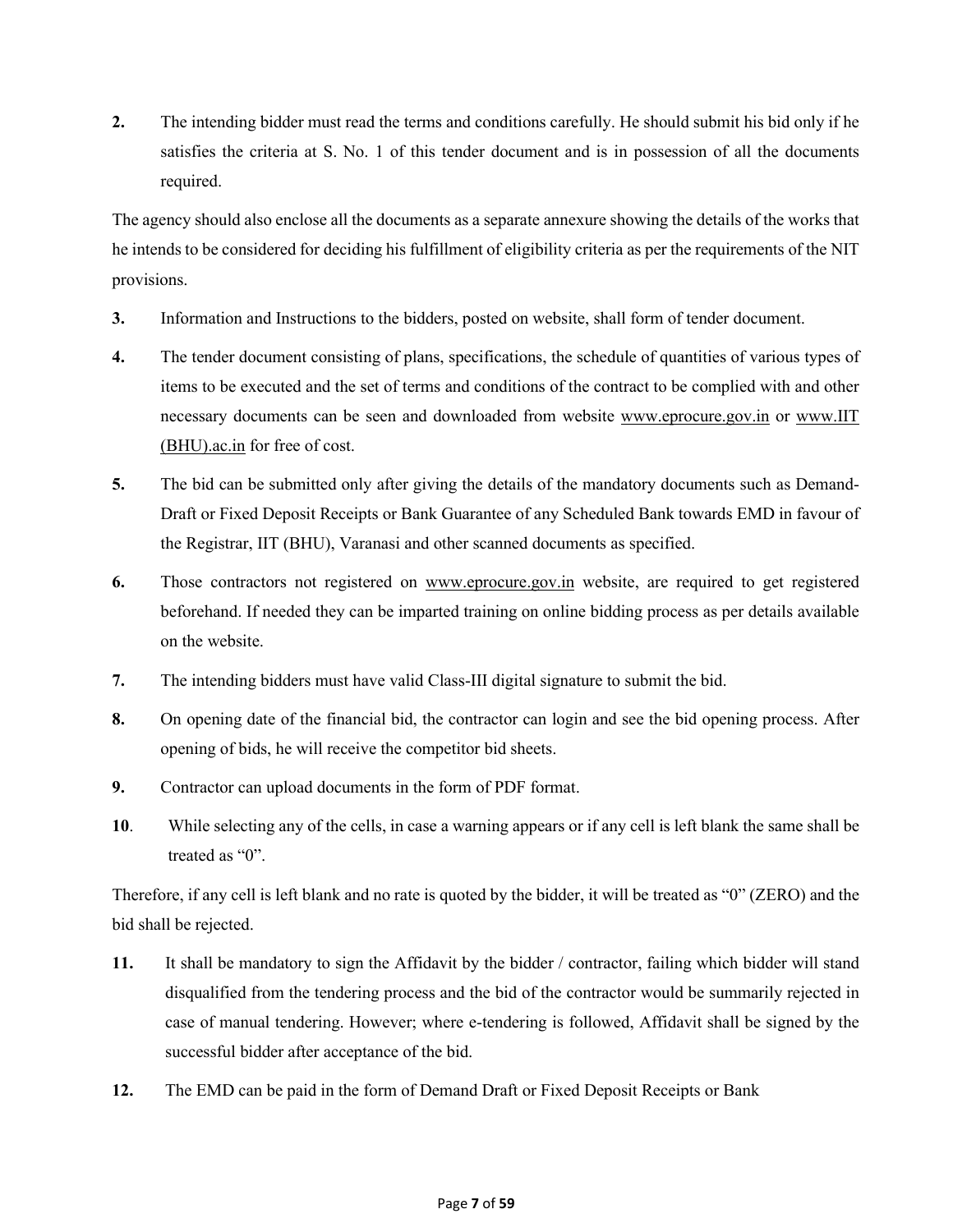Guarantee from any Scheduled Bank. The intending bidder has to fill all the details such as Banker's name, Demand Draft/Fixed Deposit Receipt/ Bank Guarantee, amount and date/ bank Guarantee.

## **List of Documents to be scanned and uploaded up to date and time mentioned above**:

- 1. Certificates of Work Experience.
- 2. Certificate of Financial Turnover from CA.
- 3. Certificate of Registration for GST/IT.
- 4. Bank Solvency Certificate issued by any scheduled bank.
- 5. Affidavit as per provision of IWD, IIT(BHU) e-TENDER.
- 6. Any Other document as specified in Eligibility Criteria and/or in IWD, IIT(BHU) e-TENDER.
- 7. Contractor must have valid Electrical Safety Certificate issued by The D.G.- Electrical Safety.

# **SUPERINTENDING ENGINEER INSTITUTE WORKS DEPARTMENT INDIAN INSTITUTE OF TECHNOLOGY (BHU) VARANASI**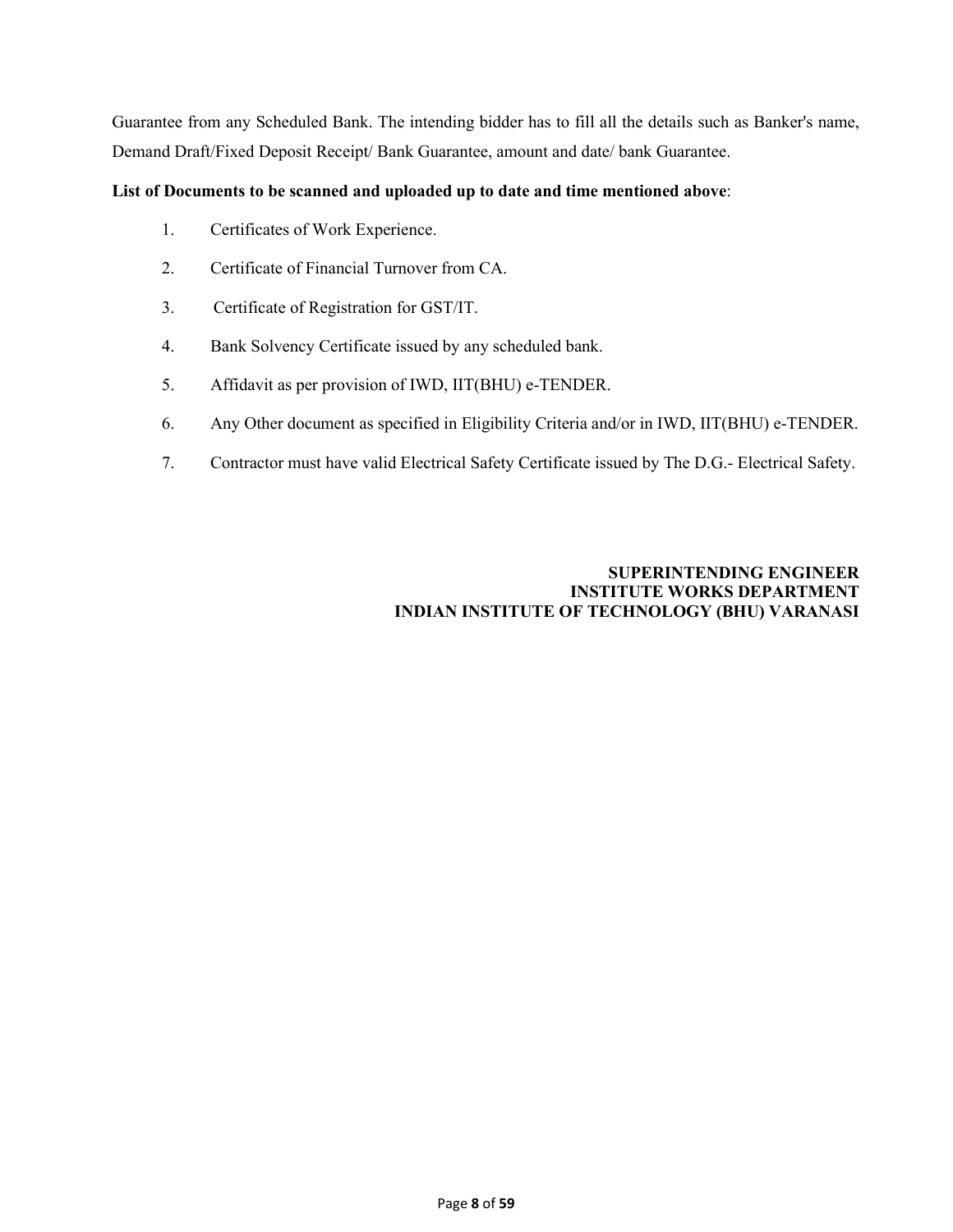### **IWD, IIT e-TENDER**

The Superintending Engineer, Institute Works Department, on behalf of IIT(BHU), Varanasi, India invites online, percentage rate Bids from OEM/ authorized by OEM and other agency(ies)/firms/vendors having similar type of work experience in reputed organization in Single Bid for the following work:-

"Annual Operation & Maintenance Contract for round the clock operation of 1 No. 33/11kV PSS (with GIS Panels & AIS), 07 Nos. 11kV/433V DSS, Allied Sub-Stations' Equipments (SCADA, Battery Bank etc.), Routine Preventive/ Breakdown Maintenance of LT Overhead Lines, and LT/HT Underground Cable Services at IIT (BHU) Campus, Varanasi (U.P.)"

- 1.1 The works is totally estimated to cost **Rs 82, 00,000.00** per annum **inclusive of taxes & duties**. This estimate, however, is given merely as a rough guide.
- 1.2 Intending bidder is eligible to submit the bid provided he has definite proof from the appropriate authority, which shall be to the satisfaction of the competent authority, of having satisfactorily completed similar jobs of magnitude specified below:-
- 1.2.1 Criteria of eligibility for submission of bid documents: **Joint ventures are not accepted.**
	- (a) Should have satisfactorily completed the operation and/or maintenance Job as mentioned below during the last eight years.
- **(i)** Three similar works each costing not less than 40% of estimated cost. In order to ensure expertise of the firm in all domains of the work, 25% of the estimated cost out of the aforementioned 40%, must pertain to sub-station operation/maintenance work and 15% need to relate with the routine preventive/breakdown maintenance work of LT overhead lines and LT/HT underground cabling works.

#### OR

(ii) Two similar works each costing not less than 60% of estimated cost. In order to ensure expertise of the firm in all domains of the work, 40% of the estimated cost out of the aforementioned 60%, must pertain to sub-station operation/maintenance work and 20% needs to relate with the routine preventive/breakdown maintenance work of LT overhead lines and LT/HT underground cabling works.

OR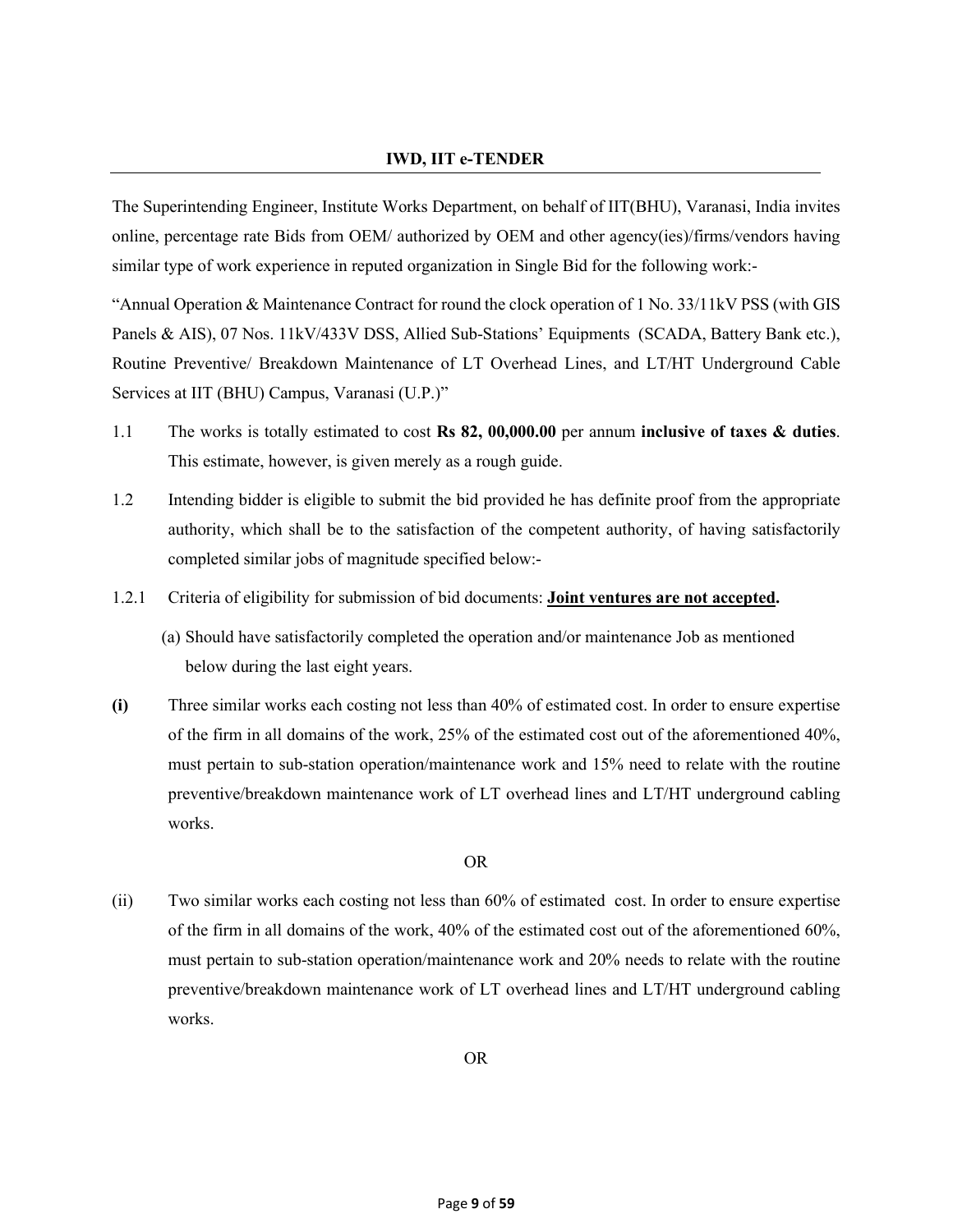(iii) Three similar works each costing not less than 80% of estimated cost. In order to ensure expertise of the firm in all domains of the work, 50% of the estimated cost out of the aforementioned80%, must pertain to sub-station operation/maintenance work and 30% needs to relate with the routine preventive/breakdown maintenance work of LT overhead lines and LT/HT underground cabling works.

## AND

(b) At least one "similar work" in above mentioned categories must be completed with Central Govt. Department/ State Government Department / Central Autonomous body/ State Autonomous Body/ Central Public Sector Undertaking / State Public Sector Undertaking / City Development Authority / Municipal Corporation of City formed under an Act by Central/State Government and notified in Central /State Gazette.

## **Similar work shall mean**

"Annual Operation & Maintenance Contract for round the clock operation of 1 No. 33/11kV PSS (with GIS Panels & AIS), 07 Nos. 11kV/433V DSS, Allied Sub-Stations' Equipments (SCADA, Battery Bank etc.), Routine Preventive/ Breakdown Maintenance of LT Overhead Lines, and LT/HT Underground Cable Services at IIT (BHU) Campus, Varanasi (U.P.)

- $\checkmark$  The value of the executed work shall be brought to the current costing level by enhancing the actual value of job at simple rate of 7% per annum; calculated from the date of completion to last date of receipt of applications for bids.
- $\checkmark$  Bidder need to procure and maintain recommended spared of GIS (As per attached list in Annnexure  $-1$ ) in his warehouse for trouble free services.
- (a) Should have had average annual financial turnover of at least 30% of estimated cost during the last three consecutive financial years ending  $31<sup>st</sup>$  March, 2020 (scanned copy of the audited certificate from CA to be uploaded).
- (b) Should have incurred no loss during the last five financial years ending  $31<sup>st</sup>$  March, 2020.
- (c) Should have a solvency certificate of 40% of the estimated cost of the work issued by Bank during the last three months (scanned copy of original solvency to be uploaded).

**1.2.2** To become eligible for issue of the tender, the contractors shall have to furnish an affidavit as under:-

I/We undertake and confirm that eligible similar works(s) has/have not been carried out through another contractor on back to back basis. Further that, if such a violation comes to the notice of Department, I/we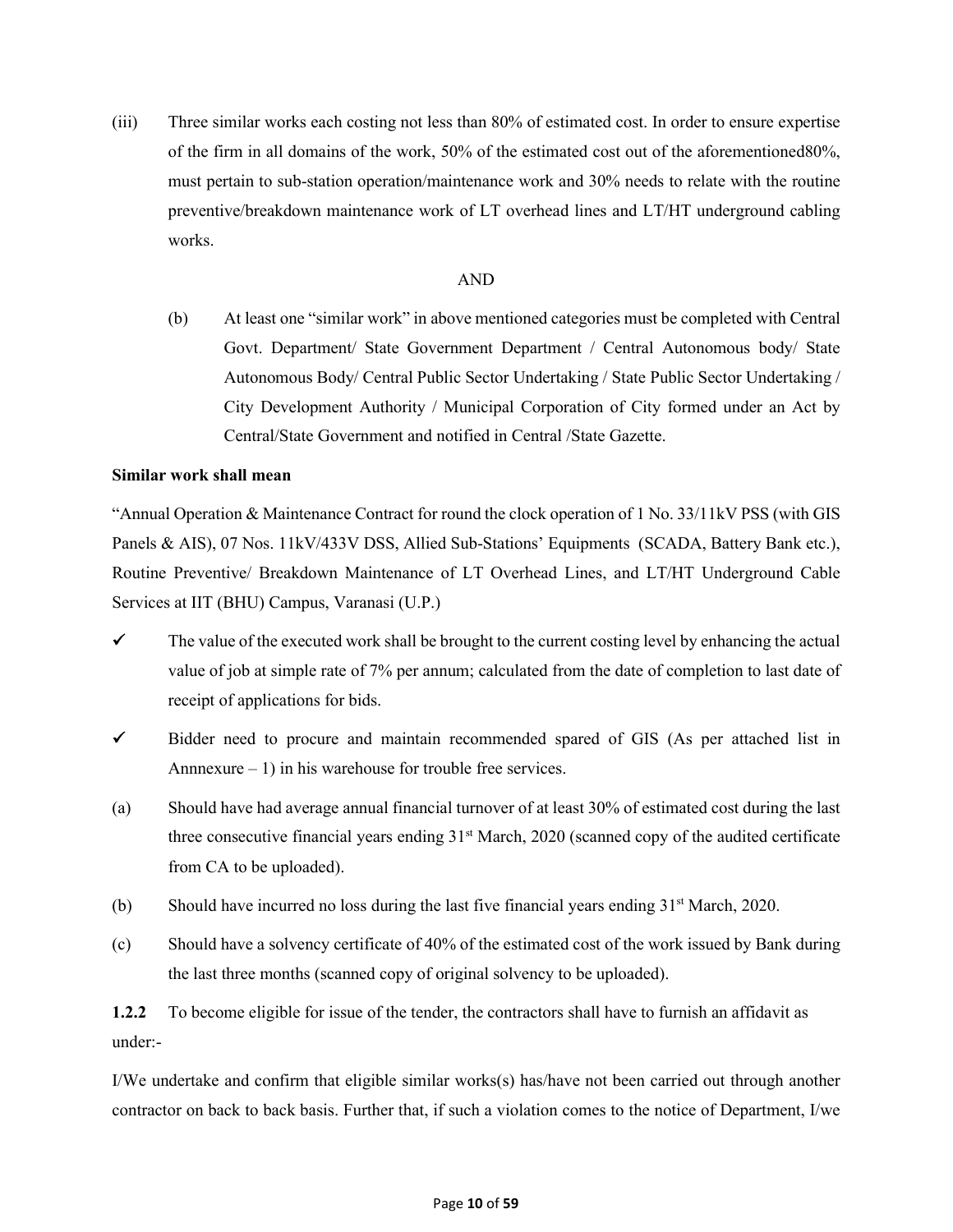shall be debarred for tendering in IIT (BHU) in future forever. Also, if such a violation comes to the notice of Department before the date of start of the work, the Superintending Engineer, IWD shall be free to forfeit the entire amount of Earnest Money Deposit/ (Scanned copy to be uploaded at the time of submission of bid).

- **2.** Award of work contract/ order shall be placed on the successful bidder on prescribed Format.
- **3.** The time allowed for carrying out the AMC will be 12 Months from the date of start as defined in schedule 'F' or from the first date of handing over of the site, whichever is later, in accordance with the phasing, if any, indicated in the tender documents.
- **4.** The tender document consisting of plans, specifications, the schedule of quantities of various types of items to be executed and the set of terms and conditions of the contract to be complied with and other necessary documents except Standard General Conditions of Contract Form can be seen from website www.eprocure.gov.in or www.IIT (BHU).ac.in free of cost.
- **5.** After submission of the bid the contractor can re-submit revised bid any number of times but before last time and date of submission of tender as notified.
- **6.** While submitting the revised bid, contractor can revise the bid price, but before last time & date of submission of tender as notified.
- **7.** The quoted base price shall remain FIRM till the complication of work.
- **8.** a) Earnest Money can be paid in the form of Demand Draft or Fixed Deposit Receipt (drawn in favor of Superintending Engineer, IWD, IIT (BHU), Varanasi, payable at Varanasi) or Bank Guarantee of any Scheduled Bank wherever applicable in accordance with the Form annexed hereto having validity for 6 months or more from the last date of receipt of tenders. It shall be scanned and uploaded on the e-tendering website within the period of tender submission.
	- b) Cost of Tender Document NIL

Demand Draft or FDR or Bank Guarantee against EMD shall be placed in single sealed envelope superscripted as "Earnest Money" with name of work/job and due date of opening of the tender also be mentioned thereon.

9. Copy of certificate of work experience, copy of category/ enlistment order, Audited Balance Sheet, Bank Solvency Certificate and other documents mentioned in the tender Document shall be scanned and uploaded on the e-tendering website within the period of tender submission and certified copy of each shall be deposited in a separate envelope marked as "Eligibility Documents"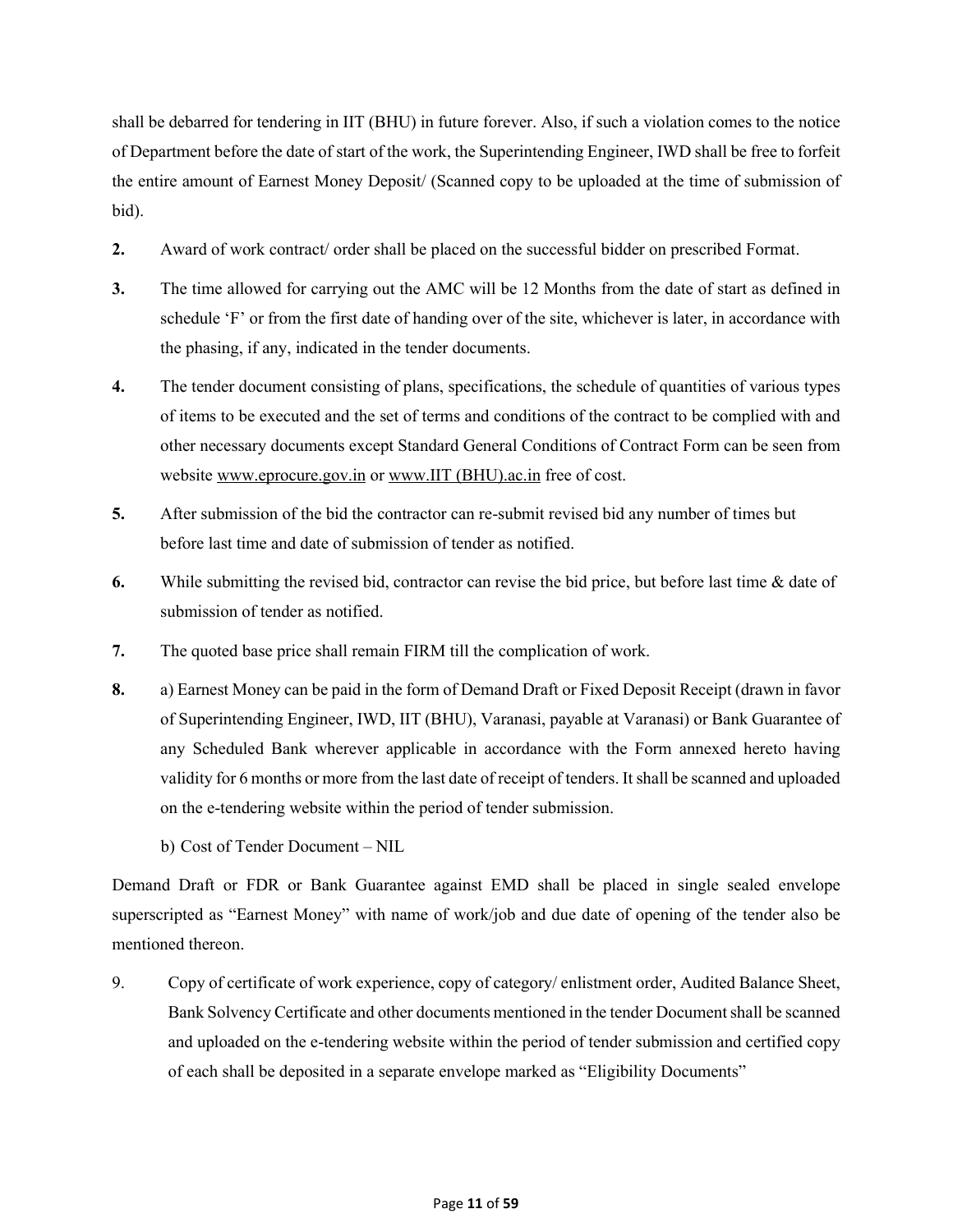Both the envelopes shall be placed in another envelope with due mention of Name of work/ job and due date of opening of tenders and to be submitted in the office of Superintending Engineer, IWD, IIT (BHU), Varanasi before last date & time of submission of bid and up to 3:00 PM **12.06.2020**

The tender documents submitted shall be opened at **3:00 PM on 14.06.2020** in the office of **The Superintending Engineer, IWD, IIT(BHU).**

*Online Bid Documents submitted by intending bidders shall be opened only for those bidders, whose Earnest Money Deposit and other documents placed in the envelope are found in order.*

- 10. The bid submitted shall become invalid and cost of bid & e-Tender processing fee shall not be refunded if:
	- (i) The bidder is found ineligible.
	- (ii) The bidder does not upload all the documents (including service tax registration/ VAT registration/ Sales Tax registration/IT registration) as stipulated in the bid document.

(iii) If any discrepancy is noticed between the documents as uploaded at the time of submission of bid and hard copies as submitted physically in the office of tender opening authority.

- 11. The Earnest Money of the successful bidder shall be retained as performance guarantee/ security deposit till the completion of work.
- 12. Intending bidders are advised to inspect and examine the site and its surroundings and satisfy themselves before submitting their tenders as to the nature of the ground and sub-soil (so far as is practicable), the form and nature of the site, the means of access to the site, the accommodation they may require and in general shall themselves obtain all necessary information as to risks, contingencies and other circumstances which may influence or affect their tender. A tenderer shall be deemed to have full knowledge of the site whether he inspects it or not and no extra charge consequent upon any misunderstanding or otherwise shall be allowed. The tenderer shall be responsible for arranging and maintaining at his own cost, tools & plants, water, electricity access, facilities for workers and all other services required for executing the work unless otherwise specifically provided for in the contract documents. Submission of a bid by a tenderer implies that he has read this notice and all other contract documents and made himself aware of the scope, specifications of the work to be done, conditions and rates at which stores, tools and plant, etc. will be issued to him by the Government under local conditions and other factors having a bearing on the execution of the work.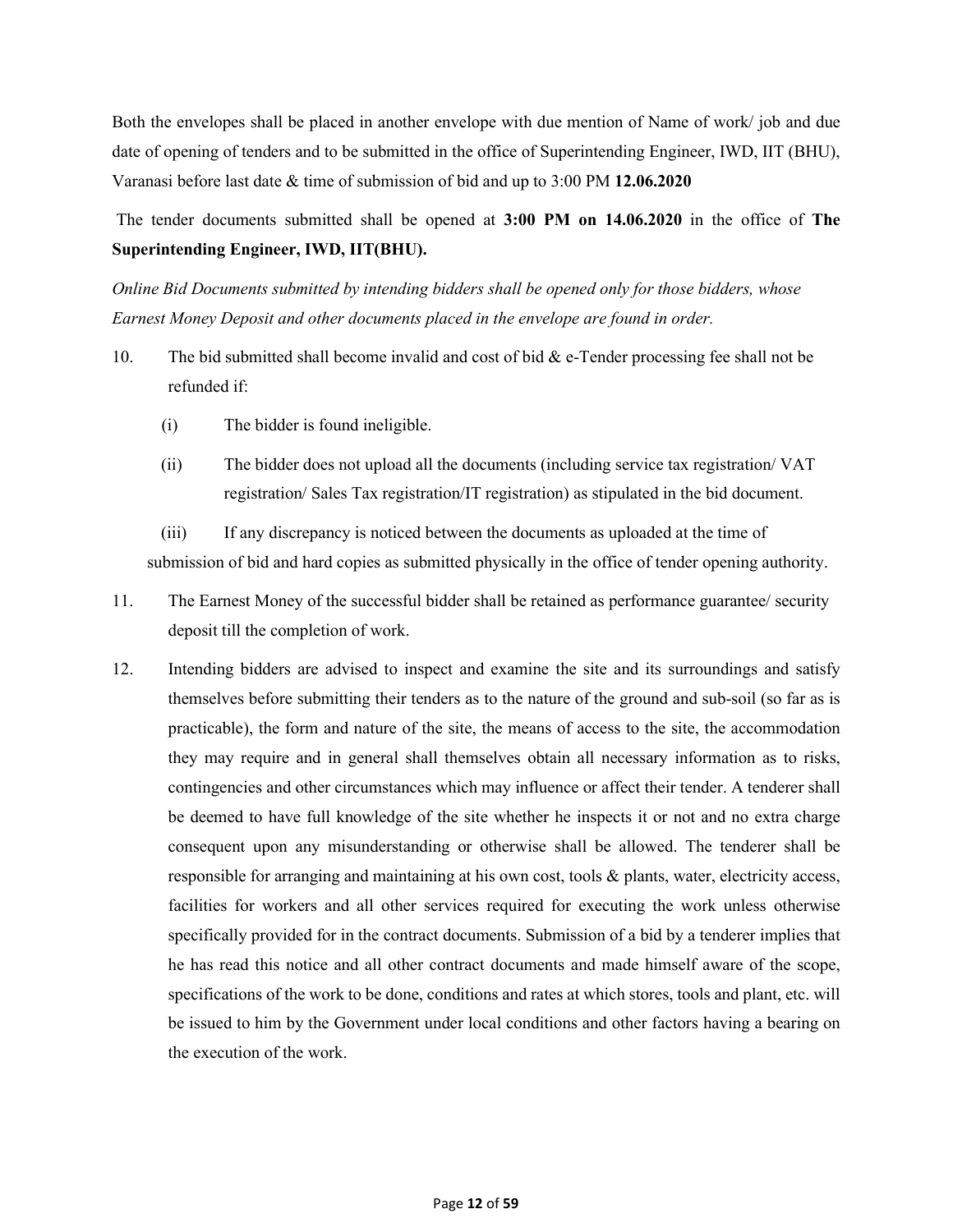- 13. The competent authority on behalf of the Institute does not bind itself to accept the lowest bid or any other bid and reserves to itself the authority to reject any or all the bids received without assigning any reason whatsoever. All tenders in which any of the prescribed condition is not fulfilled or any condition including that of conditional rebate is put forth by the bidder shall be summarily rejected.
- 14. Canvassing whether directly or indirectly, in connection with tender is strictly prohibited and the tenders submitted by the contractors who resort to canvassing will be liable to rejection.
- 15. The competent authority on behalf of the Institute reserves to himself the right of accepting the whole or any part of the bid and the bidders shall be bound to perform the same at the rate quoted.
- 16. The contractor shall not be permitted to bid for works/job in the IWD IIT (BHU), if his near relative is posted as an officer in any capacity between the grades of Superintending Engineer and Junior Engineer (both inclusive). Any breach of this condition by the contractor would render him liable to be removed from the approved list of contractors of this Department.
- 17. No Engineer of gazetted rank or other Gazetted Officer employed in Engineering or Administrative duties in an Engineering Department of the Government of India is allowed to work as a contractor for a period of one year after his retirement from Government service, without the previous permission of the Government of India in writing. This tender is liable to be cancelled if either the contractor or any of his employees is found any time to be such a person who had not obtained the permission of the Government of India as aforesaid before submission of the bid or engagement in the contractor's service.
- 18. The bid for the works shall remain open for acceptance for a period of (60) sixty days from the date of opening of financial bids. If any bidder withdraws his bid before the said period or issue of letter of acceptance, whichever is earlier, or makes any modifications in the terms and conditions of the bid which are not acceptable to the department, then the Government shall, without prejudice to any of the bidders shall not allow them to participate in the re-bidding process of the work.
- 19. This notice inviting bid shall form a part of the contract document. The successful bidder/contractor, on acceptance of his bid by the Accepting Authority shall within 15 days from the stipulated date of start of the work, sign contract/ work order consisting of:
	- a) The Notice Inviting bid, all the documents including Special Conditions, General Specifications/ Particular Specifications and drawings, if any, forming part of the bid as uploaded at the time of invitation of bid and the rates quoted online at the time of submission of bid and acceptance thereof together with any correspondence leading thereto.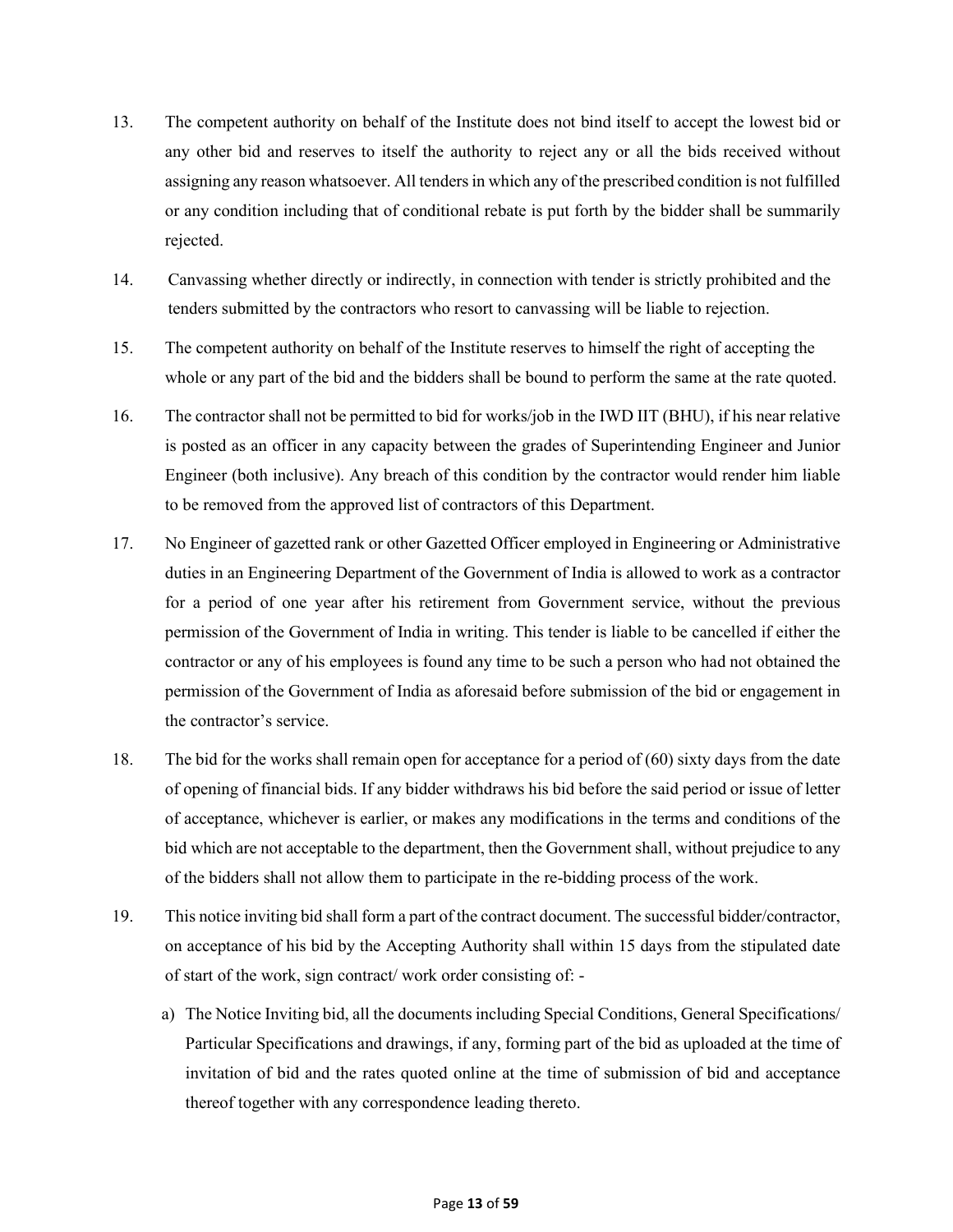b) Standard IWD, IIT (BHU) Contract/ work order and/ or other Standard IWD,IIT (BHU) form.

- 20. The tenderers shall quote price for each item strictly as per price schedule (BOQ). Any discount to be considered by the tenderers shall be included in the basic price in the price schedule (BOQ). Hence basic price shall be determined by the tenderers after considering the discount, if any.
- 21. For Composite Tenders
- 21.1.1 The Superintending Engineer will call bids for the composite work. The cost of bid document and Earnest Money will be fixed with respect to the combined estimated cost put to tender for the composite tender.
- 21.1.2 The bid document will include following four components:

Part A:-IWD,IIT(BHU) e-TENDER , IWD,IIT(BHU) FORM-1 including schedule A to F for the major component of the work, Standard General Conditions of Contract for IWD,IIT(BHU) as amended upto date.

Part B:- General / specific conditions, specifications

Part C: Schedule A to F for minor component of the work. (Superintending Engineer of major component shall be competent authority under clause 2 and clause 5 as mentioned in schedule A to F for major components)

Part D:- Schedule of quantities applicable to AOMC work.

21.1.3 The bidders must not associate themselves with agencies of the appropriate class worked with IWD,IIT(BHU) to bid for the work.

21.1.4 The eligible bidders shall quote rates for all items of major component as well as for all items of minor components of the bid.

21.1.5 After acceptance of the bid by competent authority, the Superintending Engineer shall issue the letter of intent/contract order on behalf of the Institute.

21.1.6 Entire work under the scope of composite tender including major and all minor components shall be executed under the contract order.

21.1.7 The Earnest Money of the successful bidder shall be retained as performance guarantee/ security deposit till the completion of work.

21.1.8 The qualified and lowest contractor is not entitled or permitted to associate any agenc(ies) for minor component(s) conforming to eligibility criteria as defined in the tender document and has to execute all components the work i.e., minor/major component(s) within prescribed time.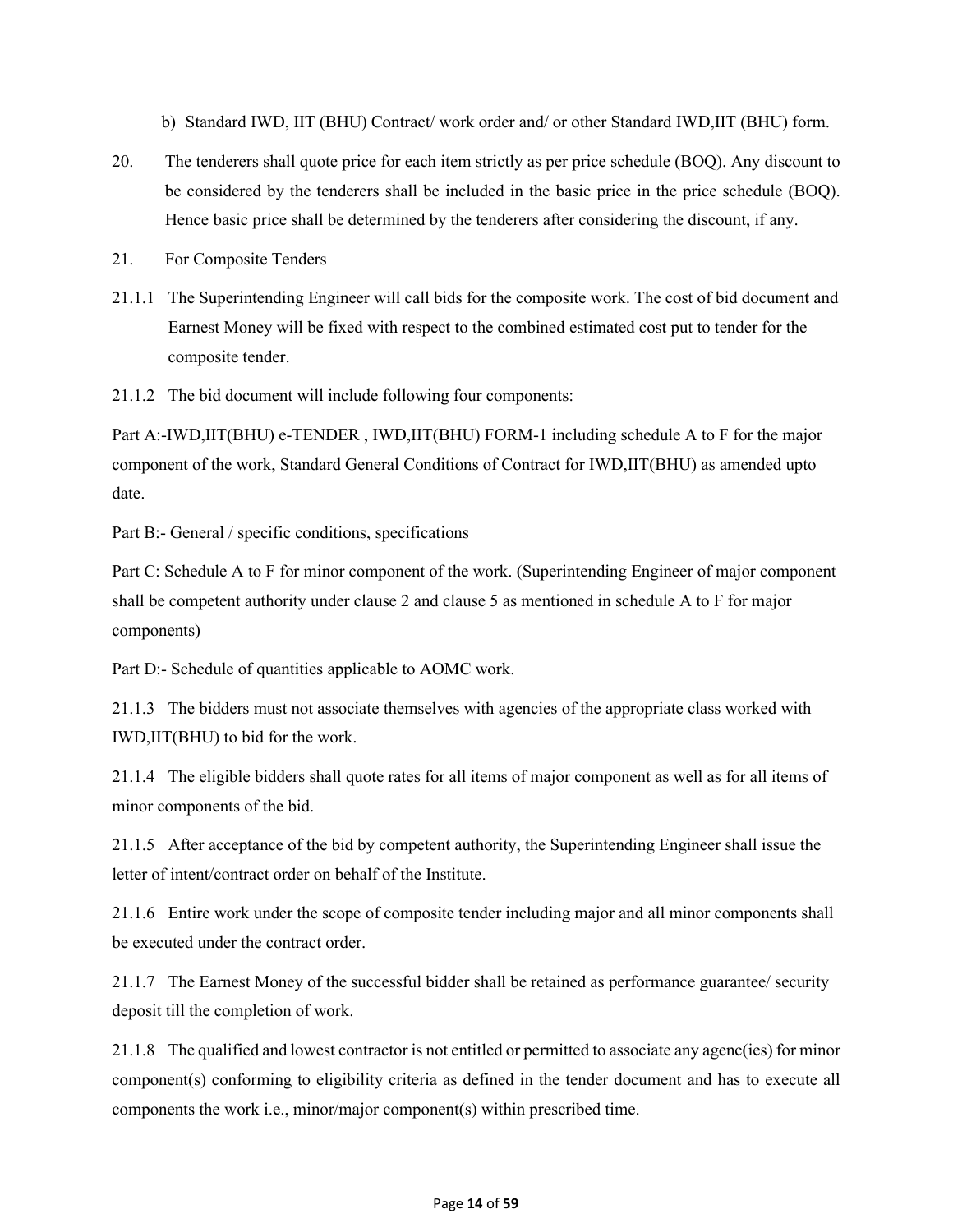21.1.9 Final or running bill of the work / job shall be finalized by IWD, IIT(BHU). No advance payment shall be made in any form. However, payment along with all applicable taxes shall be made on monthly running bill basis.

21.1.10 It will be obligatory on the part of the tenderer to sign the tender documents for all components before the first payment is released.

21.1.11 The bidder will submit an Affidavit at the time of award of contract and comply with the enumerated articles therein.

> **SUPERINTENDING ENGINEER INSTITUTE WORKS DEPARTMENT IIT (BHU) VARANASI**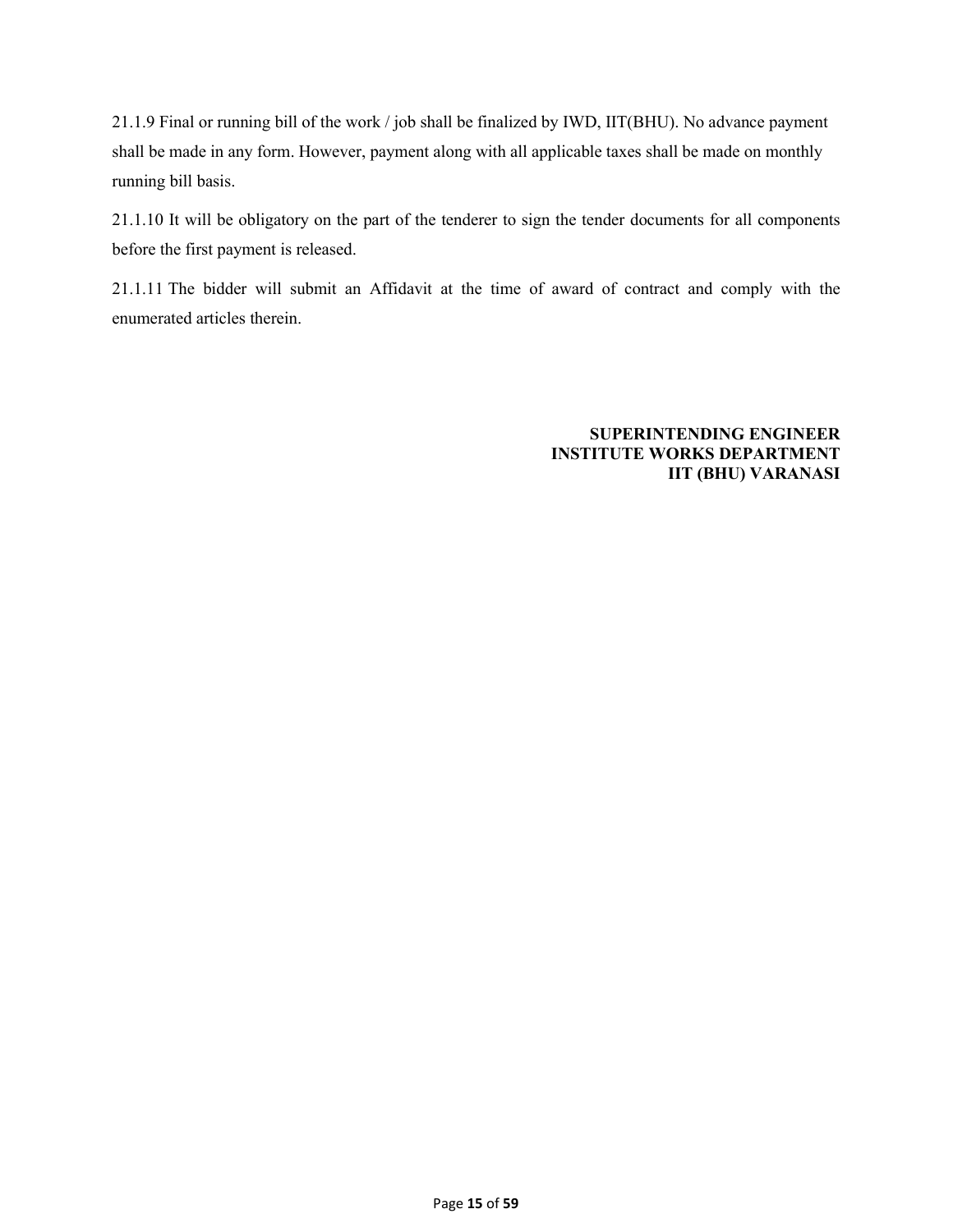# **AFFIDAVIT SUBMISSION**

**To, The Superintending Engineer, IWD, IIT(BHU), Varanasi.**

## **Sub: Submission of Tender for the work of**

Annual Operation & Maintenance Contract for round the clock operation of 1 No. 33/11kV PSS (with GIS Panels & AIS), 07 Nos. 11kV/433V DSS, Allied Sub-Stations' Equipments (SCADA, Battery Bank etc.), Routine Preventive/ Breakdown Maintenance of LT Overhead Lines, and LT/HT Underground Cable Services at IIT (BHU) Campus, Varanasi (U.P.)

**Dear Sir,**

**I/We agree that the Notice Inviting Tender (NIT) is an invitation to offer AMC services on the condition that I/We will sign the Affidavit, which is given as part of the tender documents, failing which I/We will be disqualified from the tendering process. I/We acknowledge that THE BID SHALL BE REGARDED AS AN UNCONDITIONAL AND IT IS A PARAMOUNT CRITERIA FOR ABSOLUTE ACCEPTANCE of the condition of this NIT.**

**I/We confirm acceptance and compliance with the Affidavit in letter and spirit and further agree that execution of the said Affidavit shall be separate and distinct from the main contract, which will be signed and come into effect when lowest bidder is awarded contract by the S.E., IWD, IIT (BHU).** 

**I/We acknowledge that in the event of my/our failure to sign and accept the Affidavit, while being awarded the contract, IWD,IIT (BHU) shall have, absolute and unfettered right to disqualify the bidder and reject the bid with forfeit of EMD.**

**Yours faithfully**

**(Duly authorized signatory of the bidder)**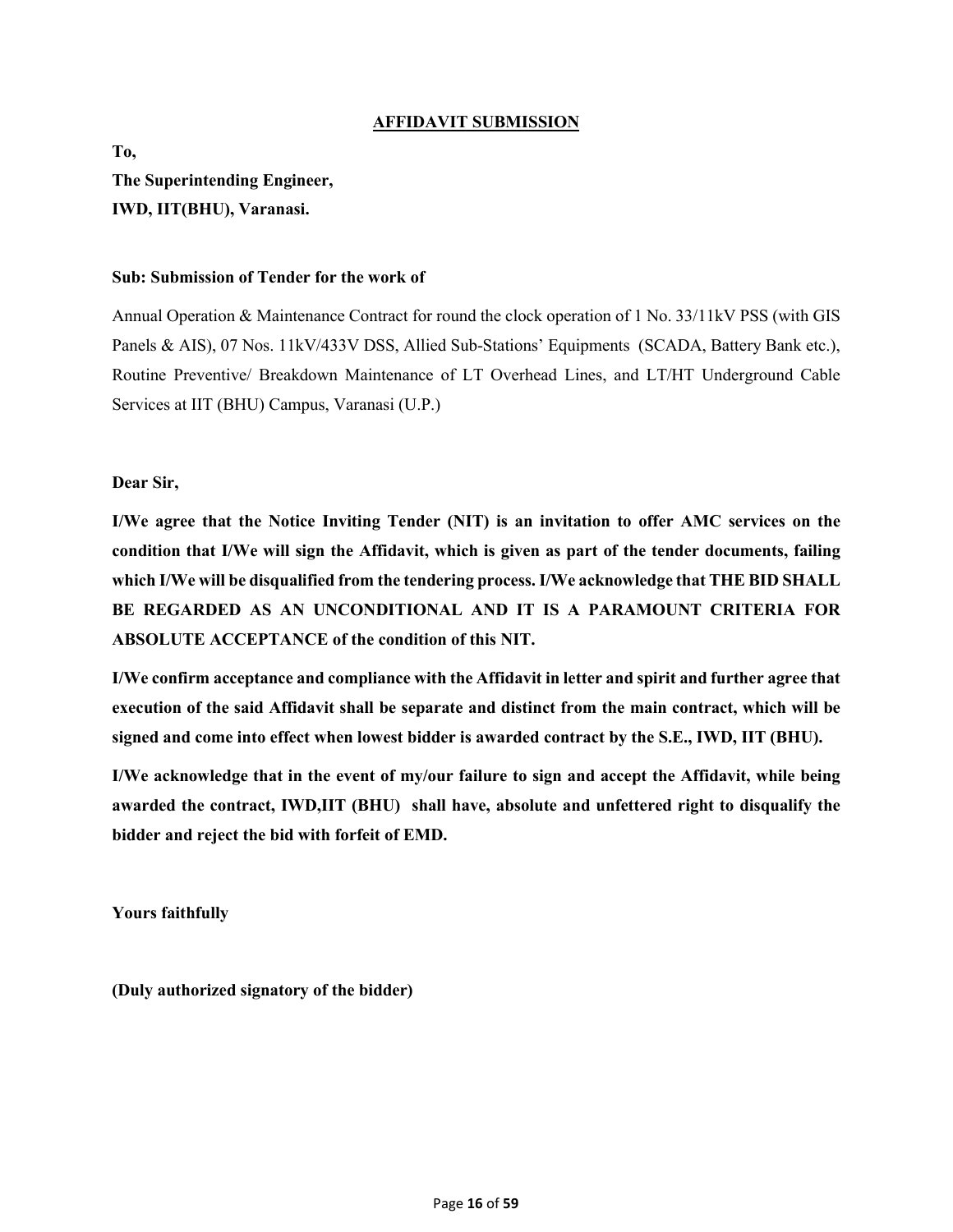# **AFFIDAVIT**

**This Affidavit is made at Varanasi on this ......\*.....day of ......\*.....2020**

# **Definition:**

**"Tenderer/Contractor" and which expression shall unless repugnant to the meaning or context hereof include its successors and permitted assigns)**

# **Preamble**

**WHEREAS the Principal / Owner has floated the Tender (NIT No. ------------) (hereinafter referred to as "Tender/Tender") and intends to award, under laid down organizational procedure, AMC contract for**

**Annual Operation & Maintenance Contract for round the clock operation of 1 No. 33/11kV PSS (with GIS Panels & AIS), 07 Nos. 11kV/433V DSS, Allied Sub-Stations' Equipments (SCADA, Battery**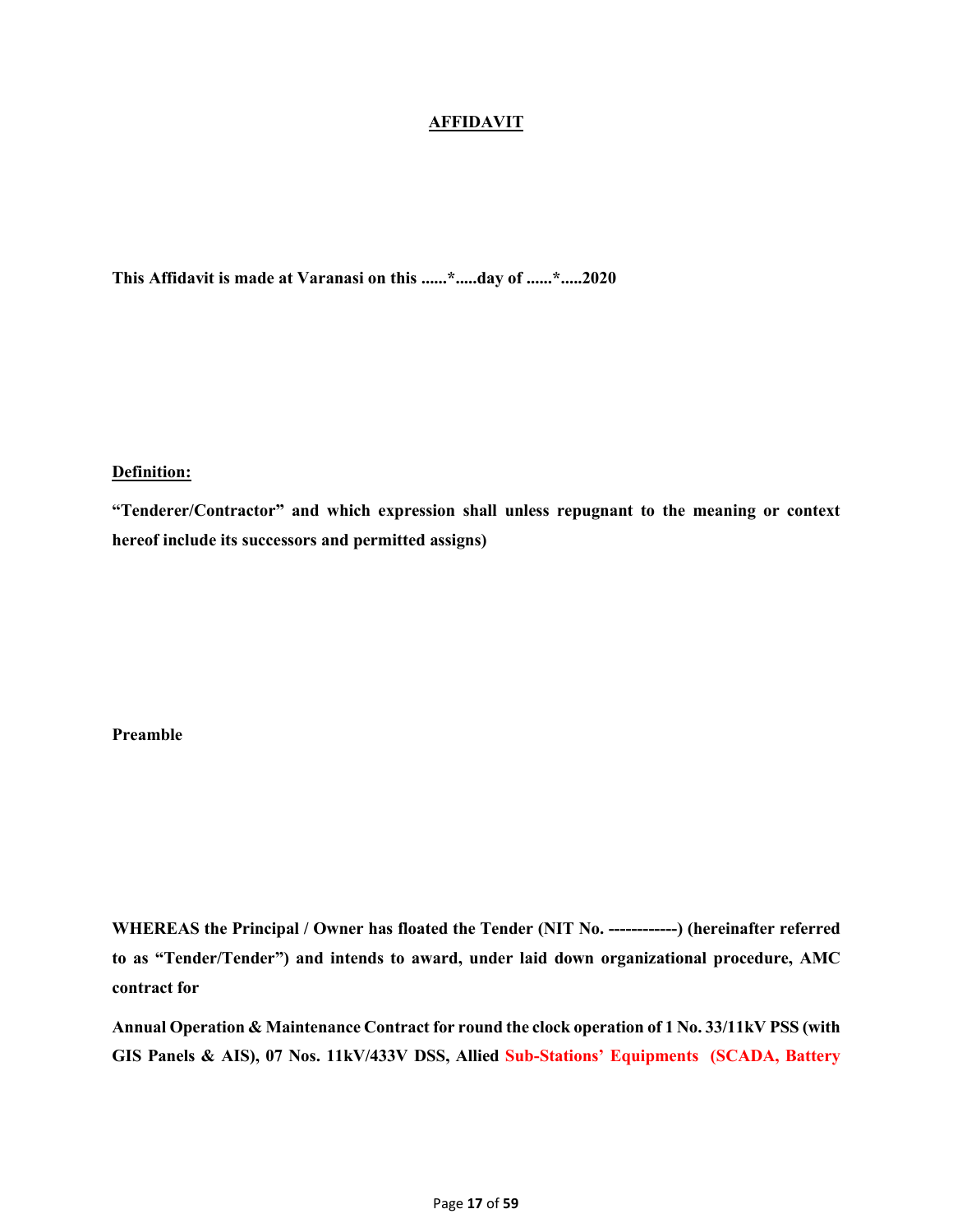**Bank etc.), Routine Preventive/ Breakdown Maintenance of LT Overhead Lines, and LT/HT Underground Cable Services at IIT (BHU) Campus, Varanasi (U.P.).**

**herein after referred to as the "Contract".**

**AND WHEREAS the Principal/Owner values full compliance with all relevant laws of the land, rules, regulations, economic use of resources and of fairness/transparency in its relation with all its Bidders and Contractor(s).**

**AND WHEREAS to meet the purpose aforesaid both the parties have agreed to enter into this Affidavit Agreement (hereinafter referred to as "Affidavit"), the terms and conditions of which shall also be read as integral part and parcel of the Tender/Tender documents and Contract between the parties.**

**NOW, THEREFORE, in consideration of mutual covenants contained in this Affidavit, the parties hereby agree as follows and this Affidavit witnesses as under:**

**Article 1: Commitment of the Tenderer(s)/Contractor(s)**

- **1) The Tenderer(s)/Contractor(s) commits himself to take all measures necessary to prevent corruption. He commits himself to observe the following principles during his participation in the Contract execution:**
- **a) The Tenderer(s)/Contractor(s) will not, directly or through any other person or firm, offer, promise or give to any of the Principal/Owner's employees involved in the Tender process or execution of the Contract or to any third person any material or other benefit which he/she is not legally entitled to, in order to obtain in exchange any advantage of any kind whatsoever during the execution of the Contract.**
- **b) The Bidders/Contractors will not enter with other Bidders into any agreement or understanding at any stage, whether formal or informal. This applies in particular to prices, specifications, certifications, subsidiary contracts, contract for minor works, submission or non-submission of tenders or any other actions to restrict competitiveness or to cartelize in the tendering process.**
- **c) The Bidders/Contractors will not commit any offence under the relevant IPC/PC Act. Further the Bidders/Contractors will not use improperly, (for the purpose of competition or personal gain), or pass on to others, any information or documents provided by the Principal/Owner as part of the business relationship, regarding plans, technical proposals and business details, including information contained or transmitted electronically.**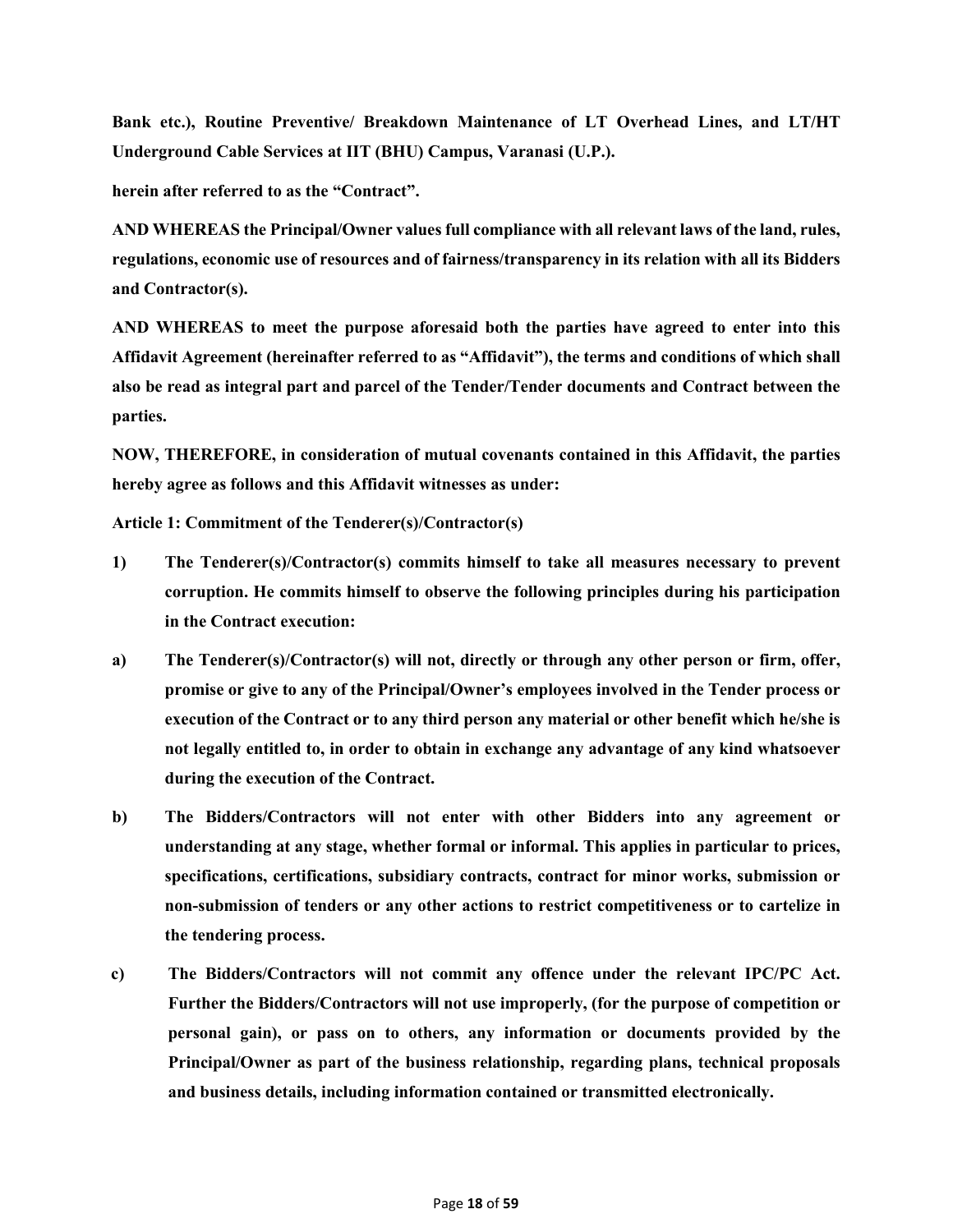- **d) The Bidder/Contractor of foreign origin shall disclose the names and addresses of agents/representatives in India, if any. Similarly, Bidder/Contractor of Indian Nationality shall disclose names and addresses of foreign agents/representatives, if any. Either the Indian agent on behalf of the foreign principal or the foreign principal directly can bid in a tender but not both. Further, in cases where an agent participates in a tender on behalf of OEM, he shall not be allowed to quote on behalf of another OEM along with the first in a subsequent/parallel tender for the same item. However, OEM and his authorized OEM agents cannot bid together as per CVC guidelines.**
- **e) The Tenderer(s)/Contractor(s) will, when presenting his tender, disclose any and all payments he has made, is committed to or intends to make to agents, brokers or any other intermediaries in connection with the award of the Contract.**
- **3) The Tenderer(s)/Contractor(s) will not instigate third persons to commit offences outlined above or be an accessory to such offences.**
- **4) The Tenderer(s)/Contractor(s) will not, directly or through any other person or firm indulge in fraudulent practice means a willful misrepresentation or omission of facts or submission of fake/forged documents in order to induce public official to act in reliance thereof, with the purpose of obtaining unjust advantage by or causing damage to justified interest of others and/or to influence the procurement process to the detriment of the Institute interests.**
- **5) The Tenderer(s)/Contractor(s) will not, directly or through any other person or firm use Coercive Practices (means the act of obtaining something, compelling an action or influencing a decision through intimidation, threat or the use of force directly or indirectly, where potential or actual injury may befall upon a person, his/ her reputation or property to influence their participation in the tendering process).**

## **Article 2: Consequences of Breach**

**Without prejudice to any rights that may be available to the Principal/Owner under law or the Contract or its established policies and laid down procedures, the Principal/Owner shall have the following rights in case of breach of this Affidavit by the Tenderer(s)/Contractor(s) and the Tenderer/ Contractor accepts and undertakes to respect and uphold the Principal/Owner's absolute right:**

**1) If the Tenderer(s)/Contractor(s), either before award or during execution of Contract has committed a transgression through a violation of Article 2 above or in any other form, such as to put his reliability or credibility in question, the Principal/Owner after giving 07 days' notice to the contractor shall have powers to terminate/determine the Contract, if already**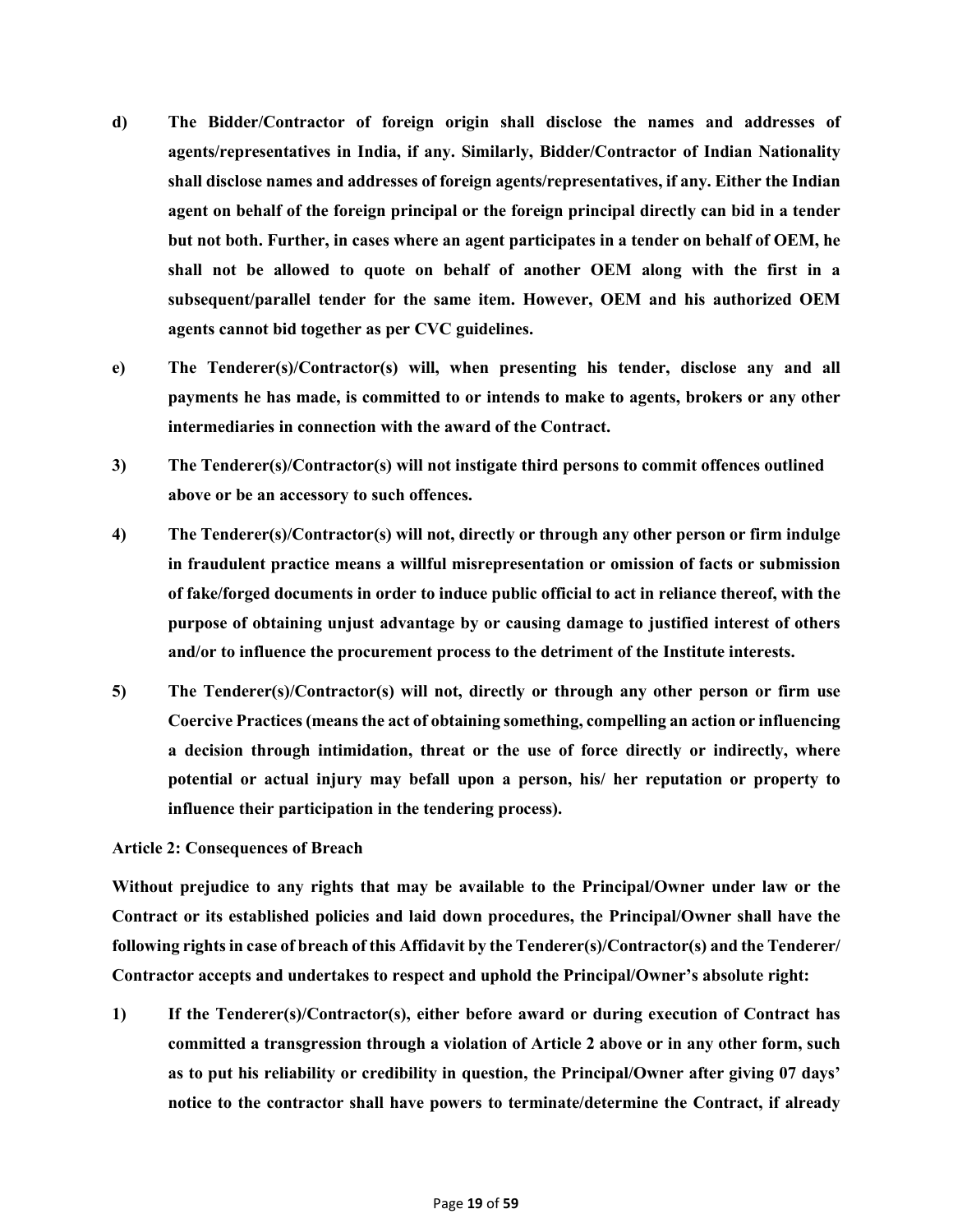**executed or exclude the Tenderer/Contractor from future contract award processes. The imposition and duration of the exclusion will be determined by the severity of transgression and determined by the S.E., IWD, IIT (BHU). Such exclusion may be forever or for a limited period as decided by the competent authority of the Institute.**

- **2) Forfeiture of EMD/Performance Guarantee/Security Deposit: If the Principal/Owner has terminates the Contract according to Article 3(1), the Principal/Owner apart from exercising any legal rights that may have accrued to the S.E. IWD, IIT (BHU), may in its considered opinion forfeit the entire amount of Earnest Money Deposit, Performance Guarantee and Security Deposit of the Bidder/Contractor.**
- **3) Criminal Liability: If the Principal/Owner obtains knowledge of conduct of a Bidder or Contractor, or of an employee or a representative of a Bidder or Contractor which constitutes corruption within the meaning of IPC Act, or if the Principal/Owner has substantive suspicion in this regard, the Principal/Owner will inform the same to law enforcing agencies for further investigation.**

## **Article 3: Previous Transgression**

- **1) The Tenderer declares that no previous transgressions and blacklisting occurred in the last 10 years with any other Company in any country or with Central/State Government Indian companies or any other Central/State Public Sector Enterprises in India that could have justified his exclusion from the Tendering process.**
- **2) If the Tenderer makes incorrect statement on this subject, he will be terminated from the contract and action shall be taken for banning of business dealings/ holiday listing of the Bidder/Contractor with forfeit of entire deposits as decided by the Principal/ Owner.**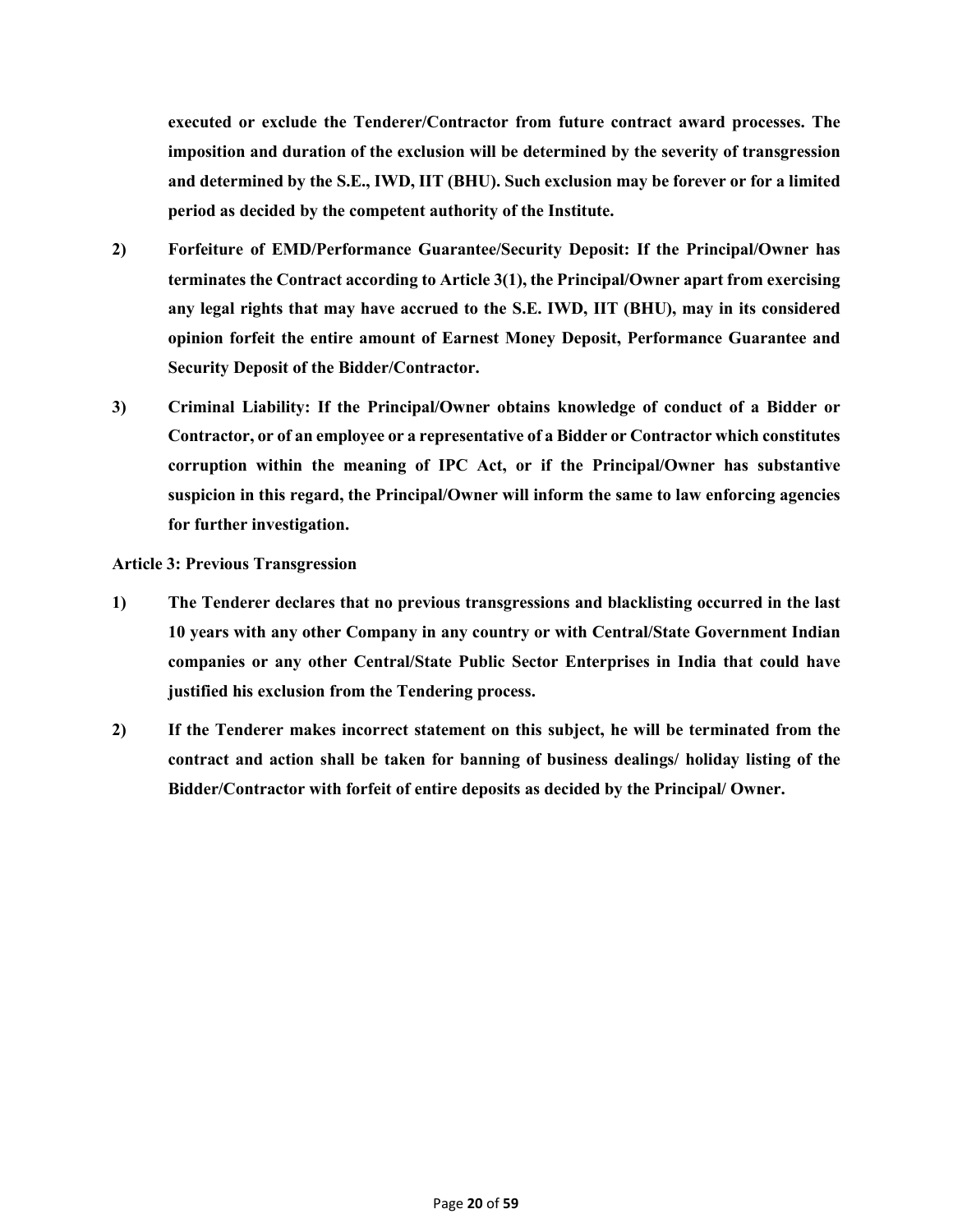## **AFFIDAVIT**

**The Principal/Owner will disqualify the lowest Bidder, who will not bind itself with the duly signed Affidavit between the Principal/Owner and the bidder.**

**Article 4-Other Provisions**

- **1) This Affidavit is subject to Indian Law, place of operation and jurisdiction is the Headquarters of the Division of the Principal/Owner, who has floated the Tender.**
- **2) Changes and supplements need to be made in writing. Side agreements have not been made.**
- **3) If the Contractor is a partnership firm, this Affidavit must be signed by all the partners holding power of attorney. In case of a Company, the Affidavit must be signed by an authorized representative of the company/firm.**
- **4) It is agreed term and conditions that any dispute or difference arising between the parties with regard to the terms of this Affidavit, any action taken by the Owner/Principal in accordance with this Affidavit.**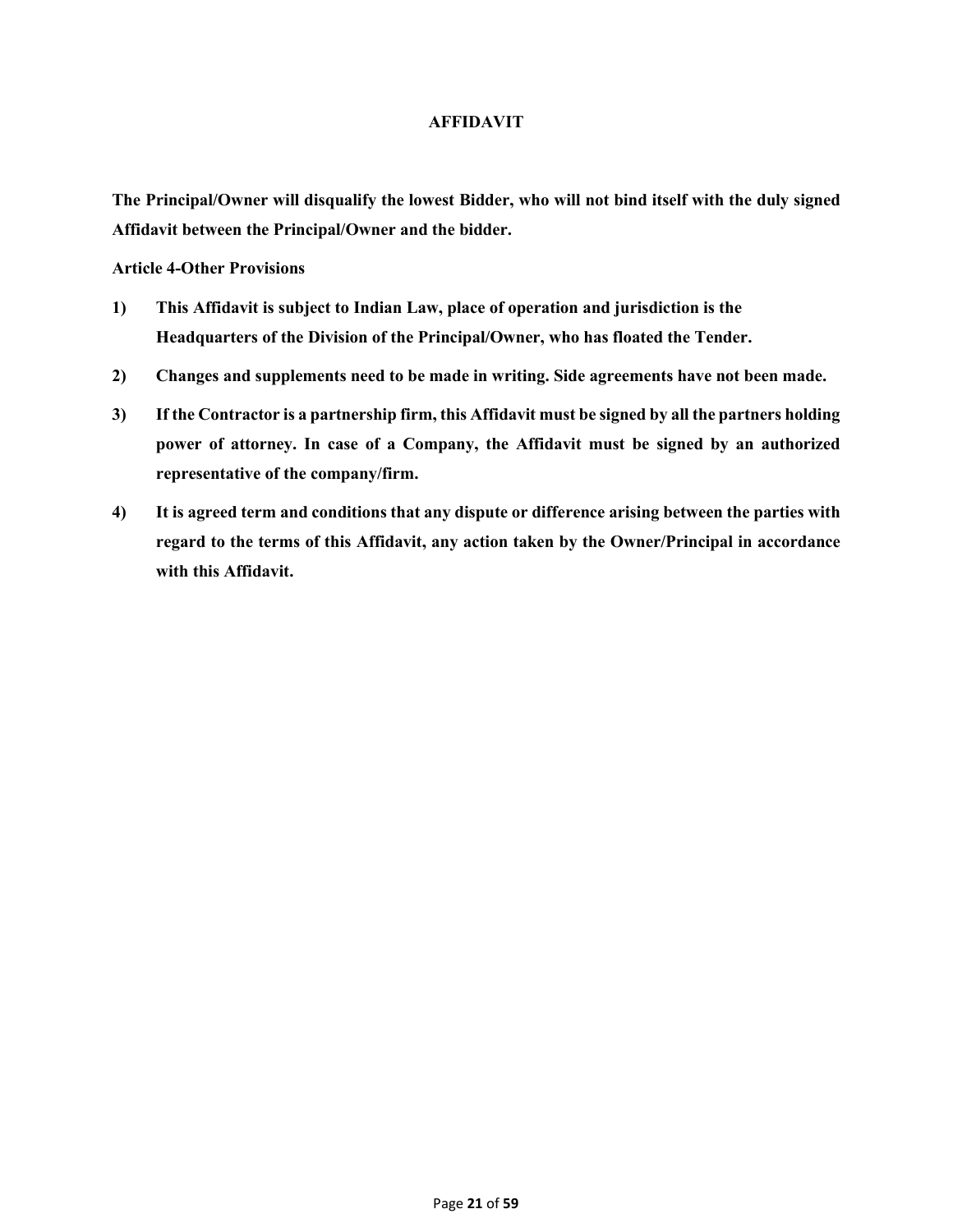# **Indian Institute Technology (BHU) Institute Works Department**

# **ITEM RATE TENDER & CONTRACT FOR AOMC WORK**

**(A) Tender for the work of:**

**Annual Operation & Maintenance Contract for round the clock operation of 1 No. 33/11kV PSS (with GIS Panels & AIS), 07 Nos. 11kV/433V DSS, Allied Sub-Stations' Equipments (SCADA, Battery Bank etc.), Routine Preventive/ Breakdown Maintenance of LT Overhead Lines, and LT/HT Underground Cable Services at IIT (BHU) Campus, Varanasi (U.P.)**

- **(i) To be submitted in the office of Superintending Engineer, IWD, IIT (BHU), Varanasi.**
- **(ii) To be opened by TOEC at 03:00 PM on 14/06/2020 in the office of the Superintending Engineer, IWD, IIT (BHU), Varanasi**

## **TENDER**

**I/We have read and examined the notice inviting tender, schedule, A, B, C, D & E Specifications applicable, Drawings & Designs, General Rules and Directions, Conditions of Contract, clauses of contract, Special conditions, Schedule of Rate & other documents and Rules referred to in the conditions of contract and all other contents in the tender document for the work.**

**I/We hereby bid for the execution of the work/job specified for the IIT (BHU) within the time specified, schedule of quantities and in accordance in all respect with the specifications, designs, drawing and instructions in writing referred to in General Rules and Directions and Conditions of contract and with such materials as are provided for, by, and in respect of such conditions so far as applicable.**

**We agree to keep the bid valid for 120 (one hundred twenty) days from the due date of its opening and not to make any modification in its terms and conditions.**

**A sum of Rs. 4,10,000.00 is hereby forwarded in fixed deposit receipt of scheduled bank/demand draft of a scheduled bank as earnest money. If I/We, fail to furnish the prescribed performance guarantee within prescribed period, I/We agree that the Institute has right to forfeit the said earnest money completely. Further, if I/We fail to commence the work as specified, I/We agree that the Institute has right to forfeit the said performance guarantee completely. The said performance guarantee shall be a guarantee to execute all the works referred to in the tender documents upon the terms and conditions**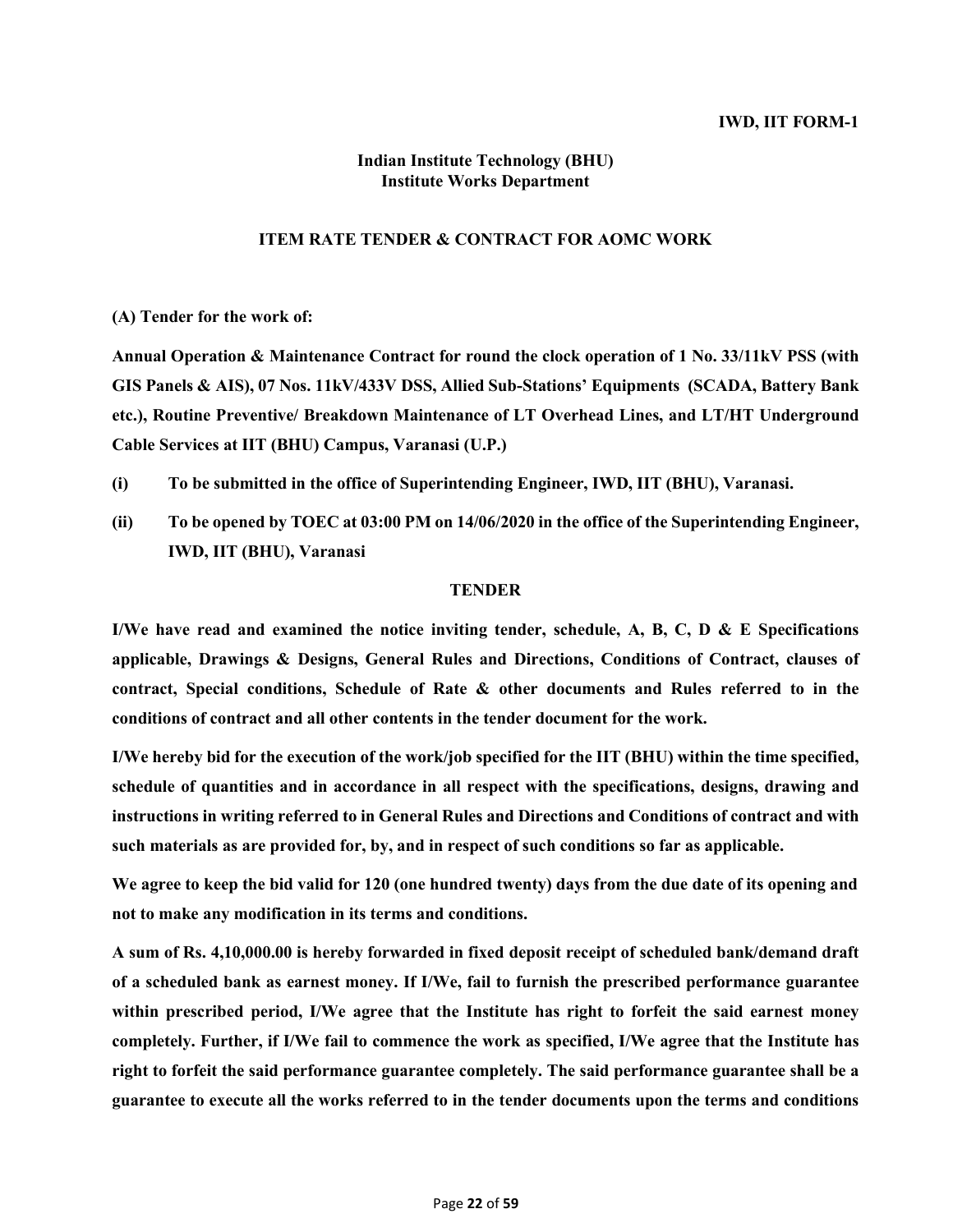**contained or referred to those in excess of that limit at the quoted rate. Further, I/We agree that in case of forfeit of Earnest Money or Performance Guarantee as aforesaid, I/We shall be debarred for participation in the future-tendering process for this work or any other similar works.**

**I/We undertake and confirm that eligible similar work(s) has/have not been sublet and executed through another contractor on back to back basis. Further that, if such a violation comes to the notice of Department, I/We shall be debarred for tendering in IWD, IIT(BHU) in future forever. Also, if such a violation comes to the notice of Department before date of start of work, S. E., IWD shall be free to forfeit the entire amount of Earnest Money Deposit.**

**I/We hereby declare that I/We shall treat the tender documents drawings and other records connected with the work as secret/confidential documents and shall not communicate information/derived therefrom to any person other than the person to whom I/We authorize to use the information in any manner prejudiced to the safety of the Institute/State.**

**Dated:**

**Signature of Contractor**

**Witness: Postal Address**

**Address:**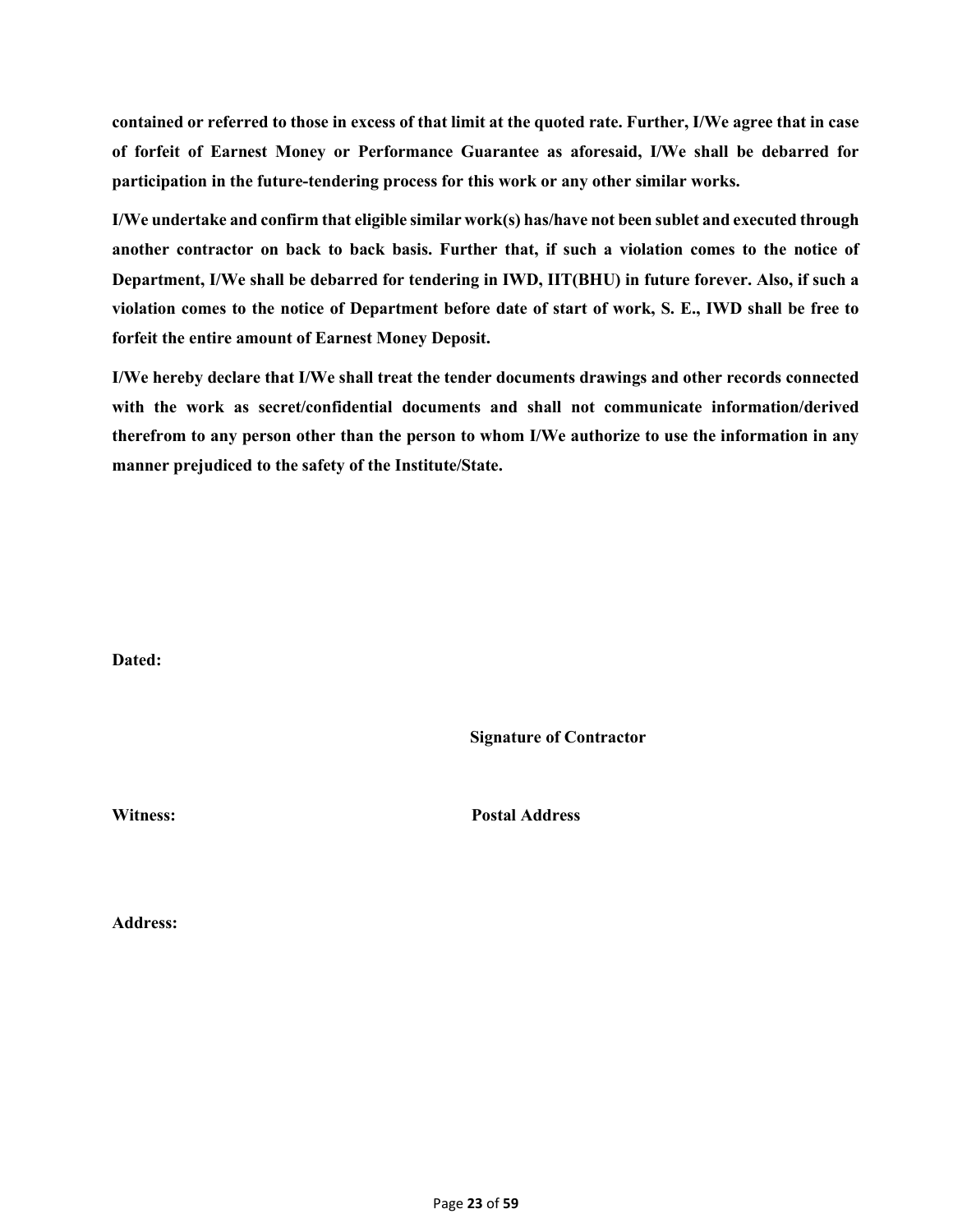## **PROFORMA OF SCHEDULES**

# **Separate Performa for Civil, Elect. & Hort. Works**

# **SCHEDULE 'A'**

**Schedule of AOMC work.**

# **SCHEDULE 'B'**

**Schedule of materials to be arranged by the contractor on returnable basis**

| S.No. | <b>Description of</b><br>item | Quantity |
|-------|-------------------------------|----------|
|       | Megger                        | 02       |
|       | <b>Multimeter</b>             | 02       |
|       | <b>Tong Tester</b>            | NZ       |

## **SCHEDULE'C'**

**Tools and plants to be hired to the contractor**

| S. No. | <b>Description</b> | Hire charges per day | <b>Place of Issue</b> |
|--------|--------------------|----------------------|-----------------------|
|        |                    |                      |                       |
|        |                    |                      |                       |

# **SCHEDULE 'D'**

**Extra schedule for specific requirements/ document for the work, if any. As attached in tender form any**

## **SCHEDULE'E'**

**Reference to General Conditions of contract.**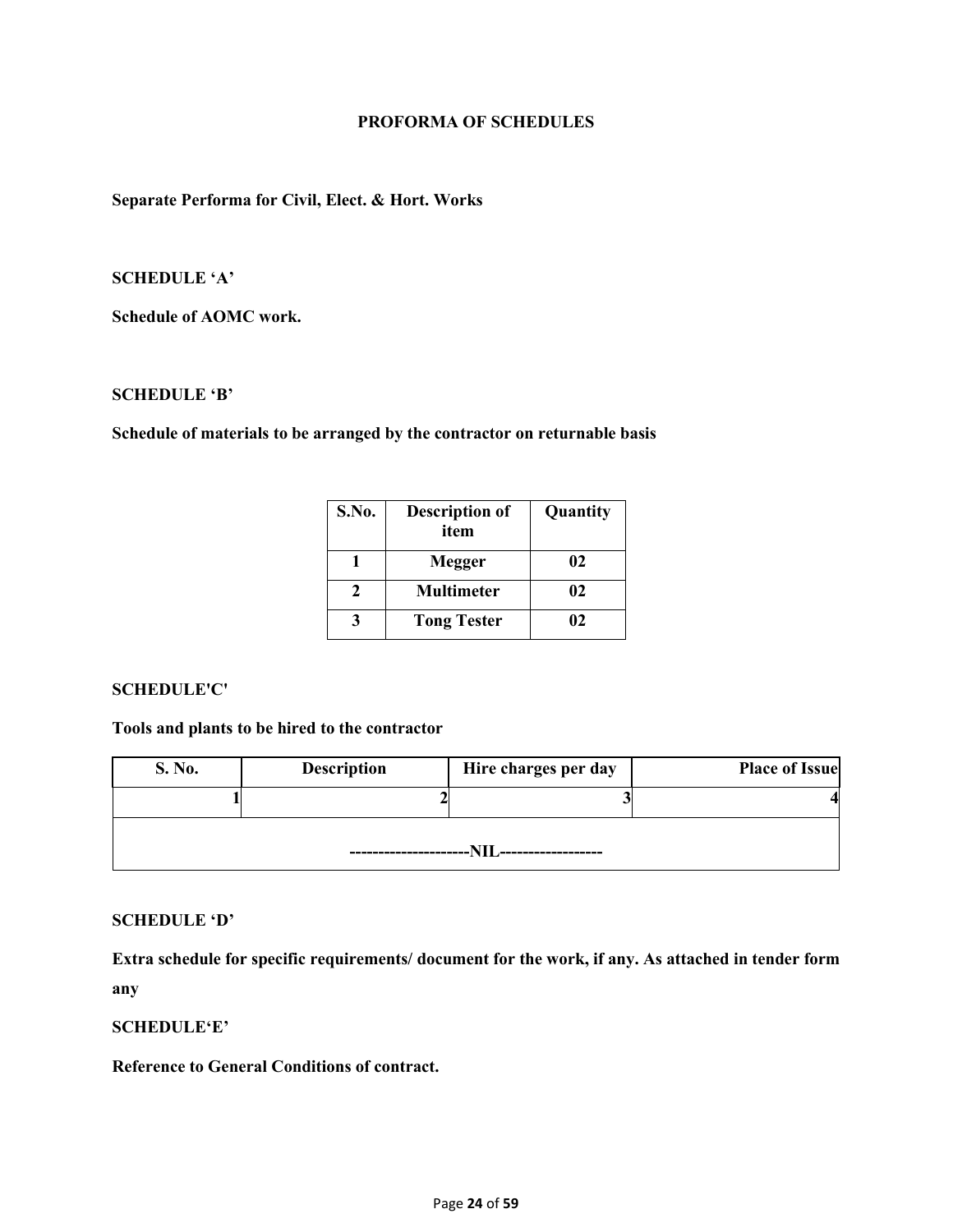| <b>Name of Work:</b>                            | Annual Operation & Maintenance Contract for round the clock operation<br>of 1 No. 33/11kV PSS (with GIS Panels & AIS), 07 Nos. 11kV/433V DSS,<br>Allied Sub-Stations' Equipments (SCADA, Battery Bank etc.), Routine<br>Preventive/ Breakdown Maintenance of LT Overhead Lines, and LT/HT<br>Underground Cable Services at IIT (BHU) Campus, Varanasi (U.P.) |
|-------------------------------------------------|--------------------------------------------------------------------------------------------------------------------------------------------------------------------------------------------------------------------------------------------------------------------------------------------------------------------------------------------------------------|
| <b>Estimated cost of the</b><br>work per annum: | Rs. 82,00,000.00<br>(Eighty Two Lakhs only)                                                                                                                                                                                                                                                                                                                  |
| <b>Earnest money</b>                            | Rs 4,10,000.00 (To be retained only for successful bidder until rendering<br>of the AOMC services the Completion of the work)                                                                                                                                                                                                                                |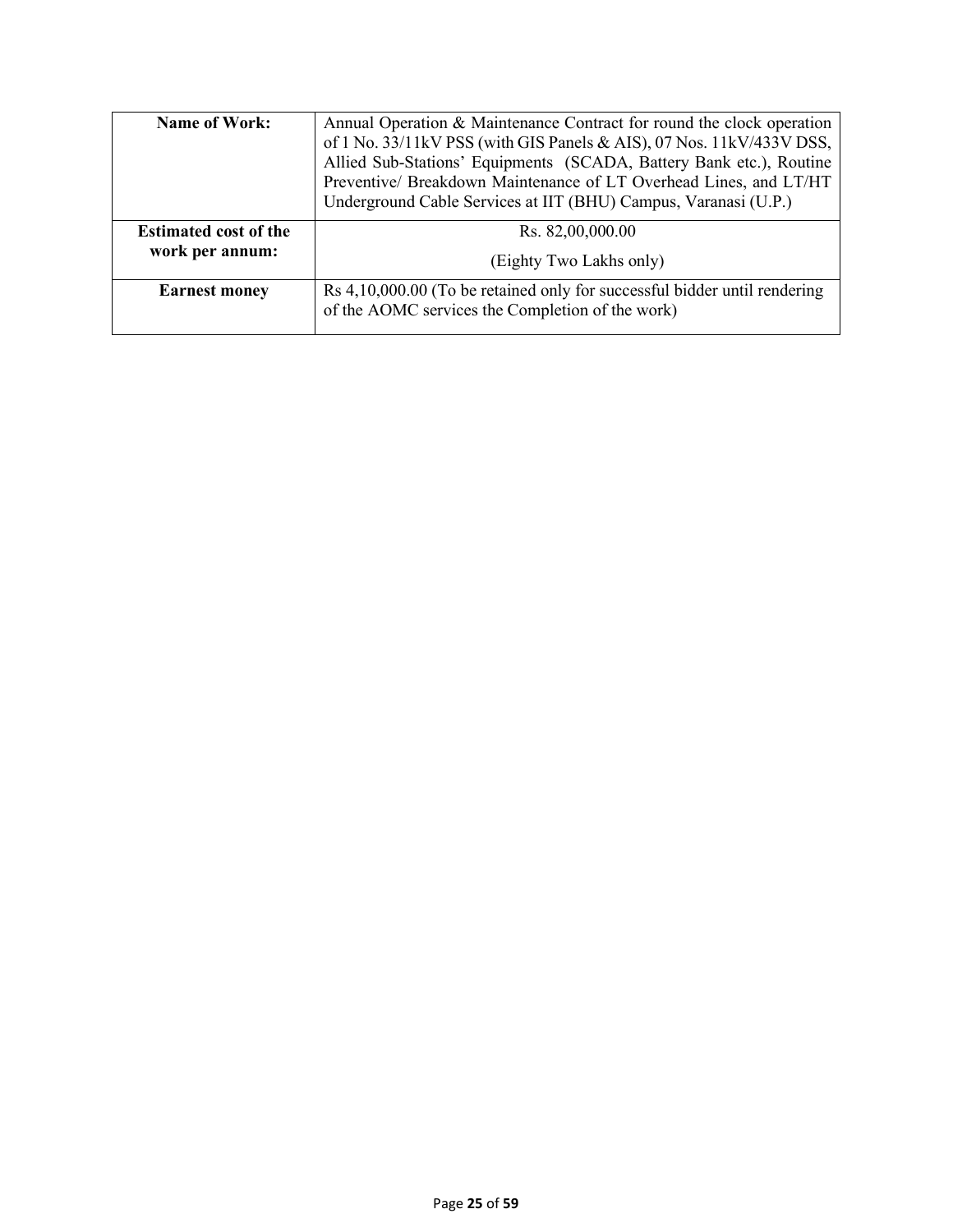|  | Requirement of Technical representatives/Staffs and recovery rates: |
|--|---------------------------------------------------------------------|
|--|---------------------------------------------------------------------|

| SI                      |                       | <b>Discipline</b>         | <b>Minimum</b>                                                                                                                                                                                                                                        | <b>Number</b> | Rate at                               |
|-------------------------|-----------------------|---------------------------|-------------------------------------------------------------------------------------------------------------------------------------------------------------------------------------------------------------------------------------------------------|---------------|---------------------------------------|
| .No                     | <b>Designation</b>    |                           | <b>Qualification and</b><br><b>Experience.</b>                                                                                                                                                                                                        |               | which<br>recovery<br>shall be<br>made |
| $\mathbf{1}$            | Manager               | Electrical<br>Engineering | B. Tech/B.E./B.Sc.<br>Engg. Regular from<br>AICTE approved<br>Institute and 7 Years<br>Experience in O&M of<br>33/11kV Substation.                                                                                                                    | 01            | 50,000.00                             |
| $\overline{2}$          | Engineer              | Electrical<br>Engineering | B. Tech/B.E/B.Sc.<br>Engg from AICTE<br>approved Institute with<br>3 years or Diploma<br>regular from State<br><b>Board of Technical</b><br>education approved<br>Polytechnic Institute<br>with 5 years<br>experience in O&M of<br>33/11KV substation | 04            | 30,000.00                             |
| $\overline{\mathbf{3}}$ | Electrician           | Electrical                | ITI with 3 Years<br>Experience                                                                                                                                                                                                                        | 06            | 15,000.00                             |
| 4                       | Fitter                | Fitter                    | ITI with 3 Years<br>Experience                                                                                                                                                                                                                        | 01            | 15,000.00                             |
| 5                       | Electrician<br>Helper | Electrical                | ITI with 1 Years<br>Experience                                                                                                                                                                                                                        | 05            | 12,000.00                             |
| 6                       | Lineman               | Electrical                | ITI with 3 Years<br>Experience                                                                                                                                                                                                                        | 04            | 15,000.00                             |
| $\overline{7}$          | Lineman<br>Helper     | Electrical                | <b>ITI</b> with 3 Years<br>Experience                                                                                                                                                                                                                 | 04            | 15,000.00                             |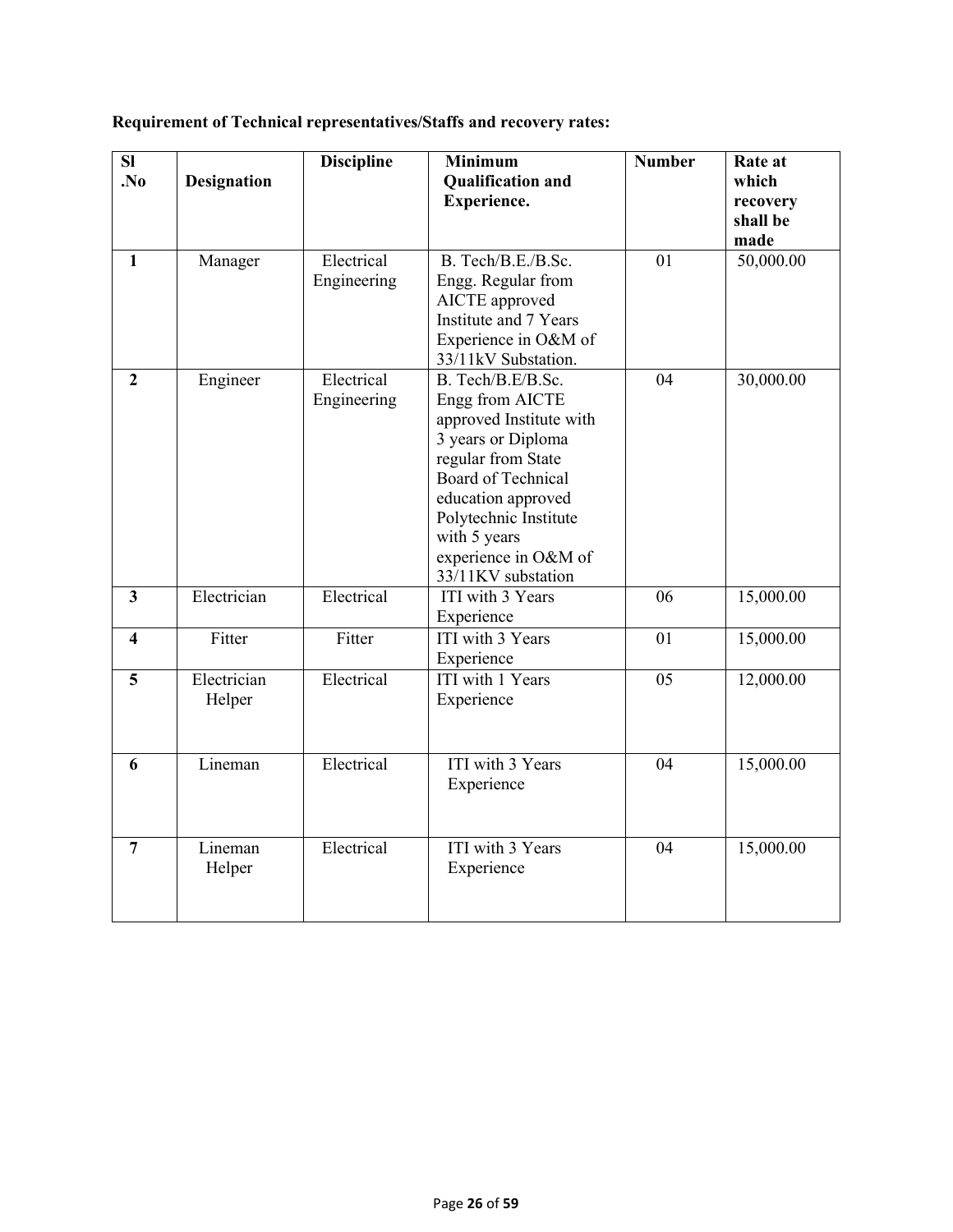## **GENERAL RULES & DIRECTIONS**

1. All work proposed for execution by contract will be notified in a form of invitation to tender pasted in public places and signed by the officer inviting tender or by publication in News papers as the case may be.

This form will state the work to be carried out, as well as the date of submitting and opening tenders and the time duration for providing the services, also the amount of earnest money to be deposited with the tender, and the amount of the security deposit and Performance guarantee to be deposited by the successful bidder and the percentage, if any, to be deducted from bills. Copies of the specifications, designs and drawings and any other documents required in connection with the work shall also be open for inspection by the contractor at the office of officer inviting tender during office hours.

- 2. In the event of the tender being submitted by a firm, it must be signed separately by each partner thereof or in the event of the absence of any partner, it must be signed on his behalf by a person holding power-of attorney authorizing him to do so, such power of attorney to be produced with the tender, and it must disclose that the firm is duly registered under the Indian Partnership Act, 1952.
- 3. Receipts for payment made on account of work, when executed by a firm, must also be signed by all the partners, except where contractors are described in their tender as a firm, in which case the receipts must be signed in the name of the firm by one of the partners, or by some other person having due authority to give effectual receipts for the firm.
- 4. Any person who submits a bid (applicable for item rate tender only) shall fill up the usual printed form, stating at what rate he is willing to undertake of the work. Bids, which propose any alteration in the work specified in the said invitation to tender, or in the time allowed for carrying out the work, or which contain any other conditions of any sort, including conditional rebates, will be summarily rejected. No single tender shall include more than one work, but contractors who wish to tender for two or more works shall submit separate tender for each. Tender shall have the name and number of the works to which they refer, written on the envelopes.

The rate(s) must be quoted in decimal coinage. Amounts must be quoted in full rupees by ignoring fifty paisa and considering more than fifty paisa as rupee one.

In case the lowest tendered amount of two or more contractors is same, then such lowest contractors may be asked to submit sealed revised offer for all sub sections/sub heads as the case may be, but the revised quoted rate for all sub sections/sub heads should not be higher than their respective original rate quoted already at the time of submission of tender. The lowest tender shall be decided on the basis of revised offer.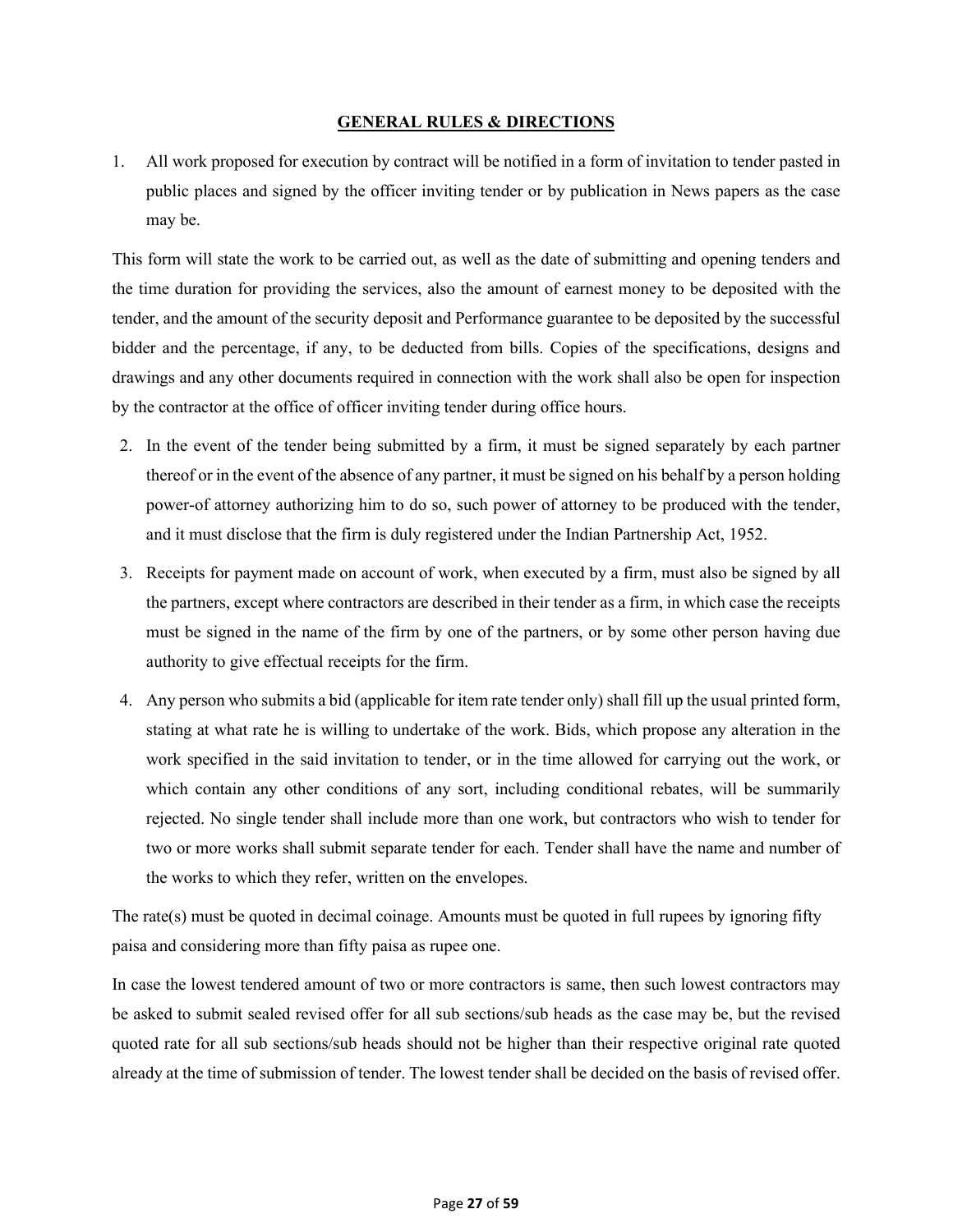In the revised tender amount (worked out on the basis of quoted rate of individual items, if applicable) of two or more contractors received in revised offer is again found to be equal, then the lowest tender, among such contractors, shall be decided by draw of lots in the presence of SE & the lowest contractors those have quoted equal amount in their tenders.

In case of any such lowest contractor in his revised offer quotes rate of any items more than their respective original rate quoted already at the time of submission of tender, then such revised offer shall be treated invalid. Such case of revised offer of the lowest contractor or case of refusal to submit revised offer by the lowest contractor shall be treated as withdrawal of his tender before acceptance and 50% of his earnest money shall be forfeited.

In case all the lowest contractors who have same tendered amount (as a result of their quoted rate individual items), refuse to submit revised offers, tenders are to be recalled after forfeiting 50% of EMD of each lowest contractors.

Contractor, whose earnest money is forfeited because of non-submission of revised offer, or quoting higher revised rate(s) of any item(s) than their respective original rate quoted already at the time of submission on his bid shall not be allowed to participate in the re-tendering process of the work.

- **4A.** In case of Percentage Rate Tenders, tenderer shall fill up the usual printed form, stating at what percentage below/above (in figures as well as in words) the total estimated cost given in Schedule of Quantities at Schedule- A, he will be willing to execute the work. The tender submitted shall be treated as invalid if:
- (i) The contractor does not quote percentage above/below on the total amount of tender or any section/sub head of the tender.
- (ii) The percentage above/below is not quoted in figures & words both on the total amount of tender or any section/sub head of the tender.
- (iii) The percentage quoted above/below is different in figures & words on the total amount of tender or any section/sub head of the tender:

Where the rates quoted by the contractor in figures and in words tally, but the amount is not worked out correctly, the rates quoted by the contractor will be taken as correct and not the amount. In event no rate has been quoted for any item(s), leaving space both in figure(s), word(s), and amount blank, it will be presumed that the contractor has included the cost of this/these item(s) in other items and rate for such item(s) will be considered as zero and work will be required to be executed accordingly.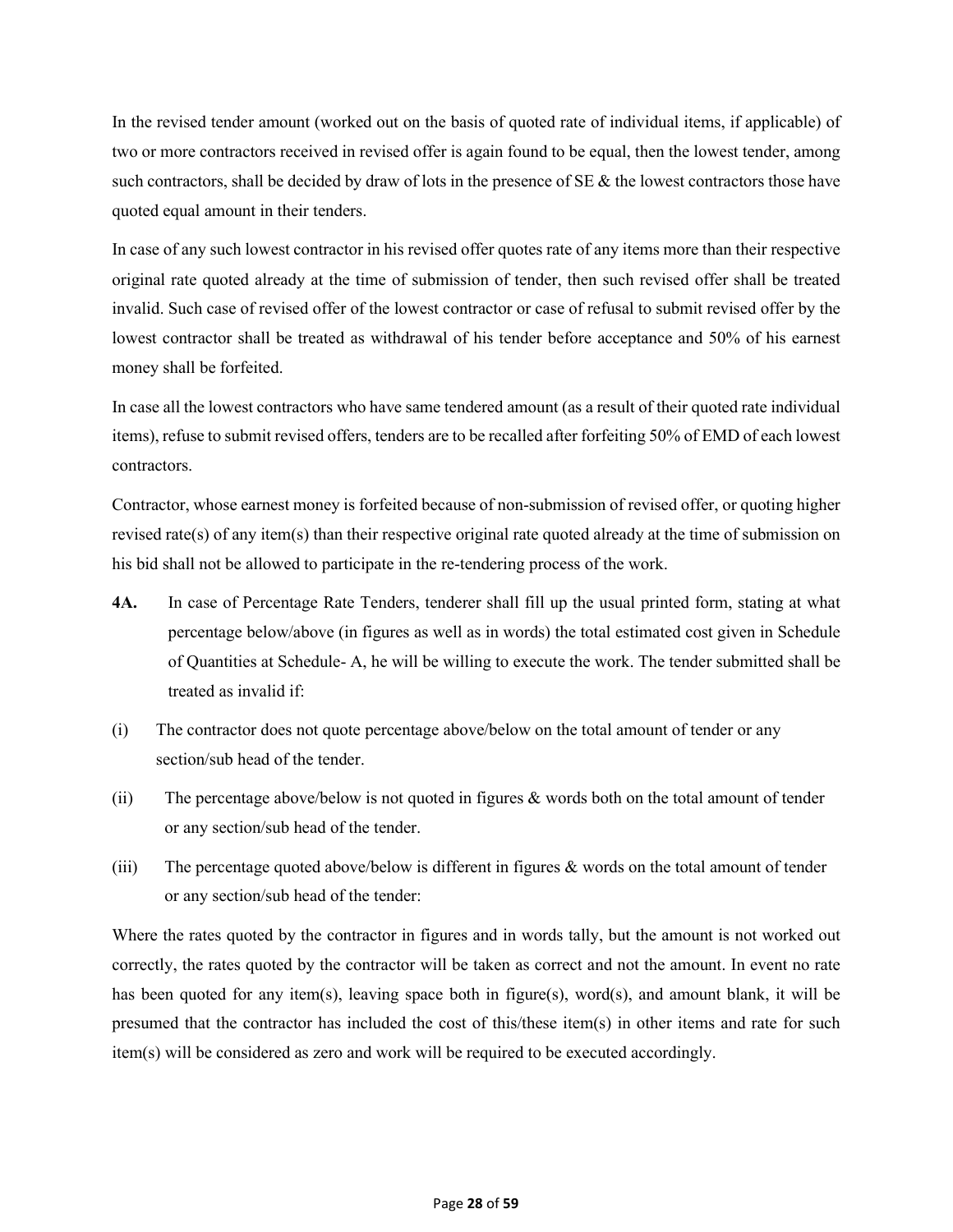In case of Percentage Rate Tenders only percentage quoted shall be considered. Any tender containing item rates is liable to be rejected. Percentage quoted by the contractor in percentage rate tender shall be accurately filled in figures and words, so that there is no discrepancy.

- 5. The tender opening and evaluation committee opens tenders in the presence of any intending contractors who may be present at the time, and will enter the amounts of the several tenders in a comparative statement in a suitable form. In the event of a tender being rejected, the earnest money shall thereupon be returned to the contractor remitting the same, without any interest.
- 6. The officer inviting tenders shall have the right of rejecting all or any of the tenders and will not be bound to accept the lowest or any other tender.
- 7. The tenderers shall sign a declaration under the officials Secret Act 1923, for maintaining secrecy of the tender documents drawings or other records connected with the work given to them. The unsuccessful tenderers shall return all the drawings, if applicable given to them.
- 8. Use of correcting fluid, anywhere in tender document is not permitted. Such tender is liable for rejection.
- 9. In the case of Item Rate Tenders, only rates quoted shall be considered. Any tender containing percentage below/above the rates quoted is liable to be rejected. Rates quoted by the contractor in item rate tender in figures and words shall be accurately filled in so that there is no discrepancy in the rates written in figures and words.
- 10. In the case of any tender where unit rate of any item/items appear unrealistic, such tender will be considered as unbalanced and in case the tenderer is unable to provide satisfactory explanation, such a tender is liable to be disqualified and rejected.
- 11. All rates shall be quoted on the price schedule in .xls form (BoQ).

Special care should be taken to write the rates in figures as well as in words. The total amount should be written both in figure and in words. In case of figures, the word 'Rs.' should be written before the figure of rupees and word 'P' after the decimal figures, e.g. 'Rs. 2.15 P' and in case of words, the word, 'Rupees' should precede and the word 'Paise' should be written at the end. Unless the rate is in whole rupees and followed by the word 'only' it should invariably be upto two decimal places. While quoting the rate in schedule of quantities, the word 'only' should be written closely following the amount and it should not be written in the next line.

12. In Percentage Rate Tender, the tenderer shall quote percentage below/above (in figures as well as in words) at which he will be willing to execute the work. He shall also work out the total amount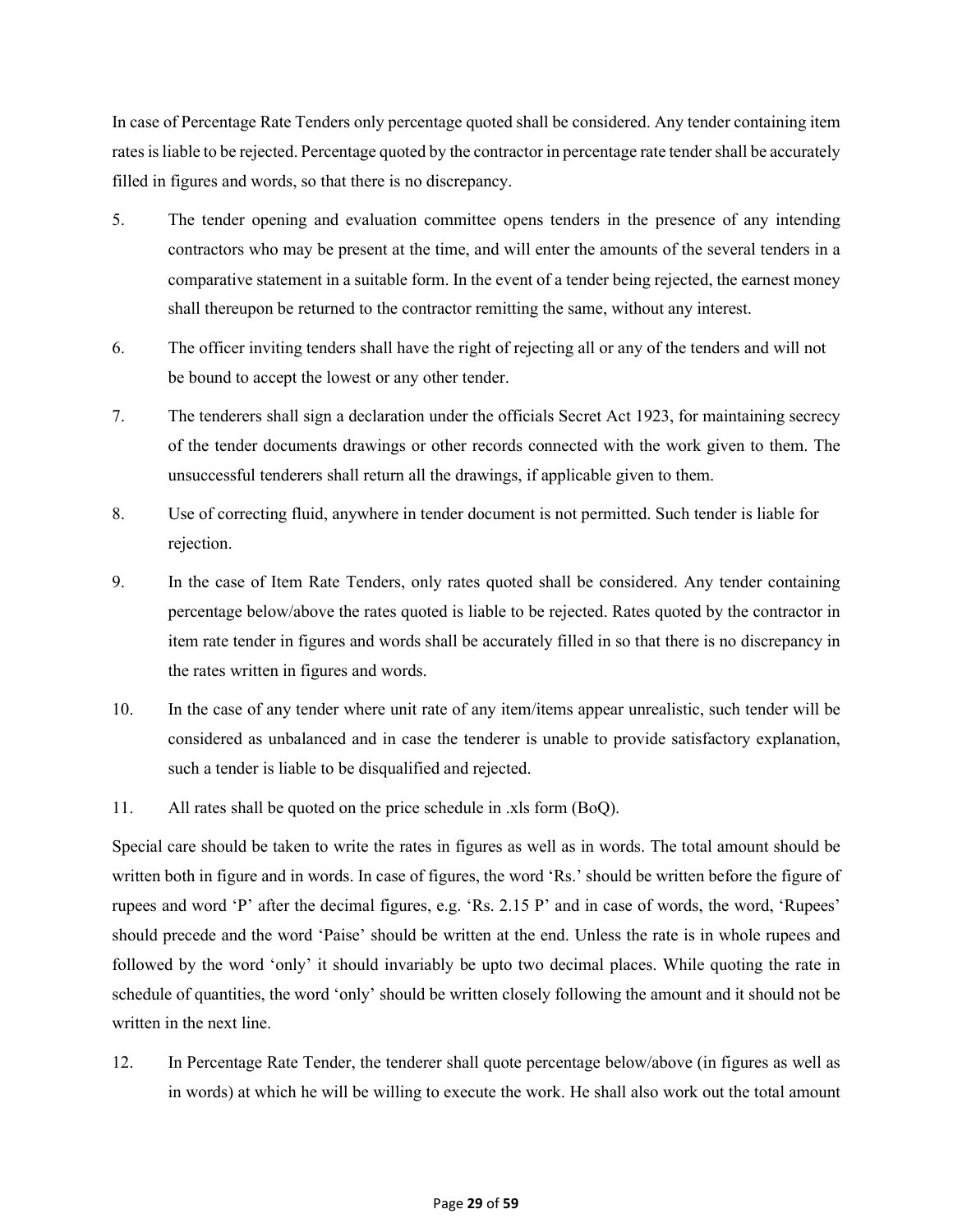of his offer and the same should be written in figures as well as in words in such a way that no manipulation is possible.

- 13. On acceptance of the tender, the name of the authorized representative(s) of the contractor who would be responsible for taking instructions from the Engineer-in- Charge shall be communicated in writing to the S.E., IWD, IIT (BHU).
- 14. GST/Sales-tax or any other tax applicable in respect of this contract shall be payable by the Contractor and Institute will not entertain any claim whatsoever in respect of the same.
- 15. The contractor shall give a list of both gazetted and non-gazetted University employees related to him.
- 16. The tender for the work shall not be disclosed to any contractor or contractors who himself/themselves has/have tendered or who may and has/have tendered for the same work. Failure to observe this condition would render, tenders of the contractors tendering, as well as witnessing the tenderer, liable to summary rejection.
- 17. The tender for composite work includes, all other works such as electric supply installations electrical work etc. The tenderer apart from being a registered contractor (B&R) of appropriate class, must not associate himself with agencies of appropriate class which are eligible to tender for sanitary and water supply drainage, electrical and horticulture works in the composite tender.
- 18 The contractor shall comply with the provisions of the Apprentices Act 1961, and the rules and orders issued thereunder from time to time. If he fails to do so, his failure will be a breach of the contract and the Superintending Engineer may in his discretion, without prejudice to any other right or remedy available in law, cancel the contract. The contractor shall also be liable for any pecuniary liability arising on account of any violation by him of the provisions of the said Act.
- 19. The contractor shall comply with the provisions of the U.P state and labor laws& Indian Electricity rules.
- 20. The contractor shall have to submit, if required his valid labor license & employees provident fund registration documents before commencement of work.
- 21. All the statutory deductions viz. Income Tax, Sales Tax on works contracts etc. if required, shall be made from the contractor's bills as per rules/regulations/acts in force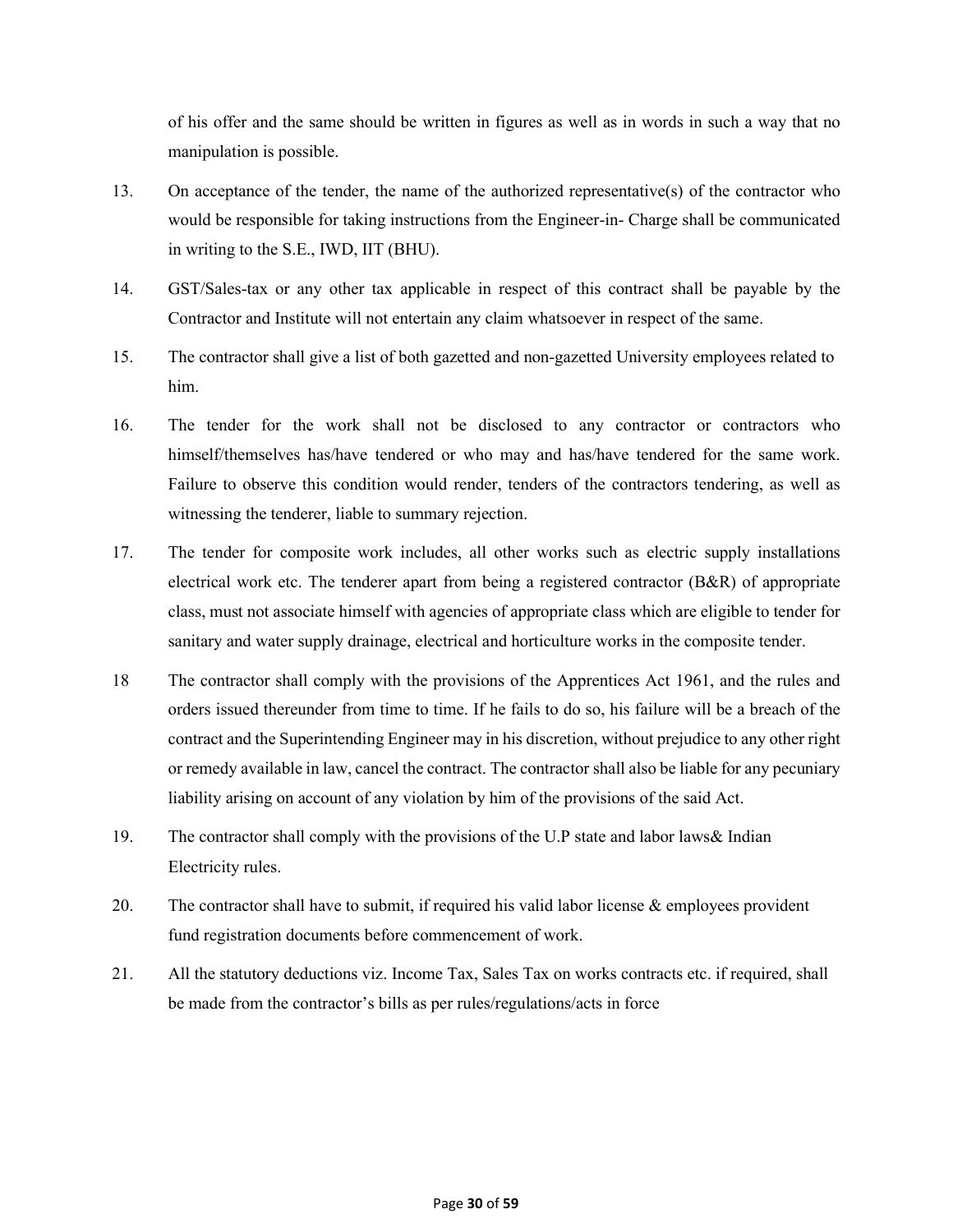# **SALIENT/ MANDATORY REQUIREMENT FOR THE TENDER**

## **Name of Work:**

Annual Operation & Maintenance Contract for round the clock operation of 1 No. 33/11kV PSS (with GIS Panels & AIS), 07 Nos. 11kV/433V DSS, Allied Sub-Stations' Equipments (SCADA, Battery Bank etc.), Routine Preventive/ Breakdown Maintenance of LT Overhead Lines, and LT/HT Underground Cable Services at IIT (BHU) Campus, Varanasi (U.P.)

The bidder is advised to read and examine the tender documents for the work and the set of drawings, if applicable available with Engineer-in-charge. He should inspect and examine the site and its surroundings by himself before submitting his tender.

- 1. Separate schedule of quantity is included in this tender for AOMC for the round clock services. The contractor shall quote the percent rate in figures and words accurately so that there is no discrepancy in rates written in figures and words.
- 2. Period of AOMC is 12 months, which can further be extended on satisfactory performance.
- 3. The contractor(s) shall submit a detailed programme of activities of AOMC within fifteen days from the date of issue of award letter/order.
- 4. Quality of the AMC services is of utmost importance. This shall be adhered to in accordance with the provisions of IWD, IIT guidelines given in the relevant paras.
- 5. The contractor (s) shall make his own arrangements for transportation, stay and arrangement of other facility required for providing the AMC services.
- 6. Contractor has to deploy required tools & Plants and machinery in the AMC work. In case the contractor fails to deploy the plant and machinery whenever required and as per the direction of the Engineer-in-charge, he (Engineer-in-charge) with intimation to S.E., IWD shall be at a liberty to get the same deployed at the risk and cost of the contractor.
- 7. The contractor shall submit the running bills on monthly basis in the standard format.
- 8. The contractor shall submit list of works which are in hand (progress) in the following form

| Name of<br>Work | Name and particulars of<br>division where work is being | Value of<br>Work | <b>Position of works in</b><br><b>Progress</b> |  | Remarks |
|-----------------|---------------------------------------------------------|------------------|------------------------------------------------|--|---------|
|                 | executed                                                |                  | Stipulated   Actual                            |  |         |
|                 |                                                         |                  |                                                |  |         |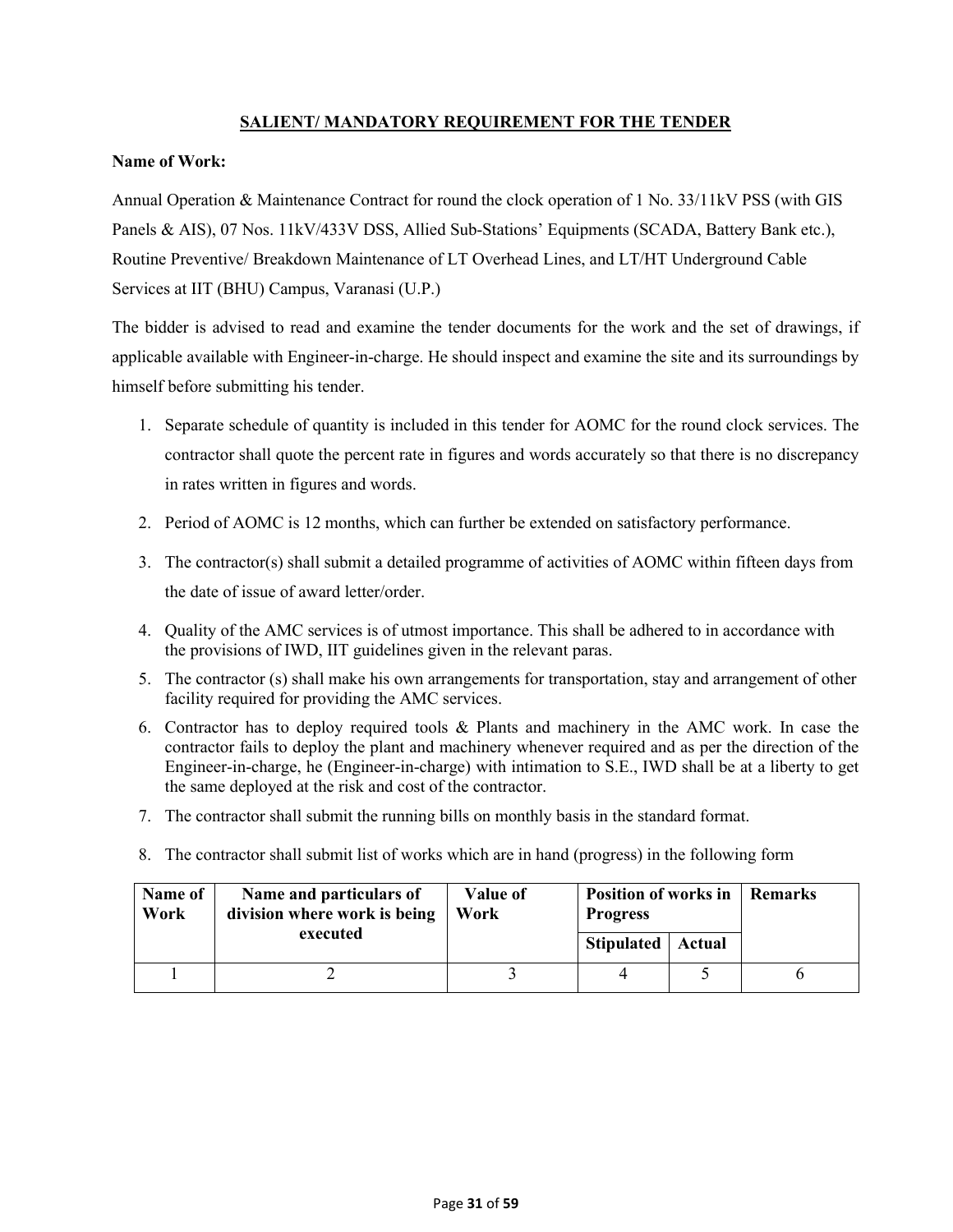## **PART B**

## **QUALITY ASSURANCE OF THE WORK**

- 1. The contractor shall ensure safety and quality control measures on different aspects of AMC services including materials, workmanship and correct maintenance methodologies to be adopted. He shall have to submit quality assurance programme within two weeks of the award of work. The quality assurance programme should include method statement for various items of work to be executed along with check lists to enforce quality control.
- 2. The contractor shall get the source of all other materials, not specified elsewhere in the document, approved from the S.E., IWD. The contractor shall stick to the approved source unless it is absolutely unavoidable. Any change shall be done with the prior approval of the S.E., IWD for which tests etc. shall be done by the contractor at his own cost. Similarly, the contractor shall submit brand/ make of various materials not specified in the agreement, to be used for the approval of the S.E., IWD along with samples and once approved, he shall stick to it.
- 3. The representatives of the department shall be at liberty to inspect the testing procedure at site and conduct testing at random in consultation with Engineer in charge. The contractor shall provide all necessary facilities for the purpose.
- 4. The contractor shall arrange carrying out of all tests required under the contract order through the laboratory as approved by the S.E., IWD and shall bear all charges in connection therewith including fee for testing.
- 5. However, no testing charges will be payable to the contractor for the tests.
- 6. Maintenance of register of tests and material at site registers-
- (i) All the registers of tests carried out at construction site or in outside laboratories shall be maintained by the contractor which shall be issued to the contractor by Engineer-in-Charge in the same manner as being issued to IWD,IIT (BHU) field staff.
- (ii) All the MAS Registers shall be maintained by contractor which shall be issued to the contractor by Engineer-in-Charge in the same manner as being issued to IWD,IIT (BHU)field staff.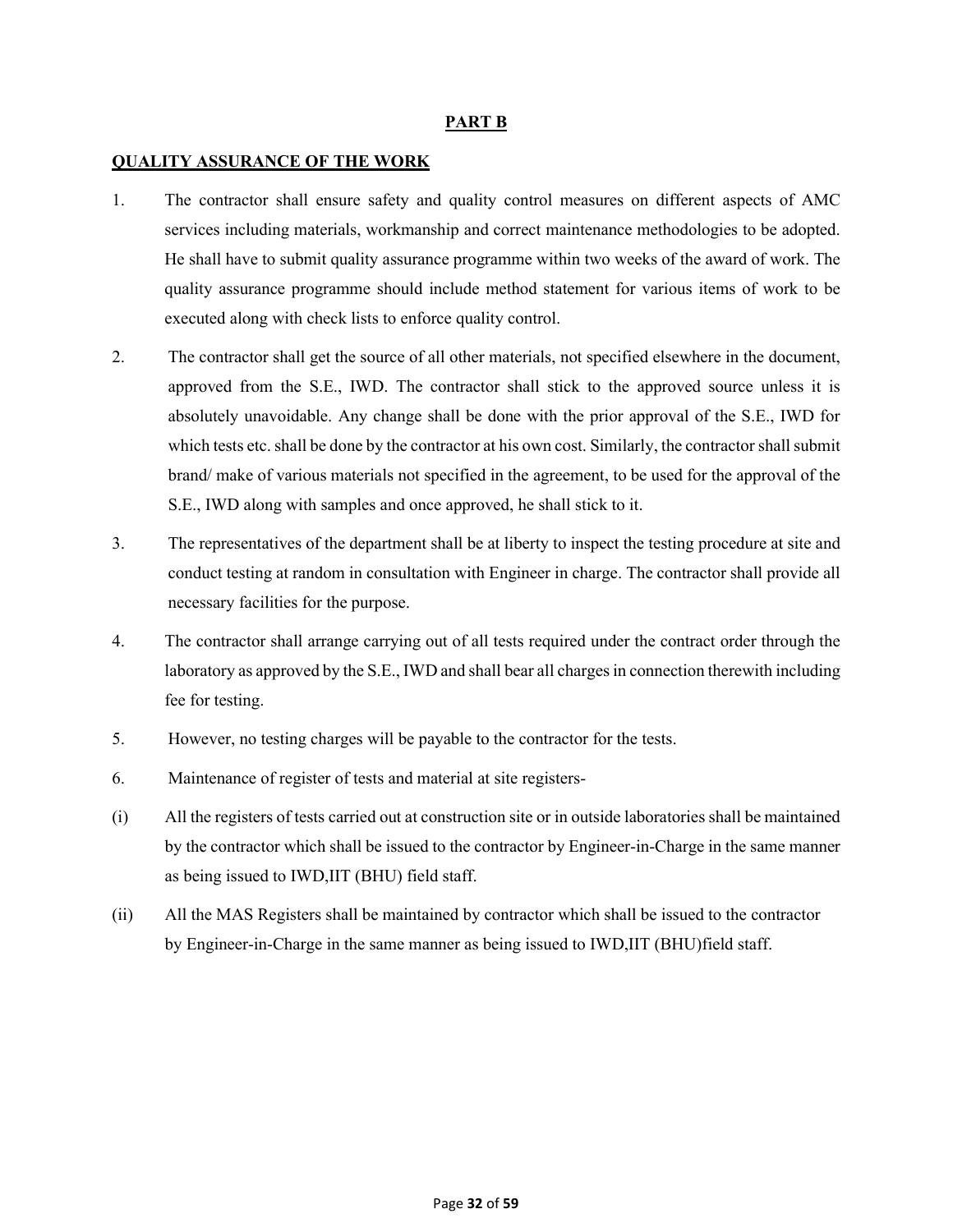## **ADDITIONAL TERMS AND CONDITIONS**

- 1. Till the work is almost completed to the satisfaction of Engineer-in-Charge-
- (i) Contractor shall not divert any advance payments or part thereof for any purpose other than needed for completion of the contracted work. All advance payments received as per terms of the contract (i.e. mobilization, secured against materials brought at site, secured against plant & machinery and required to be re-invested in the contracted work to ensure advance availability of resources in terms of materials, labour, plant & machinery needed for required pace of progress for timely completion of work.
- 2. The contractor shall make his own arrangement for obtaining electric connection(s) if r Required and make necessary payments directly to the department concerned.
- 3. Other agencies doing works related with this project may also simultaneously execute their works and the contractor shall afford necessary facilities for the same. The contractor shall leave such necessary holes, openings etc. for laying/burying in the work, pipes cables, conduits, clamps, boxes and hooks for fan clamps etc. as may be required for the other agencies. Nothing extra over the Agreement rates shall be paid for doing these.
- 4. Some restrictions may be imposed by the security staff etc. on the working and for movement of labour, materials etc. The contractor shall be bound to follow all such restrictions/instructions and nothing extra shall be payable on account of the same.
- 5. The contractor shall fully comply with all legal orders and directions of the Public or local authorities or municipality by their rules and regulations and pay all fees and charges for which he may be liable in this regard. Nothing extra shall be paid/reimbursed for the same.
- 6. The contractor shall give a performance reports of the entire installation(s) as per standing instructions before the work is finally accepted by making his own arrangements for electricity AOMC for substations etc. and nothing extra whatsoever shall be payable for the same.
- 7. If as per local Municipal regulations, huts for labour are not to be erected at the site of work, the contractor shall be required to provide such accommodation at a place as is acceptable to the local body and nothing extra shall be paid on this account.
- 8. The control and power drawings shall at all times be properly co-related before executing any work.
- 9. It shall be ensured by the contractor that no live electric wire is left exposed or unattended to avoid any accidents in this regard, if it happens so, the contractor shall fully be held responsible.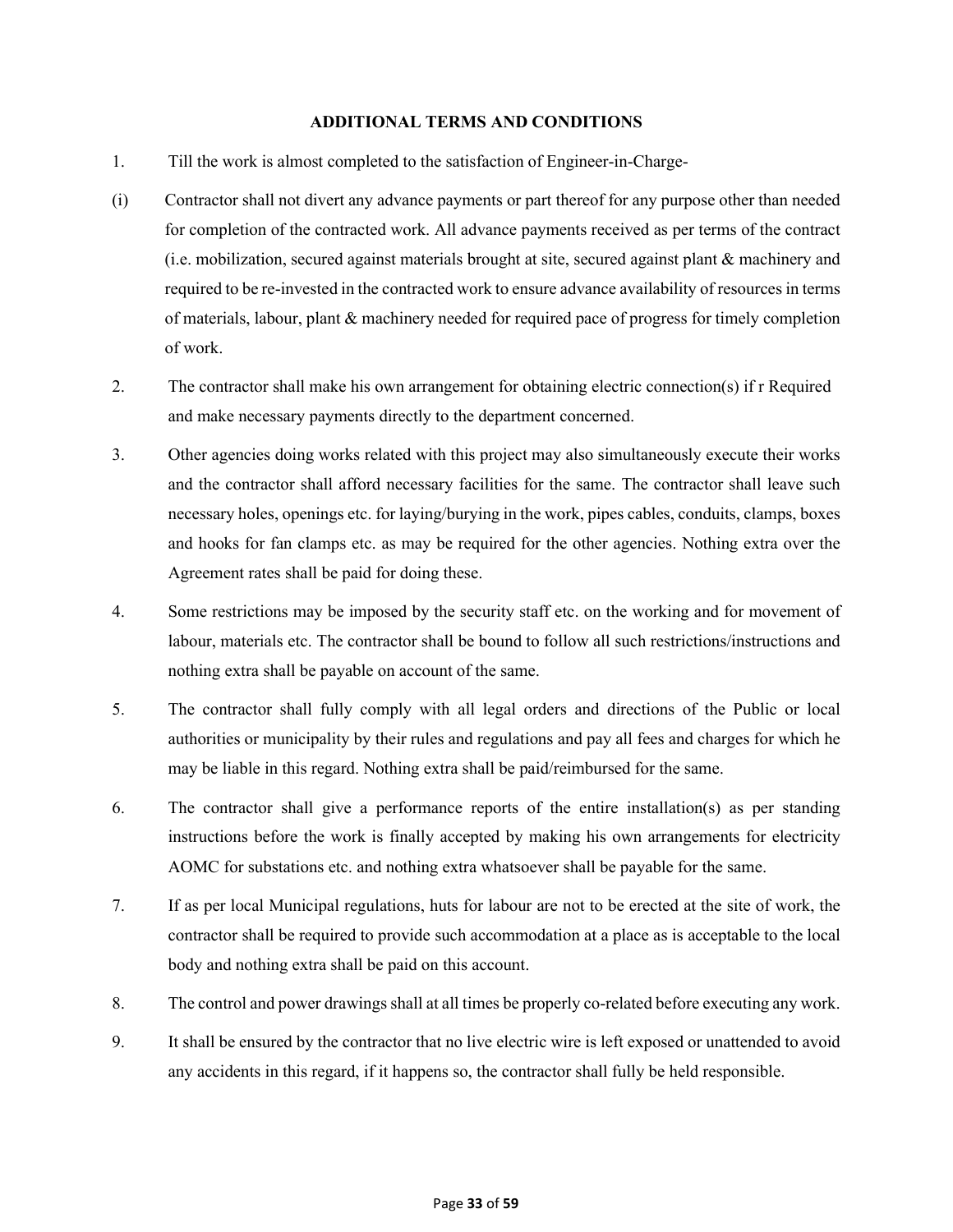- 10. The contractor shall bear all incidental charges for cartage, storage and safe custody of materials issued by the departments as to be safe against damage by sun, rain, dampness, fire, theft etc. at his own cost and also employ necessary watch and ward establishment for the purpose, at his own cost.
- 11. All materials obtained from the IWD,IIT (BHU) stores shall be got checked by the Engineer-incharge of the work or his representatives before use.
- 12. Final bill of whole work shall be finalized and paid by the Institute. Junior Engineer (Electrical) and Assistant Engineer (Electrical) will prepare, verify and finalize the final bill of AOMC work and will send it to S.E., IWD through proper channel for payment processing.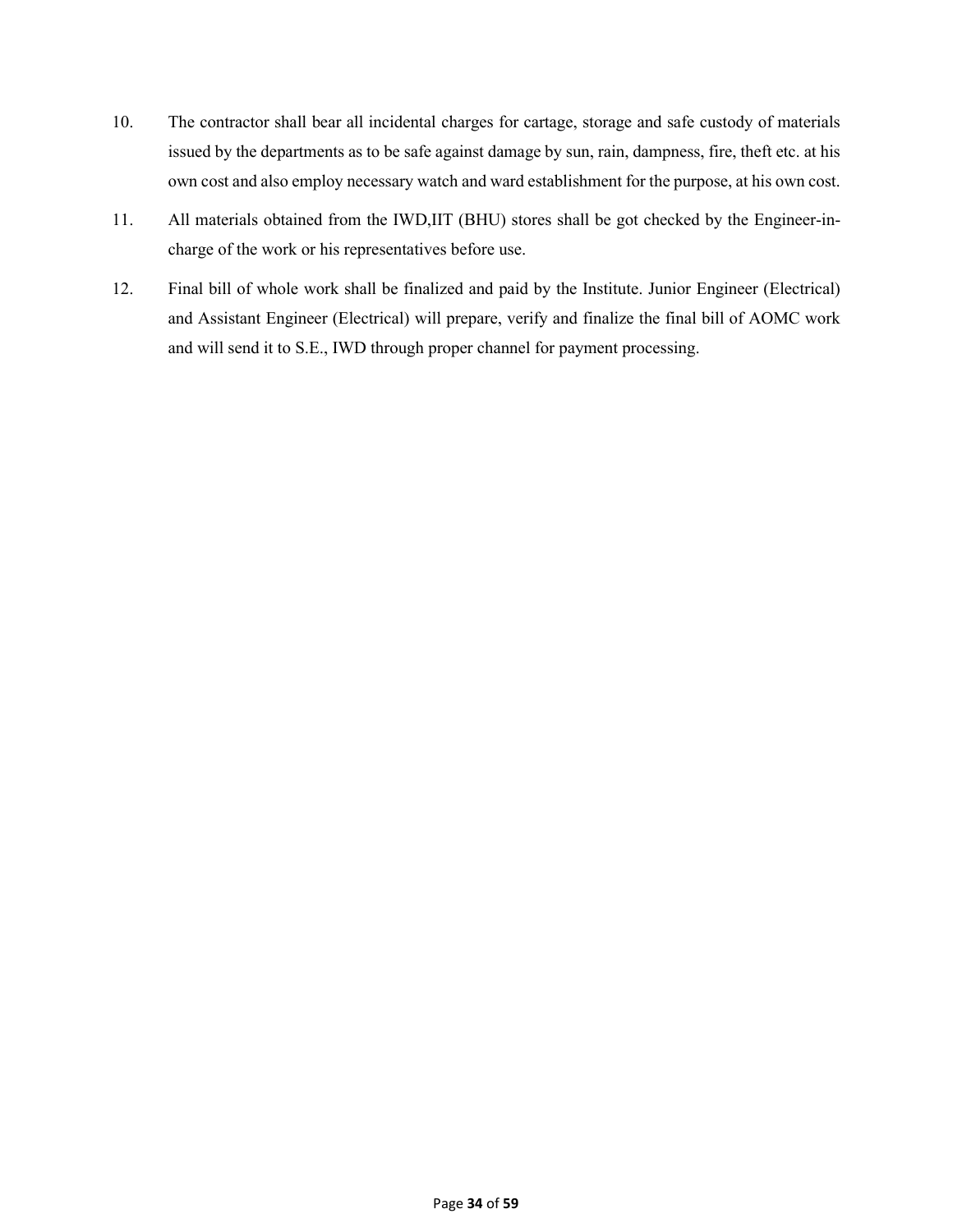## **Special condition for Materials:**

- 1. The contractor shall at his own expense procure and provide all consumable materials.
- 2. The contractor shall procure all the materials in advance so that maintenance work could not get hampered.
- 3. All materials brought by the contractor for use in the work shall be got checked from the Engineerin-Charge or his authorized representative of the work on receipt of the same at site before use.
- 4. The contractor shall also employ necessary watch and ward establishment for the safe custody of materials at his own cost.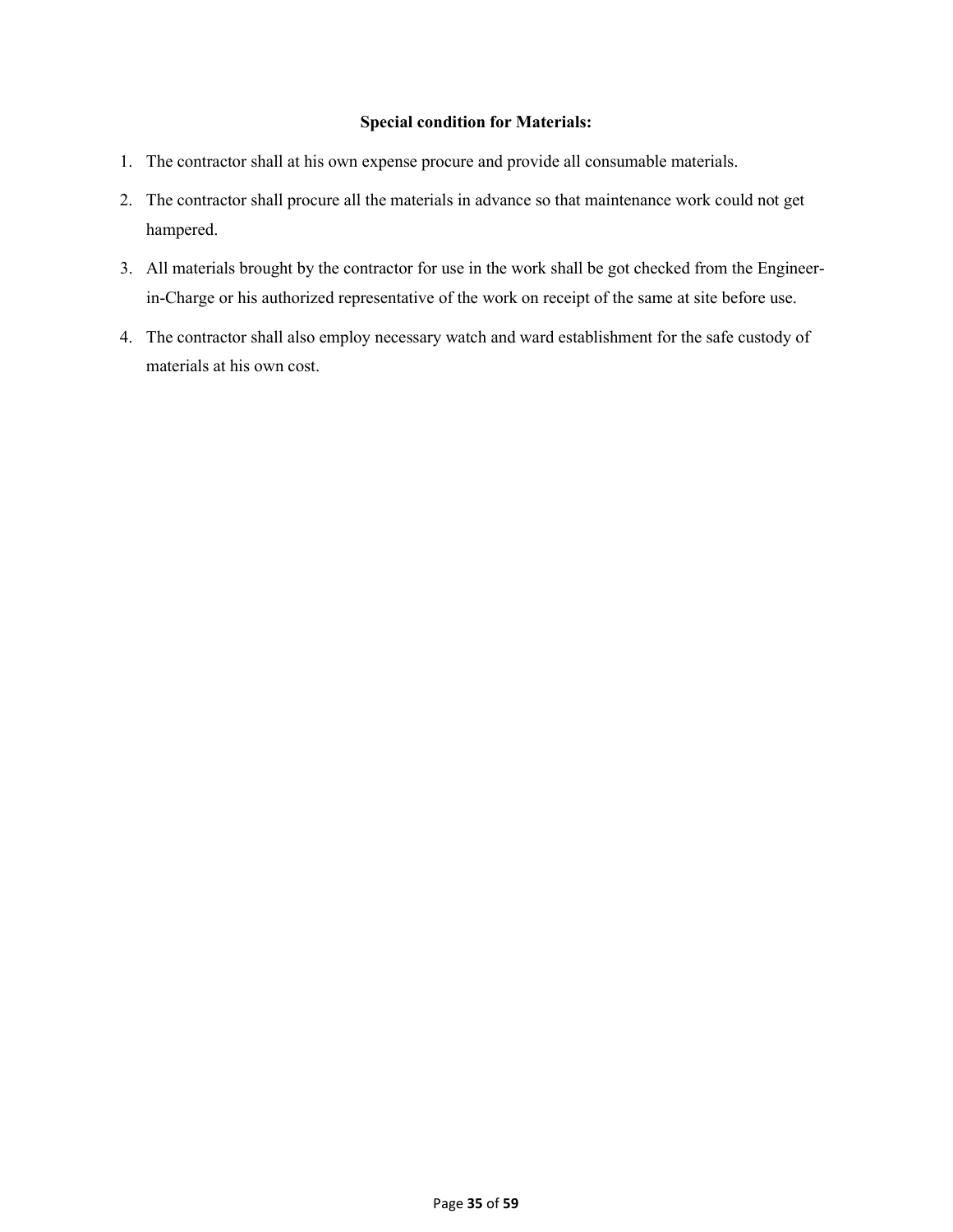# **MANDATORY LIST OF MACHINERY, TOOLS & PLANTS TO BE DEPLOYED BY THE CONTRACTOR AT SITE AS & WHEN REQUIRED**

| SI.<br>N <sub>0</sub> | <b>Name of Equipment</b>                                                                       | <b>Numbers</b> |
|-----------------------|------------------------------------------------------------------------------------------------|----------------|
| 1.                    | Testing equipment as $&$ when required                                                         | Lot            |
|                       | Diagnostic kit for MV/LV breakers to identify deterioration                                    |                |
|                       | Of insulating material / hot spots on various electrical equipment's to identify safety issues |                |
| 2.                    | in advance.                                                                                    | Lot            |
| 3.                    | Equipment for hoisting $&$ lifting as $&$ when required                                        | 2 Set          |
| 4.                    | Drilling machine                                                                               | 3 Sets         |
| 5.                    | Screw driver set, Crimping tools, Discharge rod & Cutting pliers set etc.                      | 2 Set          |
| 6.                    | D-Spanner Set                                                                                  | 3 Sets         |
| 7.                    | Ring spanner Set, Slide wrench, Hammers, Chisels,                                              | 2 Sets         |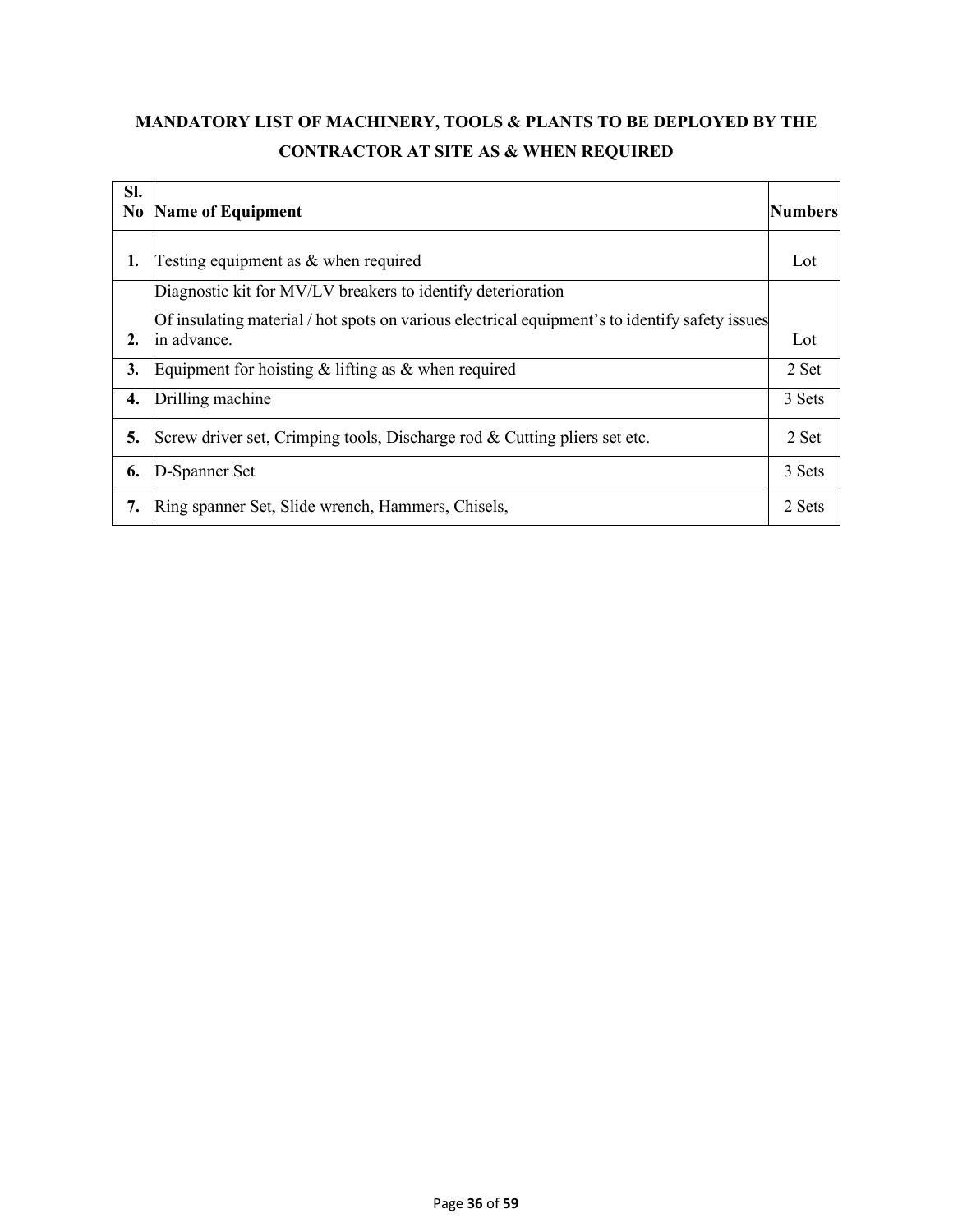## **FORM OF EARNEST MONEY DEPOSIT**

## **Bank Guarantee Bond**

WHEREAS, contractor.............................. (Name of contractor) (hereinafter called "the contractor") has submitted his tender dated .......................... (date) for the construction/AMC of ......................................................................................................................................................................... ................................................................................................... (name of work) (hereinafter called "the Tender")

| said S.E., IWD the Bank binds itself, his successors and assigns by these presents. |
|-------------------------------------------------------------------------------------|

SEALED with the Common Seal of the said Bank this ..................... day of …................... 20..............

THE CONDITIONS of this obligation are:

(1) If after tender opening the Contractor withdraws, his tender during the period of validity of tender (including extended validity of tender) specified in the Form of Tender;

(2) If the contractor having been notified of the acceptance of his tender by the S.E., IWD:

(a) fails or refuses to execute the Form of Agreement in accordance with the Instructions to contractor, if required;

OR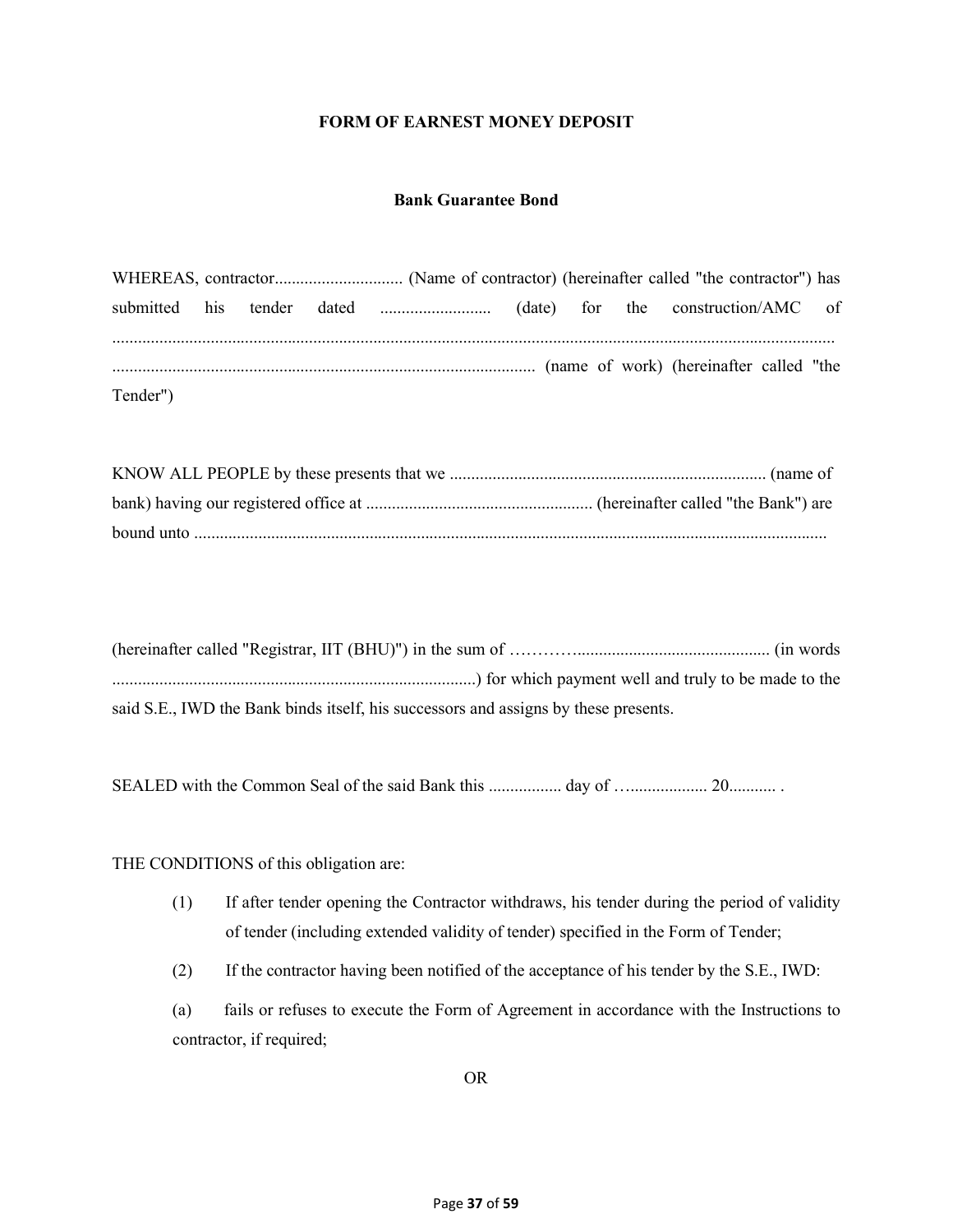(b) fails or refuses to furnish the Performance Guarantee, in accordance with the provisions of tender document and Instructions to contractor,

## OR

(c) fails or refuses to start the work, in accordance with the provisions of the contract and Instructions to contractor,

## OR

(d) fails or refuses to submit fresh Bank Guarantee of an equal amount of this Bank Guarantee, against Security Deposit after award of contract.

We undertake to pay to the Registrar, IIT (BHU) either up to the above amount or part thereof upon receipt of his first written demand, without the Registrar, IIT (BHU) having to substantiates his demand, provided that in his demand the Registrar, IIT (BHU) will note that the amount claimed by his is due to him owing to the occurrence of one or any of the above conditions, specifying the occurred condition or conditions.

This Guarantee will remain in force up to and including the date ……\* ............. after the

deadline for submission of tender as such deadline is stated in the Instructions to contractor or as it may be extended by the S.E., IWD, notice of which extension(s) to the Bank is hereby waived. Any demand in respect of this Guarantee should reach the Bank not later than the above date.

DATE ............. SIGNATURE OF THE BANK

WITNESS .................. SEAL

(SIGNATURE, NAME AND ADDRESS)

\*Date to be worked out on the basis of validity period of 6 months from last date of receipt of tender.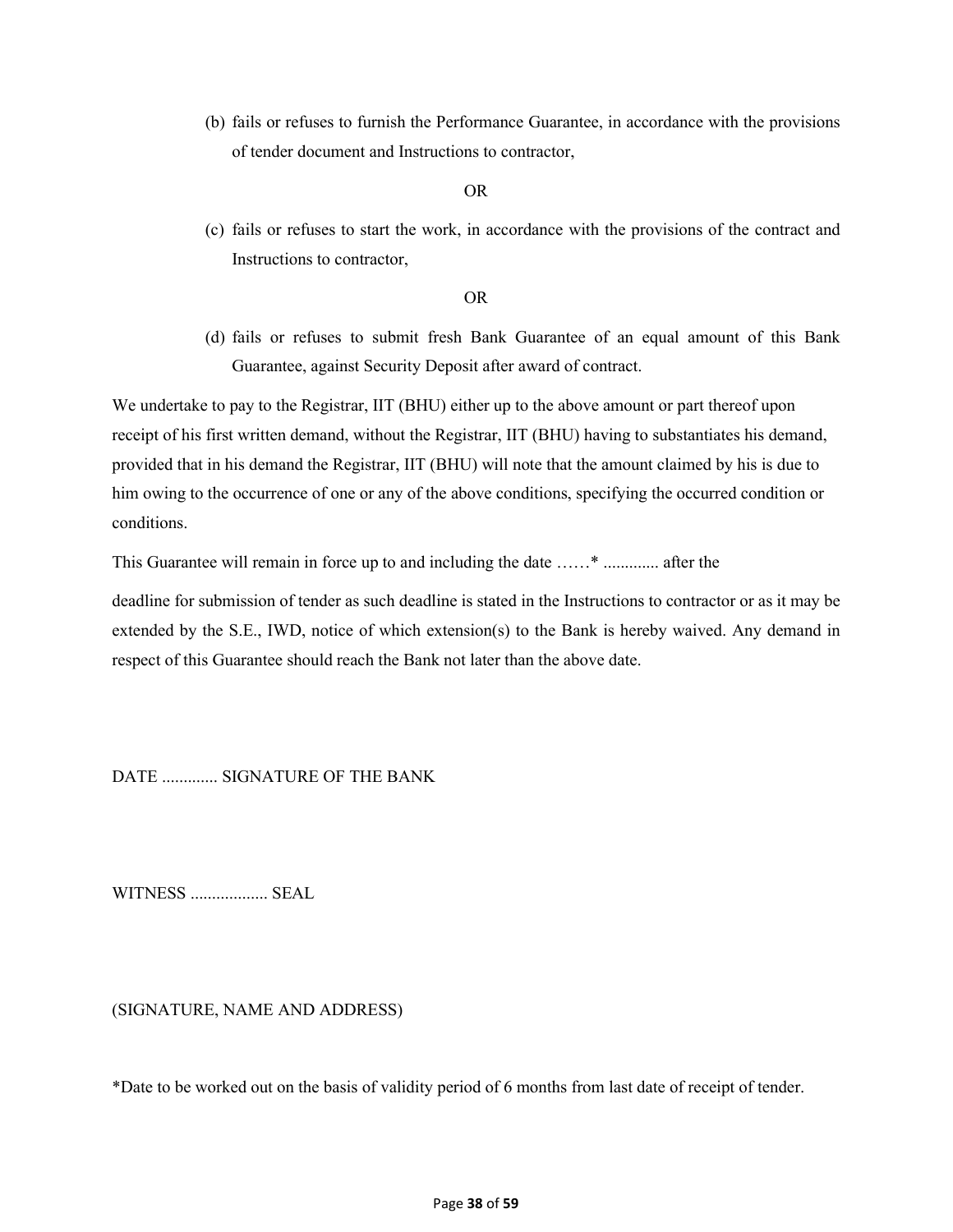# **SCOPE OF WORK & SPECIFICATION FOR AOMC, IIT (BHU), VARANASI, U.P**.

**Annual Operation & Maintenance Contract for round the clock operation of 1 No. 33/11kV PSS (with GIS Panels & AIS), 07 Nos. 11kV/433V DSS, Allied Sub-Stations' Equipments (SCADA, Battery Bank etc.), Routine Preventive/ Breakdown Maintenance of LT Overhead Lines, and LT/HT Underground Cable Services at IIT (BHU) Campus, Varanasi (U.P.)**

# **1. SCOPE OF SERVICES**

Annual Operation & Maintenance Contract for round the clock operation of 1 No. 33/11kV PSS (with GIS Panels & AIS), 07 Nos. 11kV/433V DSS, Allied Sub-Stations' Equipments (SCADA, Battery Bank etc.), Routine Preventive/ Breakdown Maintenance of LT Overhead Lines, and LT/HT Underground Cable Services at IIT (BHU) Campus, Varanasi (U.P.)

The work has to be carried out as per the best engineering practices and in accordance with the technical specification of the instruction manuals.

The scope shall include annual operation & maintenance contract for scheduled/Preventive and breakdown Maintenance for Annual Operation & Maintenance Contract for round the clock operation of 1 No. 33/11kV PSS (with GIS Panels & AIS), 07 Nos. 11kV/433V DSS, Allied Sub-Stations' Equipments (SCADA, Battery Bank etc.), Routine Preventive/ Breakdown Maintenance of LT Overhead Lines, and LT/HT Underground Cable Services at IIT (BHU) Campus, Varanasi (U.P.), covering the following equipments:

| Sl.No.    | <b>Equipment Details</b>          | <b>Make</b>    | Unit | Qty            |  |  |
|-----------|-----------------------------------|----------------|------|----------------|--|--|
| 33 KV PSS |                                   |                |      |                |  |  |
| 1         | Transformer 6/7.5MVA              | <b>SEIL</b>    | Nos. | $\overline{2}$ |  |  |
| 2         | Transformer 1 MVA                 | <b>SEIL</b>    | Nos. | 5              |  |  |
| 3         | 33KV GIS PANEL 6 PANEL BOARD      | <b>SEIL</b>    | Nos. | $\mathbf{1}$   |  |  |
| 4         | 33KV Od Isolator with E/S         | <b>SIEMENS</b> | Nos. | $\overline{2}$ |  |  |
| 5         | 33KV Od Isolator without E/S      | <b>SIEMENS</b> | Nos. | $\overline{2}$ |  |  |
| 6         | 33KV Od LA                        | CGL            | Nos. | 30             |  |  |
| 7         | 11KV VCB PANEL HWX 12 PANEL BOARD | <b>SEIL</b>    | Nos. | $\mathbf{1}$   |  |  |
| 8         | <b>ALCP</b>                       | <b>SEIL</b>    | Nos. | 1              |  |  |
| 9         | <b>DCDB</b>                       | <b>HBL</b>     | Nos. | 1              |  |  |
| 10        | <b>ACDB</b>                       | <b>SEIL</b>    | Nos. | 1              |  |  |
| 11        | <b>BATTERY BANK</b>               | <b>HBL</b>     | Nos. | 1              |  |  |
| 12        | LT PANEL BOARD                    | <b>SEIL</b>    | Nos. | $\mathbf{1}$   |  |  |
| 13        | <b>RTU PANEL</b>                  | <b>SEIL</b>    | Nos. | $\mathbf{1}$   |  |  |
| 14        | <b>RCS PANEL</b>                  | <b>SEIL</b>    | Nos. | $\overline{2}$ |  |  |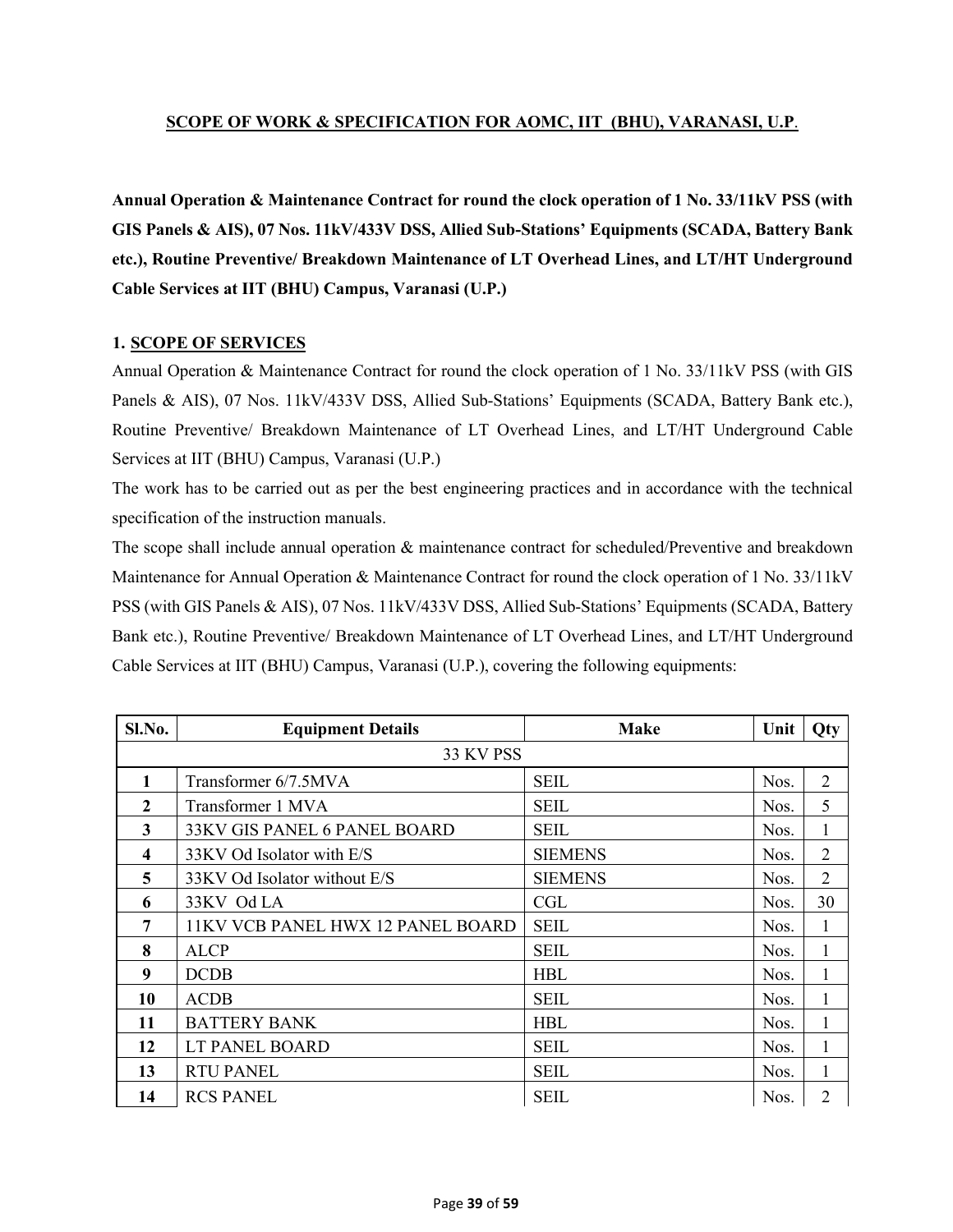| 11KV DSS |                                         |                       |      |                |
|----------|-----------------------------------------|-----------------------|------|----------------|
| 15       | <b>11KV VCB PANEL HWX 8 PANEL BOARD</b> | <b>SEIL</b>           | Nos. | 1              |
| 16       | <b>11KV VCB PANEL VMX 6 PANEL BOARD</b> | <b>SEIL/ALSTOM</b>    | Nos. | 1              |
| 17       | <b>11KV VCB PANEL 7 PANEL BOARD</b>     | <b>SIEMENS</b>        | Nos. | $\overline{2}$ |
| 18       | <b>11KV VCB PANEL 6 PANEL BOARD</b>     | <b>SIEMENS</b>        | Nos. | 1              |
| 19       | <b>11KV VCB PANEL SISO</b>              | <b>SEIL</b>           | Nos. | 1              |
| 20       | Transformer 0.5MVA                      | <b>ALSTOM</b>         | Nos. | 12             |
| 21       | <b>RCS PANEL</b>                        | JASPER/KAYBEE/SEIMENS | Nos. | 5              |
| 22       | <b>ALCP</b>                             | SEIL/JASPER/KAYBEE    | Nos. | $\mathbf{1}$   |
| 23       | <b>DCDB</b>                             | <b>HBL/DUBAS</b>      | Nos. | 5              |
| 24       | <b>ACDB</b>                             | SEIL/RECON/L&T/ESSAR  | Nos. | 6              |
| 25       | LT PANEL BOARD                          | SEIL/RECON/L&T/ESSAR  | Nos. | 11             |
| 26       | <b>BATTERY BANK</b>                     | <b>HBL/DUBAS</b>      | Nos. | 5              |
| 27       | <b>RTU PANEL</b>                        | <b>SEIL</b>           | Nos. | 6              |
| 28       | Earthing station                        |                       | LOT  | LS             |
| 29       | <b>SCADA</b> System                     | <b>SEIL</b>           | Nos. | 3              |
| 30       | <b>ATS</b> Panel                        | L&T                   | Nos. | 1              |
| 31       | <b>RTPFC</b>                            | L&T                   | Nos. | 1              |
| 32       | Transformer 1MVA                        | <b>SEIL</b>           | Nos. | 5              |

# **2. DEFINING SCOPE OF WORK**

The scope for maintenance is detailed as below, activity wise:

# **Daily Schedule**

- **1.** Monitoring of power transformer parameters Such as:
	- a. Winding temperature
	- b. Oil temperature
	- c. Oil level and
	- d. Checking of oil leakage, if any, and take immediate corrective action to stop leakage.
- **2.** Cleaning of HT and LT panels externally as per schedule
- **3.** Check auxiliary supply and control voltages.
- **4.** Check condition of indication lamps provided on HT and LT panels.
- **5.** Check the battery bank and battery chargers for proper functioning.
- **6.** Test annunciation and reset, take corrective action whenever necessary.
- **7.** Check incoming voltage of grid and take corrective action accordingly if needed.
- 8. Record all the operational parameters on log book or log sheet hourly.
- 9. Manager will report to the J.E./A.E. and S.E., IWD daily for any activity of same day and interruption of power supply.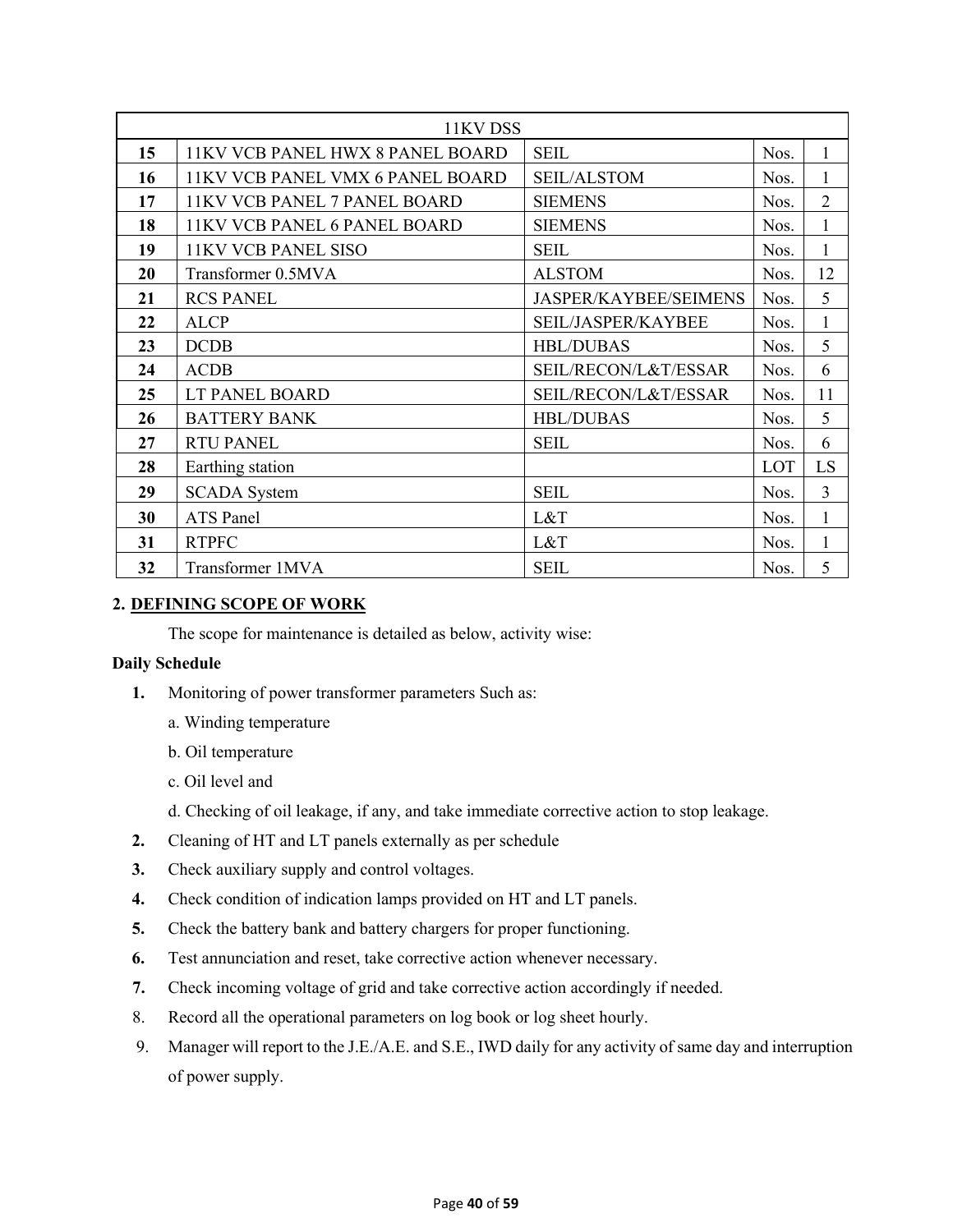# **Weekly Schedule**

- 1. Carry out preventive maintenance as per the check-lists, equipment manuals and as per the instructions of IIT (BHU)'s designated representative(s).
- 2. Operate the battery charger in float and boost mode (CC & CV) as per schedule.
- 3. Rectify the faults / causes of faults.
- 4. Carry out battery and battery charger preventive maintenance as per schedule.
- 5. IIT(BHU) may arrange a common meeting at every fortnight and discuss the various problems/ issues.
- 6. Check the condition of Silica gel and replace it if needed. Silica gel procurement and replacement is in the scope of vendor, however, payment for the material shall be made by IIT (BHU).
	- 7. Cleaning of PSS and all DSS

## **Monthly Schedule**

- **1.** Checking the discharge devices and fuses.
- **2.** Carry out preventive maintenance of battery charger and load test for chargers in both Float and Boost mode.
- **3.** Prepare list of spares and material required for carrying maintenance work and submit it to IWD, IIT (BHU) in advance for better material management and/or payment.
- **4.** To advice IIT (BHU)for better spares planning and spares management.

# **Quarterly Schedule**

- 1. Preventive maintenance of all DSS and PSS. Contractor shall give prior schedule for maintenance and get the same approved by IWD, IIT(BHU).
- 2. Checking the overall condition of radiators and transformers.
- 3. To carry out mock drills.
- 4. Check earth pits for substations and water the earth pit of substations as per schedule of preventive maintenance or as and when deemed necessary and submit a report. (Water & watering facility shall be provided by IIT (BHU).
- 5. Check the overall condition of circuit breakers, isolators and its contact, P.T., CTs' and other electrics.
- 6. Greece the isolators contacts and apply petroleum jelly on battery terminals.
- 7. Collecting of oil samples of Transformer for testing BDV value of oil by BDV testing KIT provided by IWD, IIT(BHU) and submit the test report to IWD, IIT(BHU. If value found below standard value, centrifuging of oil shall be carried out by IWD,IIT(BHU).
- 8. Checking and Measuring of earthing of PSS and DSS.

# **Half Yearly Schedule**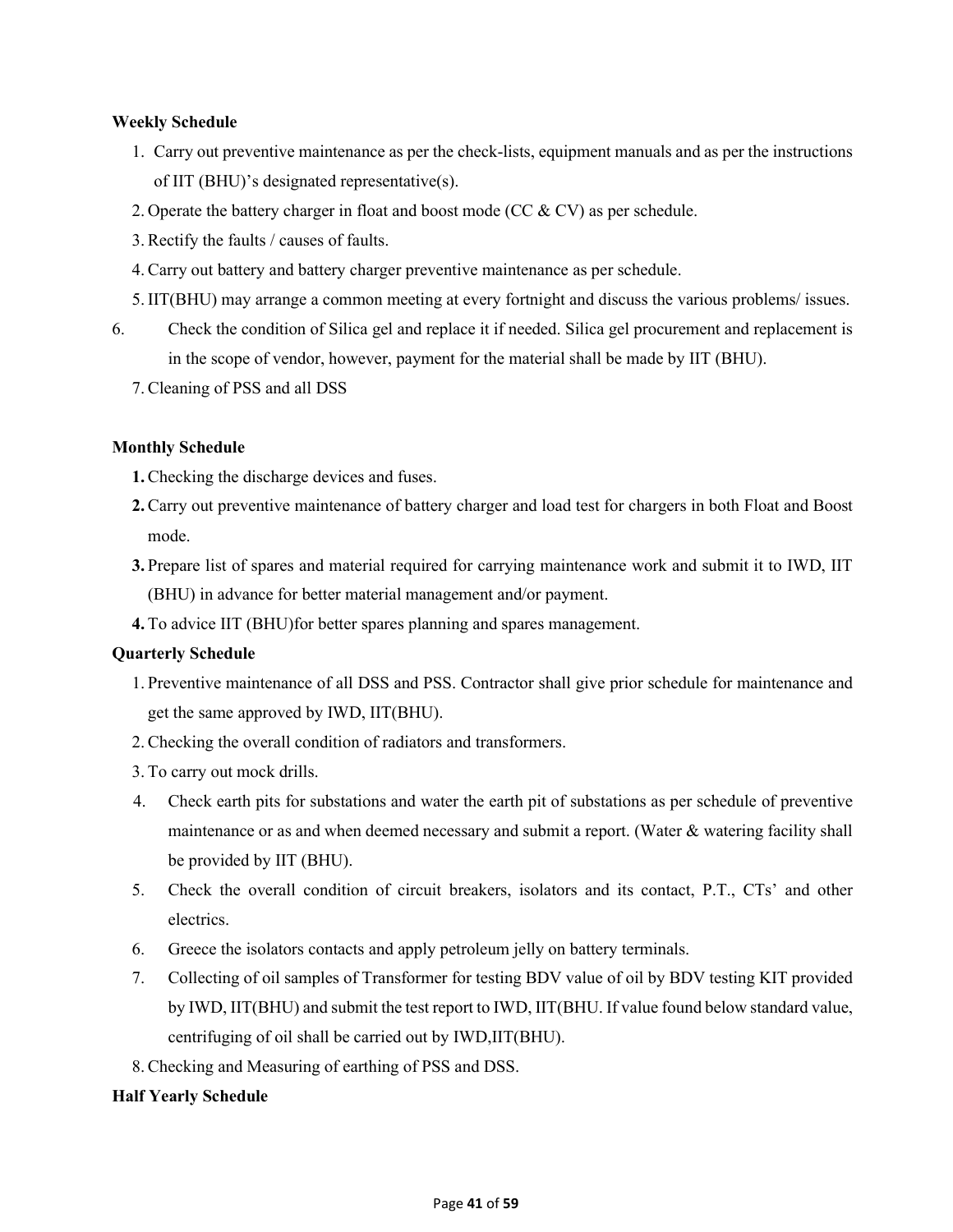- 1. Testing of transformer safeties such as Buchholz relay, winding temperature, oil temperature indicator, oil gauges during routine preventive maintenance.
- 2. Earth resistance testing for earth pits, using own instruments and submit report for the same restricted to the area as covered in our scope.
- 3. Expert Engineers team from other unit shall visit to IIT (BHU) campus **at least once during six** months barring as & when required for testing of Relays, Switchgears & Transformers.
- 4. Test for detecting partial discharge inside GIS.

# **Exclusions (For GIS):**

i.Timing & HV Test –As this cannot be performed without uninstalling the cables

ii.Removal of mechanism or its parts for maintenance

iii.Removal of cables

iv.Drying of SF6 Gas

- v.Rectification of any major problem found during system health check up.
- vi. Any Spares if required shall be extra  $\&$  will be quoted at the time of Servicing only.

# **IIT (BHU) should provide following, without any charges –**

- i.Take necessary shutdown and provide switchgear in Dead condition
- ii.All standard tools & tackles, if applicable.
- iii.Gate pass arrangement for our team with necessary tools & tackles
- iv.Engineer in charge (as deputed by S.E., IWD) as single point contact for shutdown coordination & planning
- v.All drawings, manuals, SLD's & protection schemes etc., required for reference
- vi.Drinkable water at site.
- **vii.**Medical Facility in case of any emergency shall be liability of the vendor.

# **General**

- 1. To carry out all such jobs to ensure proper health of installations and to ensure uninterrupted power supply.
- 2. To carry out switching ON/OFF as and when required and restoration of breakdown during power failures and emergency.
- 3. To attend all electrical complaints related to PSS, DSS, SCADA System, Overhead Lines and HT/LT underground cables.

# **Breakdown**

Since ring main system has been provided, it is possible that the alternate feed of power could be made in case of breakdown / tripping of one or a few breakers. It is of utmost importance that the affected loads are restored as soon as possible.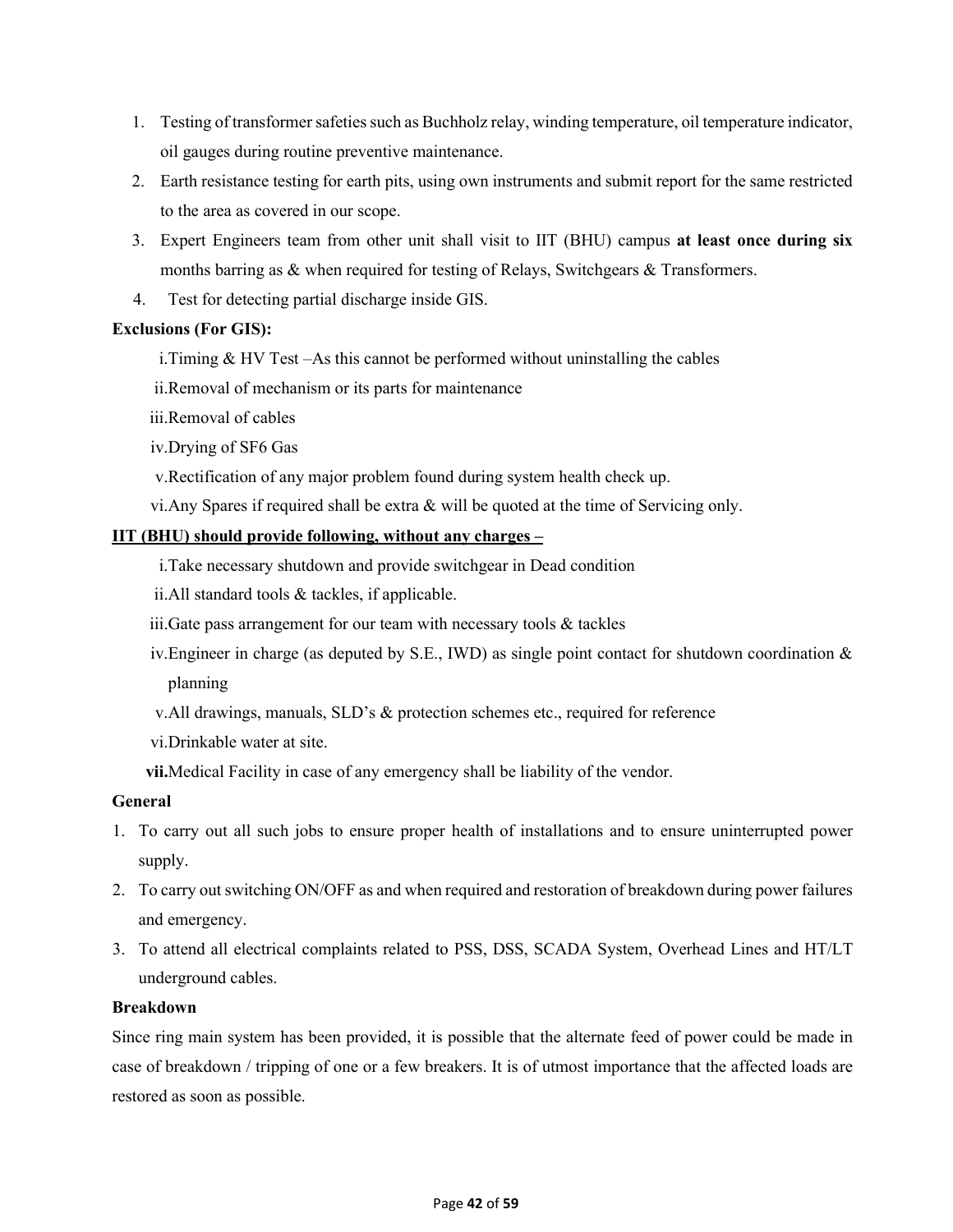The following activities are envisaged for a prompt power recovery:-

- a) Maintain all switch board in ready condition (except those that have been taken under planned outage). The various maintenance schedules planned shall been executed and records of all such activity shall be maintained. This will ensure availability of the redundant system.
- b) Maintain the updated status of all the switchboards at the central control room and make the information available to JE and AE, IWD, IIT (BHU), so that a strategy can be planned in case of such an unscheduled outage. This information will be collected by the JE, IWD, IIT (BHU) during the daily condition monitoring of the equipment's.
- c) All no power complaints as per our battery limits (which is maintaining power to outgoing of LT panels) will be attended at the earliest possible and depending on the priorities at hand of the maintenance teams. No penalty clause shall be applicable for delayed attention to such complaints. Priorities shall be decided in consultant with AE, IWD, IIT (BHU) , if required.
- d) The boundary of responsibility of all such complaint for no supply in the workshops shall be limited to the restoration of supply till the LT outgoing terminal in the DSS.
- e) All LT feeders including overhead bare conductors, Underground/OH LT cables shall also be maintained by vendor/contractor.

Contractor will be responsible for maintaining the healthiness of the equipment's to ensure reliability of power supply at all areas.

Break down maintenance & repairing for cable joints for 11KV& 33KV cable shall be done by IWD, IIT(BHU). In assistance of the vender/Contractor shall provide man and machinery for cable jointing work.

# **Restoration of Power after Breakdown**

Every effort will be made by contractor to keep this time taken for change over to a minimum.

# **Activity based service provision**

This contract shall be an activity based service contract, vesting responsibility on contractor to complete the preventive/planned and breakdown maintenance activity on the equipments listed in Annexure1.

This AOMC incorporates the following elements and critical parameters:

- 1. Attending "no power supply" complaints.
- 2. Power management.
- 3. Conducting preventive maintenance as per checklist and schedule.
- 4. Cable fault finding limited to 11kV and 33kV.
- 5. Recommendations for spares.
- 6. Attending to complaints in HT/LT breakers.
- 7. Abiding to all safety rules and following safe practices.
- 8. Target zero accident.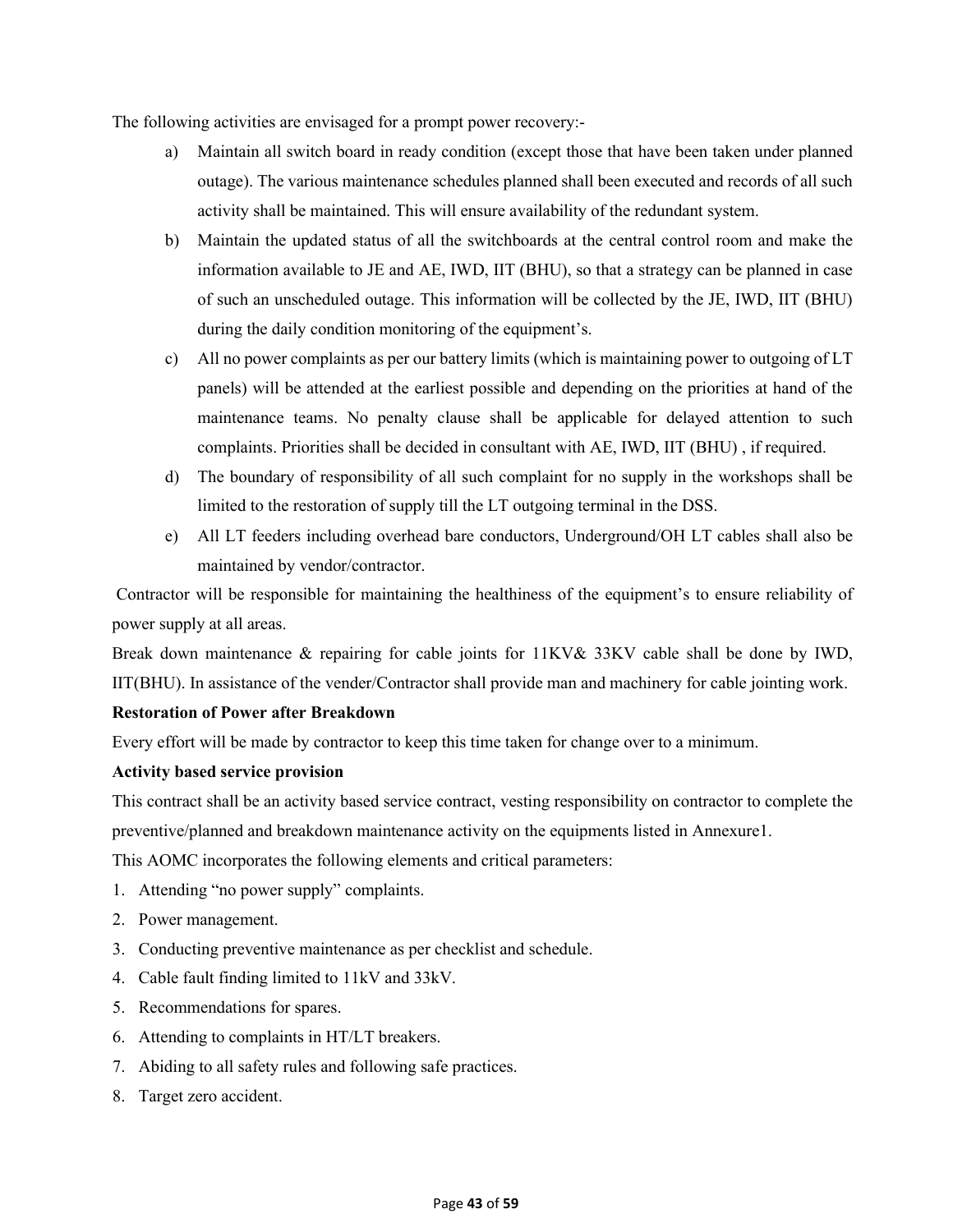9. Limiting personnel turnover.

## **Proposal for step wise responsibility sharing**

- a. The vesting of responsibility for the maintenance and services activities with contractor with the associated necessary management freedom to implement changes and introduce innovation.
- b. A balanced sharing of technical and commercial risks.

## **Planned resources and organization**

- a. Contractor shall deploy the Maintenance team for three shifts on Round the Clock basis.
- b. Contractor shall also deploy personnel as required for breakdown and emergency services on listed Equipments as at Annex 1 at Central Control Room & all DSS.
- **c.** All manpower shall be deputed after duly verification of experience and qualification under instruction of S.E., IWD, IIT (BHU).
- d. The Overall In-Charge shall be responsible for co-ordination, compilation and submission of Reports and MIS, co-ordination of all Logistics and Teams Movement as per planned schedule and unscheduled Services.

# **33/11KV 6MVA Power Transformer & 1000KVA/500KVA, 11KV/433V Distribution Transformer:-**

- Routine, scheduled, preventive and Breakdown maintenance of Power/station transformers.
- Monitoring and recording of transformers parameters such as winding temperature, oil temperature and oil level.
- Checking of transformer tank, OLTC and other body parts for any rust or leakage.
- Checking for oil leakage, if any, and take immediate action to stop leakage. (If transformer is required to be sent outside for any modifications/repair/overhauling, the cost shall be borne by Customer).
- Oil tank to be topped up at regular interval (oil to be provided by IWD, IIT (BHU)).
- Condition assessment of silica gel in breather and replacement of silica gel when required, checking and maintaining breather conditions and conservator oil levels.
- The transformer oil filtration to be done semi-annually, testing of the oil for BDV once in six months, DGA & acidity & PPM testing for Power transformers once in a year, can be carried out by Contractor at extra cost.
- Checking & maintaining earth pits & earth connections. Water the earth pit as per schedule of preventive maintenance or as and when required.
- Quarterly checking of overall condition of radiators and transformer main tank and cleaning the same if required.
- Periodical inspection of cooling fans for its manual and automatic control, interlocks. Cleaning fan blades & removing dust. Lubrication of fan motors if necessary.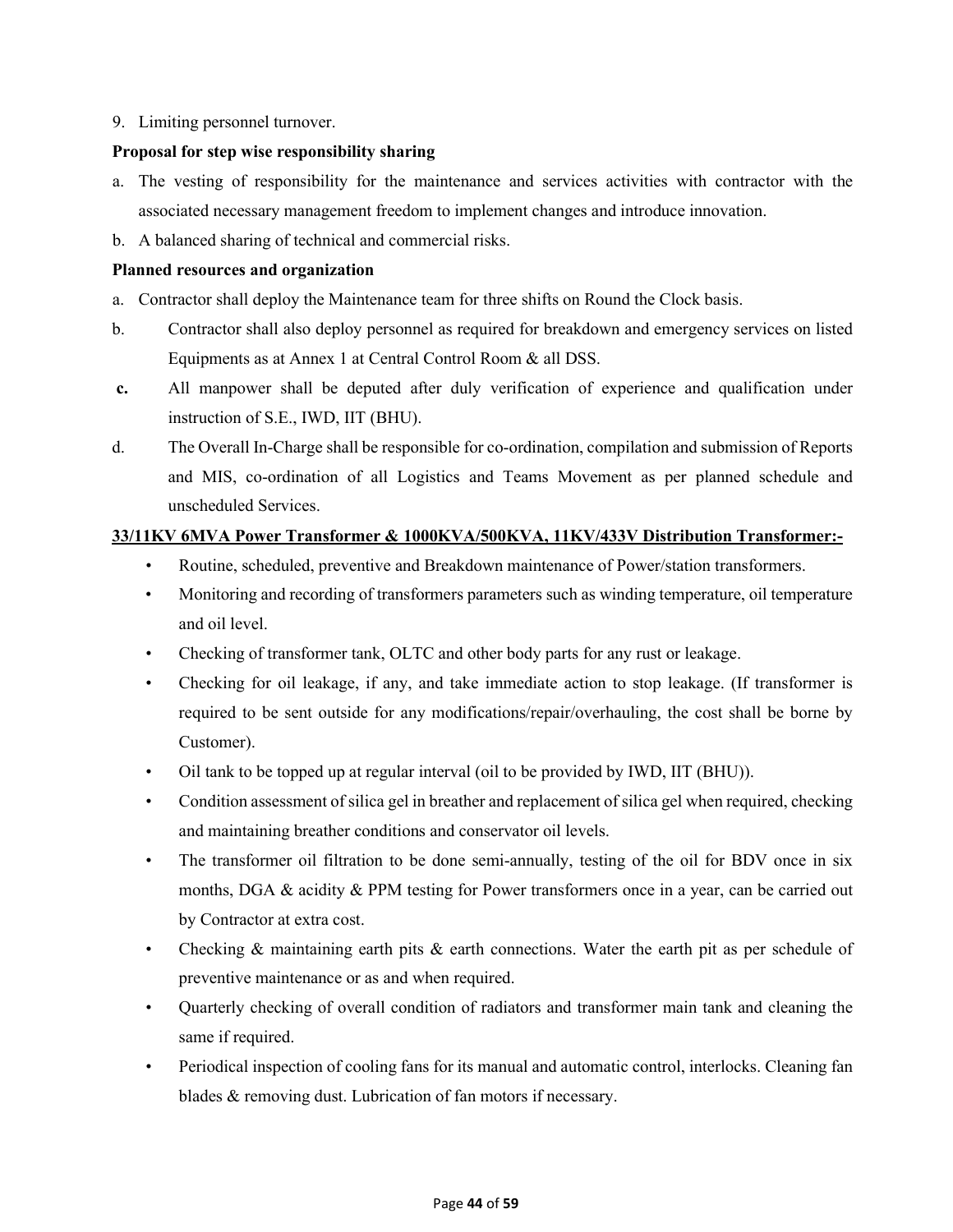• Testing of transformer safeties such as Buchholz relay, temperature indicators and oil gauges during routine preventive maintenance.

## **CT and PT :-**

- Routine, scheduled, preventive and Breakdown maintenance of 11KV Current transformers and potential transformers as per OEM manual.
- Measure IR Values as per schedule and maintain record.
- Checking earth connections of secondary circuits.
- Checking and tightening of secondary circuits.
- Cleaning of bushings and oil level indicators.
- Maintenance of CT JB/PT JB.
- Measurement of voltages at marshalling box & control room in case of CT/PT.

## **Isolators :-**

- Cleaning of Contact S& Aux. Contact, Greasing in the control mechanism.
- Routine, scheduled, preventive and Breakdown maintenance of 33KV and 11KV Isolators as per OEM Manual.
- Checking of Earth switch copper flexible.
- Check earth connections of earth blade.
- Cleaning of insulators & checking for cracks in the insulators.
- Cleaning of main contacts, arching horns, earth blade.
- Changing of male/Female or moving/fixed arm, changing of connectors/hardware and attending all the incidental troubles to ensure smooth operation of the Isolators (Spares by IWD, IIT (BHU).
- Checking to ensure all the lamp are glowing (Spares by IIT (BHU).
- Necessary circuit checking & Motor checking & setting to put the remote operation in service.

# **Lighting Arrestors :-**

- Cleaning of LA stacks.
- Visual observation of any cracks.
- Check earth connections at LA and Electrode.
- Check Counter enclosure for any moisture ingress.
- Determine IR values and record it.
- Check for leakage current and surge counter.
- Record leakage value & counter value.

# **Switchgear Panels :-**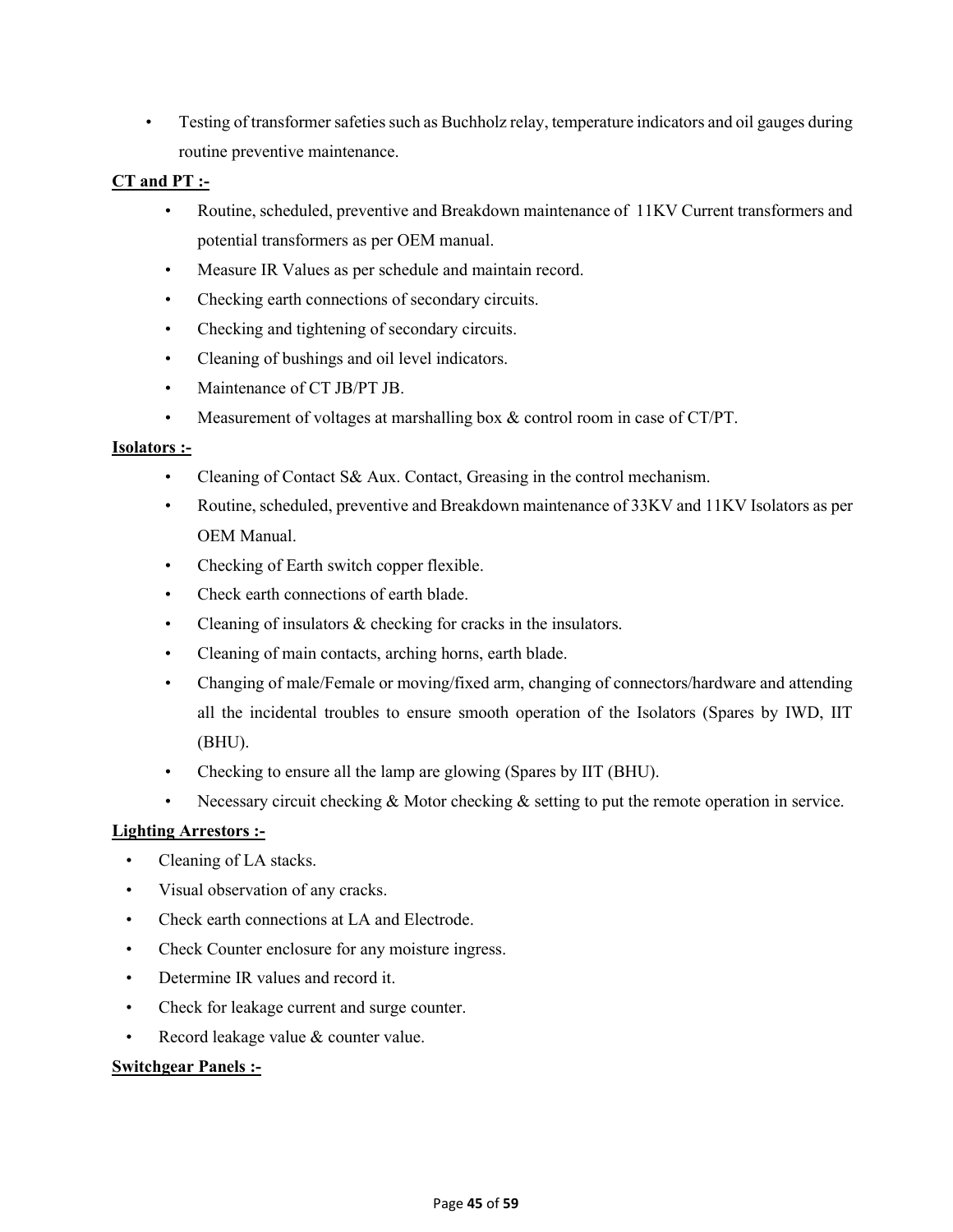All preventive, scheduled and break-down maintenance of 11KV switchgear panels (Breaker Panel) as per OEM manual.

- Cleaning of panels as per the agreed schedule.
- Schedule maintenance of 11KV Breaker trolley.
- Check auxiliary supply and control voltage, test and check breaker mechanical interlock.
- Understanding control circuits & various electrical interlocking.
- To carry out switching ON/OFF, load transfer operations as and when required.
- Isolation & Re-energization of feeders as per the demand of operation and taking prior work permit from IIT (BHU).
- Replacement of control and power fuses/indication lights/fixed and moving contacts/close & trip coil. (supplied from IWD, IIT (BHU)).
- Check tightness of circuit  $\&$  earth connections. Test insulation resistance.
- Examination of auxiliary switches, indication devices and interlocks to ensure that they are in good order.
- Measuring load current & maintain transducers/ammeter/energy meter / relays/CTs/PTs/ Earthing Connections.

# **Protection and Metering Systems :-**

- To check the tightness of control circuits/auxiliary supply/signal and protective relays.
- Note the hourly reading as per the schedule.
- Note down energy meter readings for all outgoing feeders for analysis.
- And prepare report.
- Test annunciation and reset, take corrective action whenever necessary.
- Cleaning, checking of all the bi-metal & numeric relays of 33KV, 11KV, 0.415KV and Control Relays Panels.
- Relay testing (Primary & Secondary) for Control Relay Panel & 11KV Switchgear as per schedule.
- Energy meter calibration shall be carried out at extra cost.

# **Battery and Battery Charger :-**

- O & M of battery & charger, involves checking and recording of general, appearance and cleanliness of battery, charger output current & voltage, electrolyte levels, any crack/leakage in cells, evidence of corrosion at terminals/connectors and condition of ventilation, as per OEM manuals.
- Tightness of bolted connection.

# **Earth Pits and Lighting Protection :-**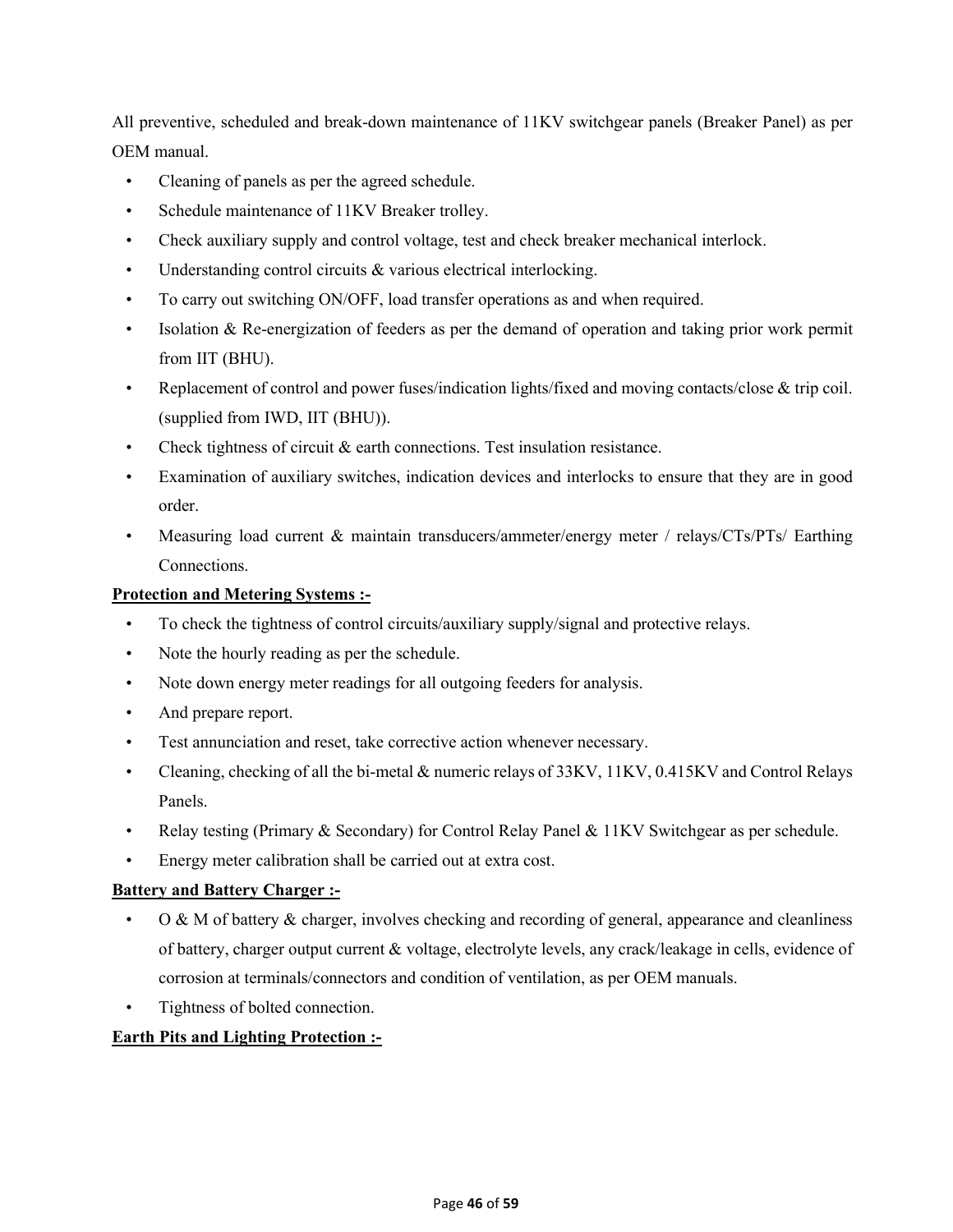- Maintain firefighting equipment like fire extinguishers, fire fighting systems, smoke detectors, CO2/DA Cylinders etc. immediate replacement/recharge after the operation of fire extinguishing equipments.
- Check earth pits water the earth pits as per schedule of preventive maintenance or as and when required. The values of each pit resistances of higher values are recorded and suitable action taken.
- Periodical inspection of earth electrode is conducted connection to ensure their rigidity and others signs of deterioration.
- Check/maintain all equipment earthing connections.
- Periodical inspection of all lightning protective system. Mechanical condition of all conductors, bonds, joints and earth electrode are checked and observations noted.

# **Busbar/ Conductor :-**

- Check General Conditions of Busbar/conductors & insulators.
- Check for conductor damage or loose strands.
- Clean busbar/ conductor & insulators.
- Check tightness & condition of hardwares and fastners.
- Check condition of connectors & fittings for rusting & oxidation.

# **3. EXCLUSIONS:**

Exclusion (not covered) under the scope of the contract for maintenance of substations and other electrical at IIT (BHU) are as listed below:

- 1. Major repairs and overhauls which if at all be done shall be carried out by contractor at an extra cost to be mutually agreed upon.
- 2. Movement/Erection and commissioning, De-commissioning of any equipment.
- 3. Repair and Supply of any Furniture in Substation.
- 4. Cleaning of Toilets in control room/switchyards.
- 5. Repair of Roofs/Cracks.
- 6. Restoration of Water Drainage.
- 7. Restoration of Water supply to Substation.
- 8. General Building maintenance in such Substations.
- 9. Equipment painting including supply of paint.
- 10. Civil works and repairs.
- 11. Calibration of Energy meters at government approved labs.
- 12. Load testing of cranes and other lifting tackles.
- 13. Painting and distempering of walls, shutters and doors in the building and control rooms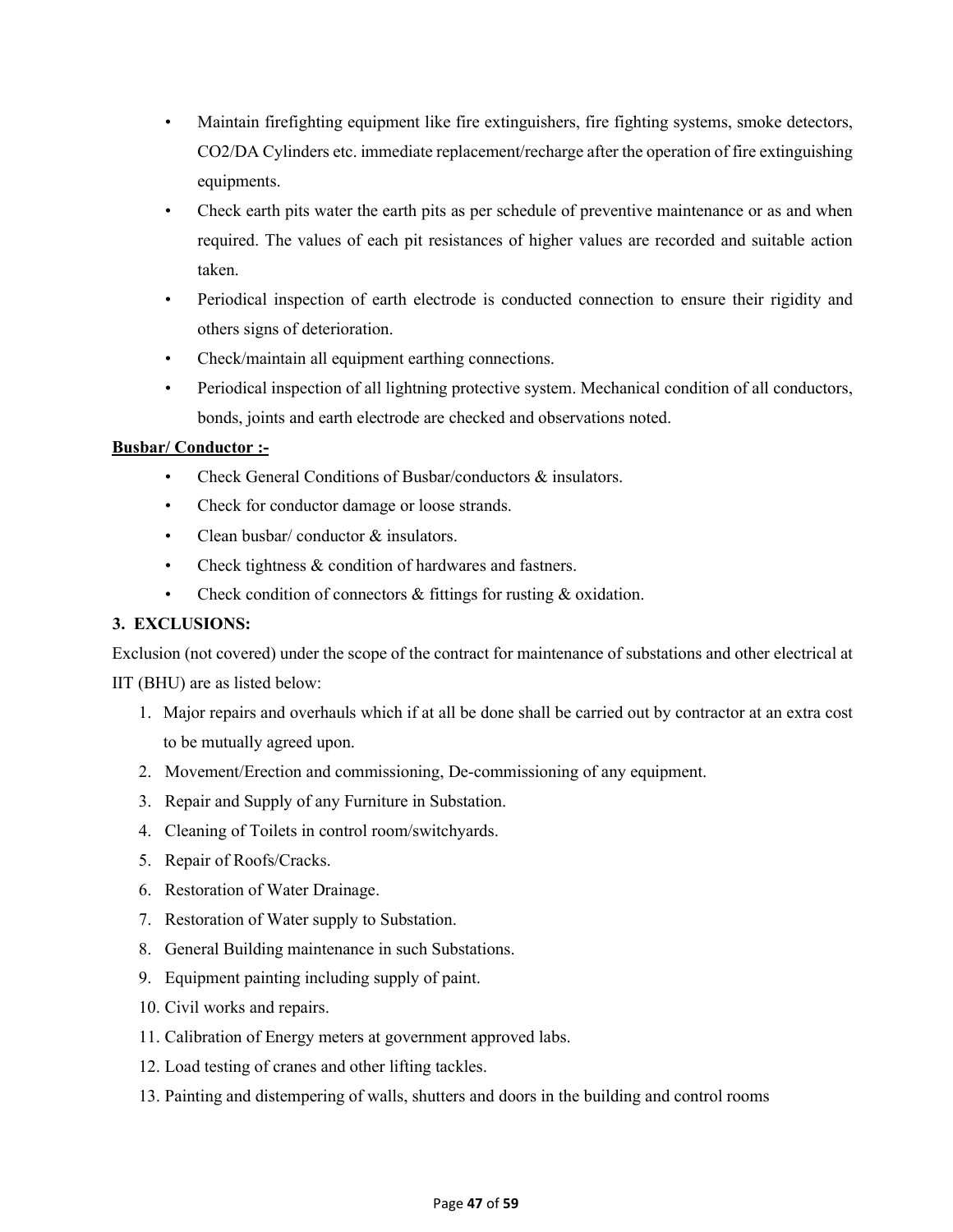- 14. Vermin/Pest Control.
- 15. Supply of spares.
- 16. Cranes, O/H hydraulic ladders, etc. if required shall have to be arranged by vendor.
- 17. LT overhead network shall be maintained by vendor.
- 18. UPPCL metering and CT PT combined unit.
- 19. Any modification in existing install-base.

Contractor's scope shall be limited to providing power upto the outgoing feeder of LT terminal Board within the DSS & PSS. IWD, IIT (BHU) shall provide an enclosed secure office space in the central area for contractor for permanent service line (single point of contact) and storage/ archiving of all drawings and documents. IIT (BHU) shall provide the above office in a location having sufficient storage space for safe storage of testing Equipment / Consumables / records / documents / Reports / Emergency Spares.

The following meters and tools to be provided by IWD, IIT(BHU) to Contractors for routine, preventive and breakdown maintenance of PSS and DSS respectively:

- 1. Insulation Tester (Megger) 1 kV & 5 kV,
- 2. Digital Tong Tester & Multi meter (two nos.),
- 3. Earth Resistance Tester,
- 4. Phase Sequence Meter,
- 5. Hydro Meters (two nos.),
- 6. Battery Cell Testers (2 nos.),
- 7. Vacuum Cleaner & Electrical Blower etc

## **Consumables:-**

All consumables required will have to be arranged by contractor with prior permission of S.E., IWD for payment of items.

## 4. **KEY PERFORMANCE PARAMETERS**

For the purpose of performance monitoring of the annual maintenance contract the following basis will be used and same will be taken as reference for future improvement / maintenance.

- a) Outage Hours due to breakdowns.
- b) Response time to attend breakdown.

While measuring the above parameters the Forced outages due to T&D Constraints /Planned Outages / Transco Constraints will be excluded for measurement of performance. Breakdown outages pending/not closed due to non-availability of spare/equipment which is to be arranged by IWD,IIT (BHU) as per the contract will be excluded for measurement of any of the above Indicators.

It may happen that there is not much visible improvement after a period of time, as Improvement due to maintenance is expected to saturate over a period of time and thereafter the improvement can only be achieved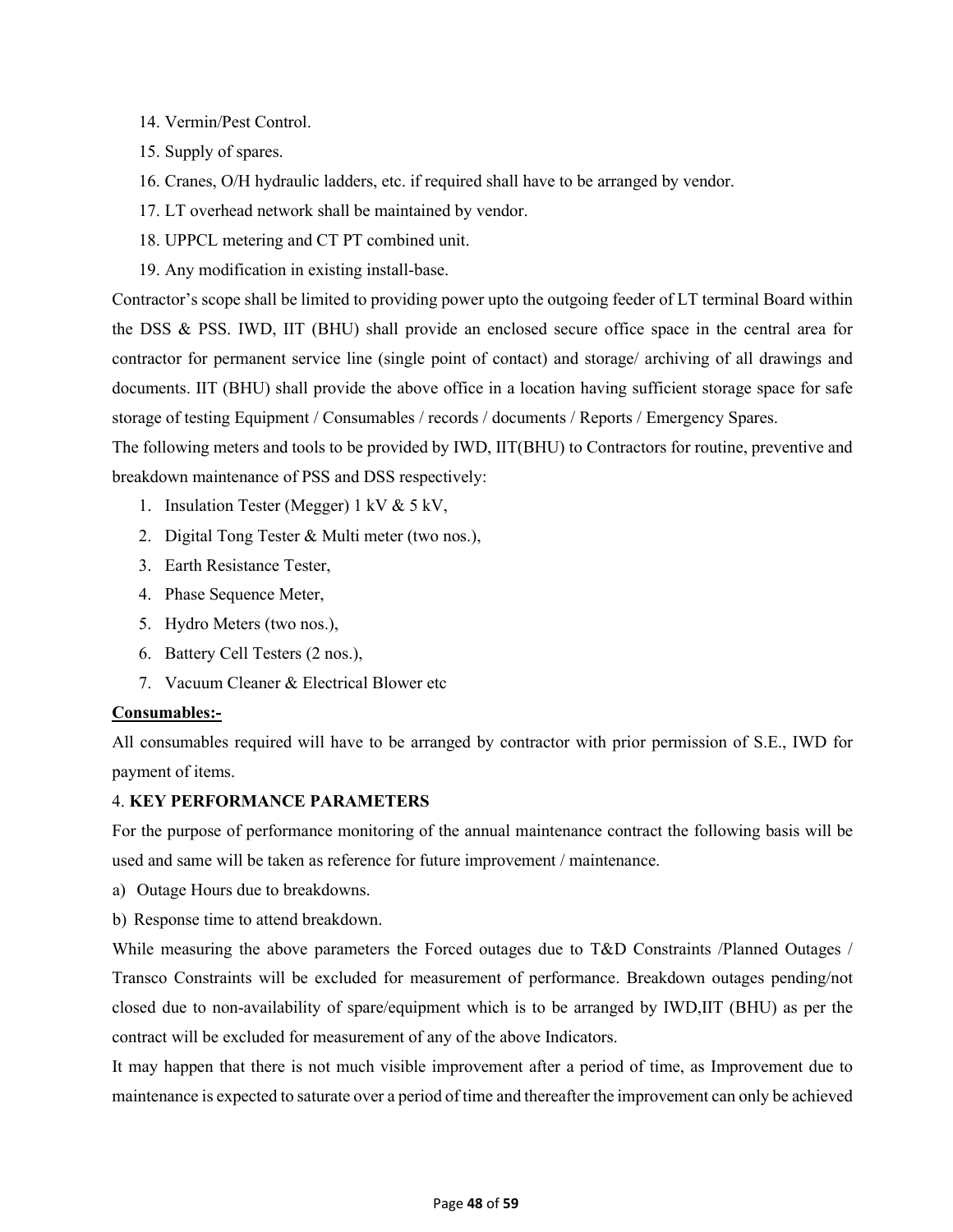by carrying out Major Renovation &Modernization of Existing Sub-stations and the Equipments therein. It is expected that under such circumstances, performance levels will be considered as achieved even if contractor is able to maintain the above parameters within the existing levels.

# 5.**Extra Jobs**

- 1. Any major overhaul/repair shall be extra at mutually agreed price and conditions.
- 2. For the above jobs or any kind of repairs at site, which need to be carried out during the normal maintenance or break-down, IWD,IIT (BHU) shall provide approved unit rates for such activities to contractor within one month of contract finalization.

# **6. Period of Contract**

 The period of contract shall be for one year and after one year it can be extended with an increment of minimum 7% per annum for a period of not more than 3 years.

# **7. Working Hours**

The working hours shall be 8 hrs. per shift & three shifts& General Shift per day designated as 1<sup>st</sup>, 2<sup>nd</sup> 3<sup>rd</sup> Shift& General Shift.

| Sr. |                                             |                                                                                                                                                                                                                                                                                                                                                                                     |
|-----|---------------------------------------------|-------------------------------------------------------------------------------------------------------------------------------------------------------------------------------------------------------------------------------------------------------------------------------------------------------------------------------------------------------------------------------------|
| No. | <b>Point Description</b>                    | Comment                                                                                                                                                                                                                                                                                                                                                                             |
| 1   | <b>Requirement of</b>                       | The requirement of shutdown at switchyard shall be intimated                                                                                                                                                                                                                                                                                                                        |
|     | Shutdown at                                 | by contractor in their operation & maintenance plan; same                                                                                                                                                                                                                                                                                                                           |
|     | Switchyard.                                 | shall be provided and arranged by JE/AE, IWD, IIT (BHU).                                                                                                                                                                                                                                                                                                                            |
| 2   | <b>Penalties</b>                            | 1.0 Contractor shall exercise every effort to restore power after<br>breakdown and smooth operation of the PSS and DSS; however<br>penalty $\omega$ 0.5% per day of contract value shall be applicable in<br>case of tripping or delay in restoration of power, in any<br>circumstances.<br>2. Any tripping due to fault in UPPCL metering unit shall not<br>be liable for penalty. |
| 3   | <b>Transformer Oil</b><br><b>Filtration</b> | Transformer Oil filtration if required shall be carried out at<br>extra charges. Activity shall be executed after written<br>confirmation from IWD, IIT (BHU) and transformer oil shall<br>be supplied by IWD, IIT (BHU).                                                                                                                                                           |

# **Clarification:-**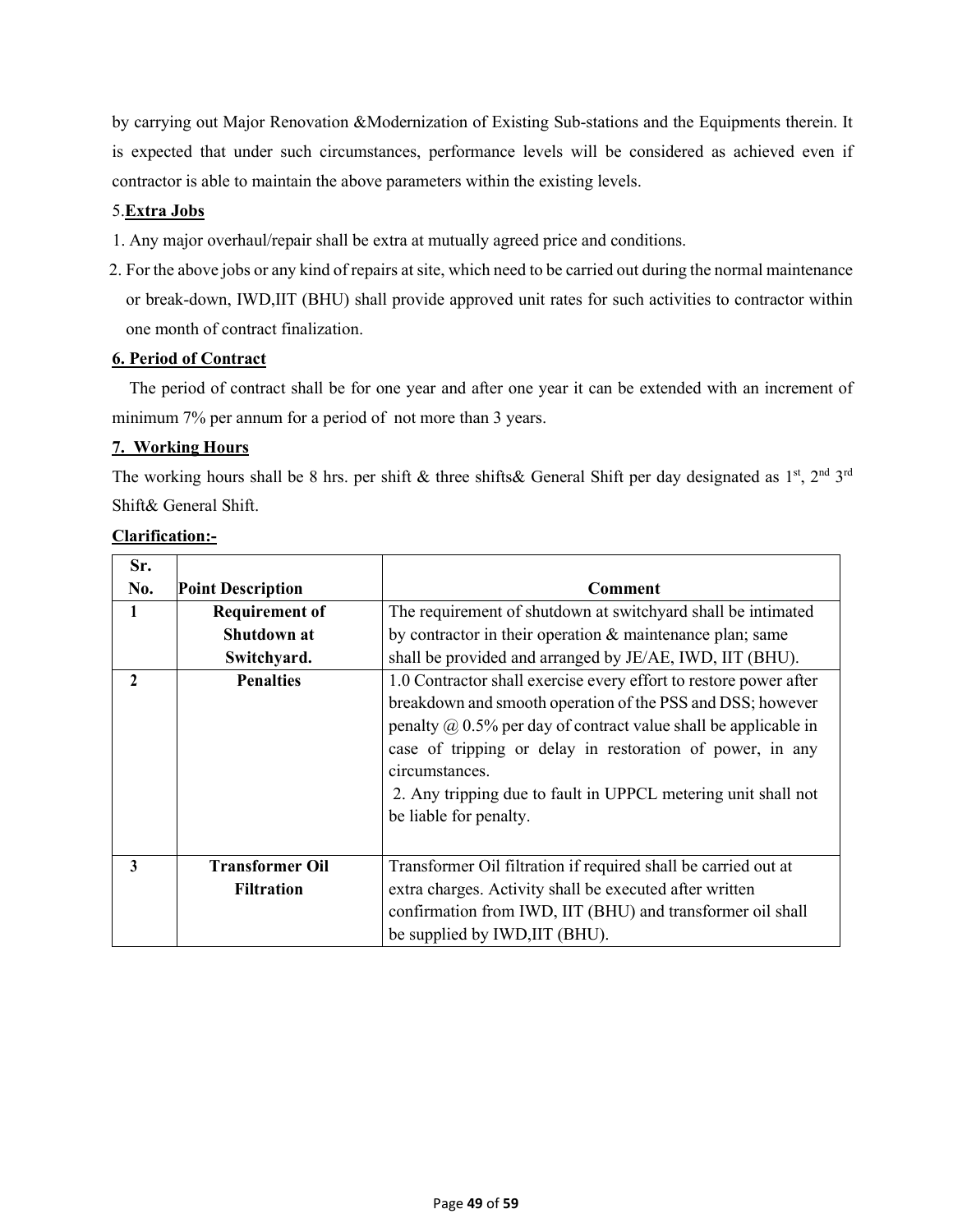| 4  | <b>Cable Fault Finding</b>       | No charges for cable fault finding shall be payable. Repairing    |  |
|----|----------------------------------|-------------------------------------------------------------------|--|
|    |                                  |                                                                   |  |
|    |                                  | of cable joints shall be in contractor scope no extra cost shall  |  |
|    |                                  | be paid. The process of cable fault location shall be as per the  |  |
|    |                                  | current prevalent practice (though manual digging alongwith       |  |
|    |                                  | the route of cable which is hit and trial method) in IIT (BHU).   |  |
|    |                                  | In case the same is required through cable fault locator, the     |  |
|    |                                  | same shall be provided by IIT (BHU) free of cost.                 |  |
|    |                                  |                                                                   |  |
|    |                                  |                                                                   |  |
| 5  | All spare Parts and              | All spare parts required for maintenance plan and unscheduled     |  |
|    | maintenance plan and             | maintenance shall be supplied by Customer.                        |  |
|    | unscheduled                      |                                                                   |  |
|    | maintenance.                     |                                                                   |  |
| 6  | <b>Loading unloading of</b>      | For all equipments it is requested to contact the OEM's for       |  |
|    | equipments/materials             | specialized services. Bidder should procure spares of GIS as      |  |
|    |                                  | given in Annexure-1 in his ware house, when needed.               |  |
|    |                                  | Loading/unloading of equipments /materials shall be in            |  |
|    |                                  | vendor's scope.                                                   |  |
| 7  | <b>Mobilization time.</b>        | 3 weeks mobilization time to start the activities at site from    |  |
|    |                                  | the date of LOI/ contract order.                                  |  |
| 8  | <b>Engineer in-charge</b>        | AE (Electrical) or JE (if deputed by S.E., IWD) will be engineer  |  |
|    |                                  | in-charge and shall be locally available to coordinate, authorize |  |
|    |                                  | and certify various activities to be taken up at 33/11kV PSS and  |  |
|    |                                  | 11KV/433V DSS.                                                    |  |
| 9  | <b>Bill certification.</b>       | The bill from contractor shall be forwarded by the JE and AE      |  |
|    |                                  | after satisfactory work performance of the vendor.                |  |
|    |                                  |                                                                   |  |
| 10 | <b>Facilities to be provided</b> | $\Box$ The electricity and water will be provided free of cost at |  |
|    | by IIT (BHU) at no cost          | all locations.                                                    |  |
|    | to                               | Storage space and office space to be made available by IIT        |  |
|    | Contractor.                      | (BHU) to the contractor.                                          |  |
|    |                                  | □ Crane and Hydraulic ladders, etc. shall be arranged by IIT      |  |
|    |                                  | (BHU).                                                            |  |
|    |                                  | IIT (BHU) shall provide an enclosed secure office space in the    |  |
|    |                                  | central area for permanent service line (single point of contact) |  |
|    |                                  | and storage/archiving of all drawing and documents. IIT (BHU)     |  |
|    |                                  | shall provide the above office in a location having sufficient    |  |
|    |                                  | for<br>safe<br>of<br>storage<br>space<br>storage<br>testing       |  |
|    |                                  | Equipment/Consumables/<br>records/documents                       |  |
|    |                                  | Reports/Emergency/ Spares.                                        |  |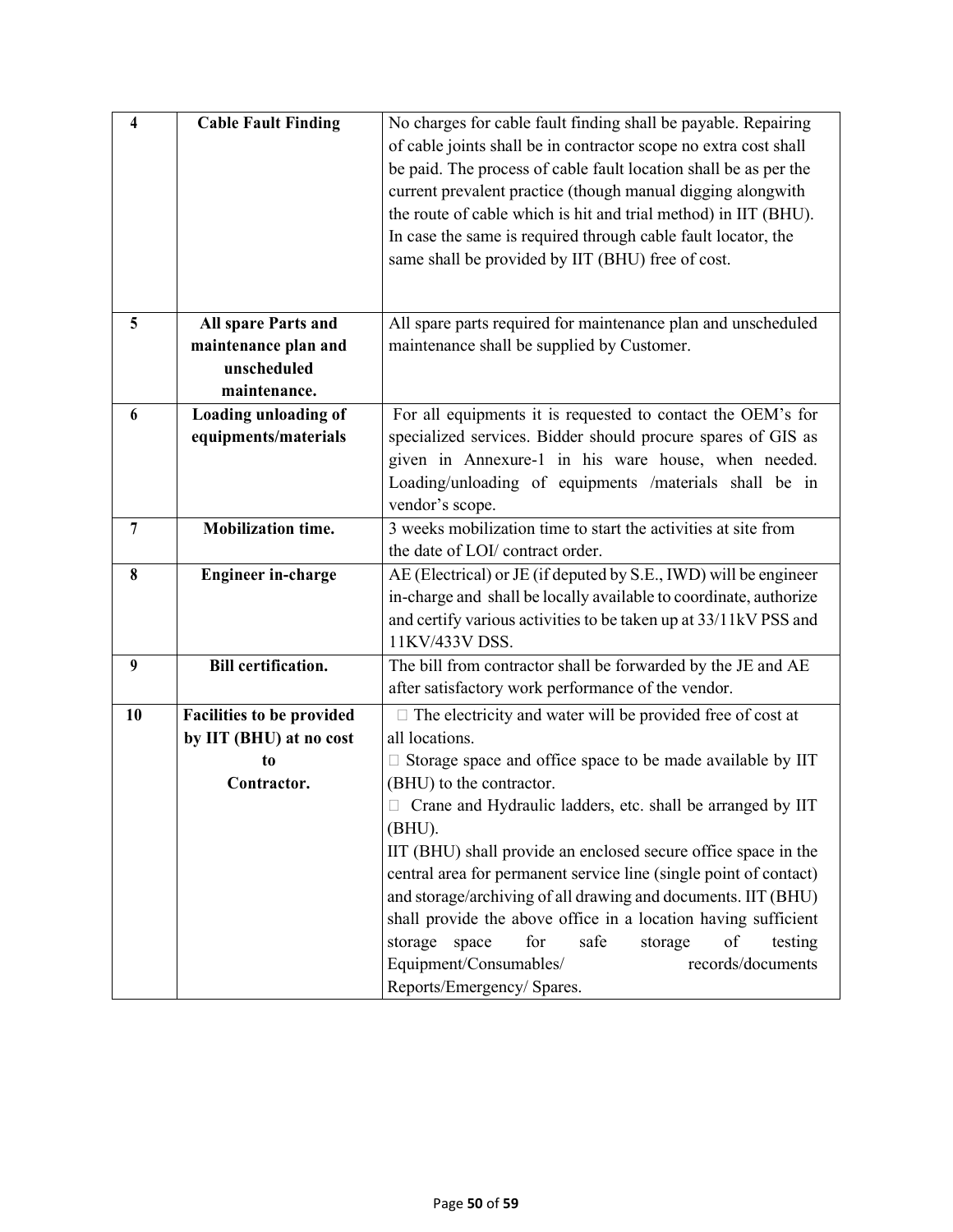# 8. **Commercial Terms & Condition:**

The estimated cost of annual operation & maintenance contract per annum is Rs.**82,00,000.00** including all taxes & duties.

Note: Oil Filtration charges shall not be included in the above price.

# *Price for Unscheduled Services:*

Prices for unscheduled services not covered under the scope of AOMC will be at an extra cost. Extra charges will be as agreed mutually between contractor and IWD, IIT (BHU).

# *Prices for Supply of Spares and Components:*

Prices for supply of spares and components that need to be supplied in case of non-availability at IWD, IIT (BHU) will be at an extra cost to IWD, IIT (BHU). The prices for such items shall be as agreed mutually between contractor and IWD, IIT (BHU).

The list of recommended spares will be submitted by contractor in due course of time. It is envisaged that IIT (BHU) must keep the recommended spares in their inventory as and when required for maintenance.

# **Payment shall be made to contractors under:**

# *Payment for scheduled services:*

100% payment along with taxes shall be paid on a pro-rata basis as monthly running bills. Certification for the bills shall be done by Engineering wing designated for this work.

# *Payment for unscheduled services:*

100% payment along with all taxes for unscheduled services at mutually agreed rate will be made after submission of invoice along with job completion certificate.

# *Payment for supply of spares and components:*

100% payment along with all taxes for supply of spares and components will be made after submission of invoice.

# **Payment for services and facilities**

No costs shall be payable by contractor on the use of the intercom facilities, photocopies & first aid medical facilities.

# **Taxes, Duties, Levies**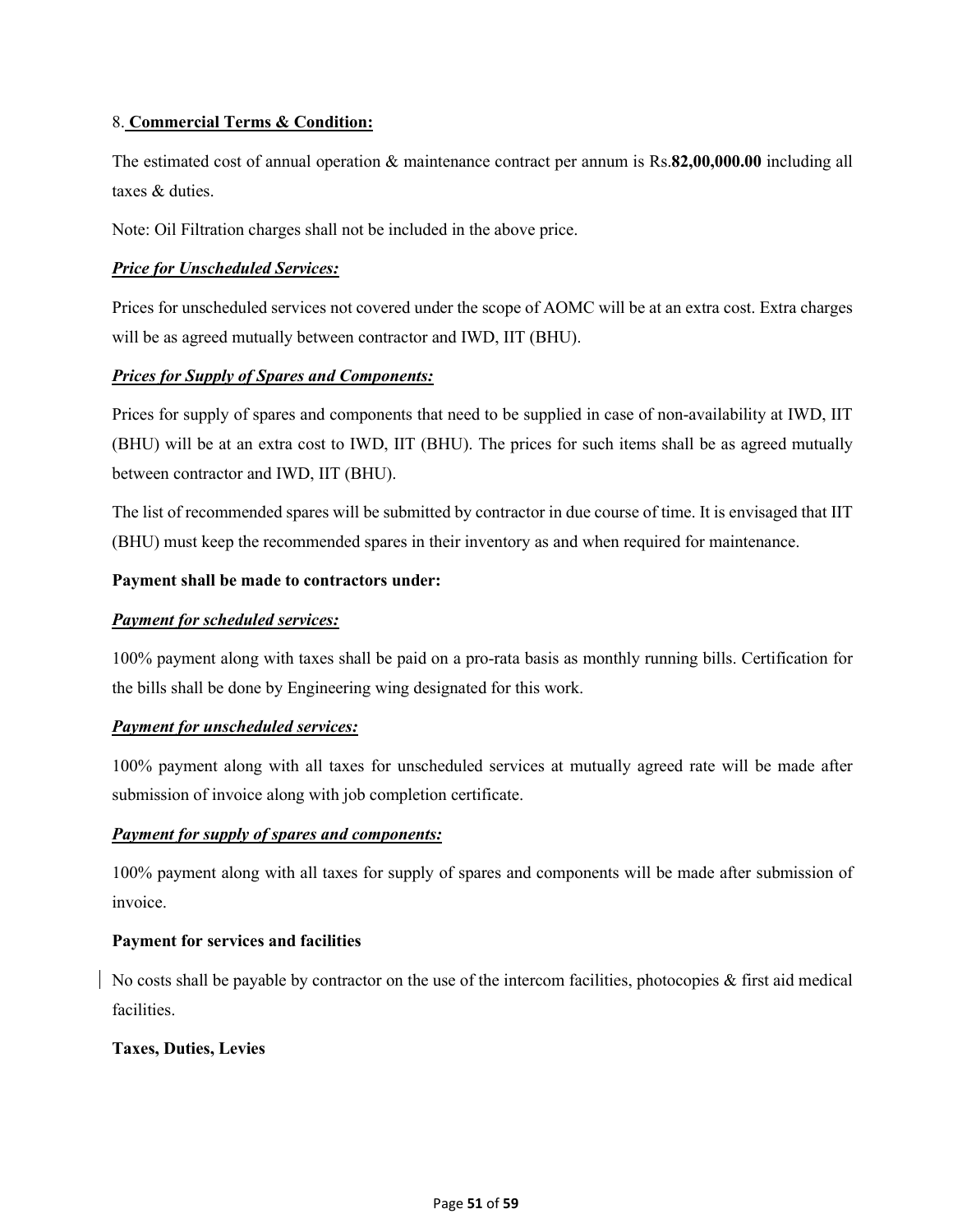All Taxes and Duties such as Service Tax etc. and any variations in same shall be claimed extra, at actual, by contractor where applicable against submission of documentary evidence.

## **9.0 Limitation of Liability**

- A. "Not withstanding anything else contained in this contract, in no event, whether based in contract or tort (including negligence) or other legal theory shall either party, its officers, affiliates or employees be liable for incidental, consequential, indirect, special or punitive damages of any kind, or for loss of revenue or profits, loss of business, loss of information or data, or other financial loss arising out of or in connection with this Agreement or any related contract. To the extent permitted by law and notwithstanding anything else contained in this Agreement, Contractor's maximum aggregate liability on any claim of any kind for any loss or damage arising out of or in connection with or resulting from this Agreement or from the performance or breach hereof will not exceed the amounts actually paid to Contractor for such Services."
- B. Force Majeure event: "acts of civil or military authority, governmental priorities, act of god, natural calamities, earthquake, flood, the elements (weather), fire, explosion, epidemic, quarantine, energy crisis, strike, labor trouble, war, riot, accident, act of terrorism, nation-wide bandh, shortage, delay in transportation, or any other causes beyond the reasonable control of the party.

## **10.0 Insurance**

- i. Without thereby limiting its responsibilities under this contract, contractor shall insure with a reputable insurance company against all loss and damage and injury to its persons arising out of or in consequence of its obligations under this contract.
- ii. When working with subcontractors, contractor shall ensure that the subcontractors procure a minimum of insurance cover proportioned to their respective performance of the Services.
- iii. Contractor shall also arrange insurance in respect to and /or theft of contractor's other property, including tools and equipments if they are insurable.
- iv. Contractor shall also obtain accident liability insurance at its own cost for its employees and pay compensation on account of injury, fatal or otherwise due to accident during service being rendered under scope of this contract.

## **11.0 Bankruptcy**

If either Party becomes bankrupt or insolvent or makes any contract with its creditors compounding debts or if, being a limited company, any proceedings have started in respect of it applying for the appointment of a liquidator, administrator, receiver or similar official for it or all or any substantial part of its assets or seeking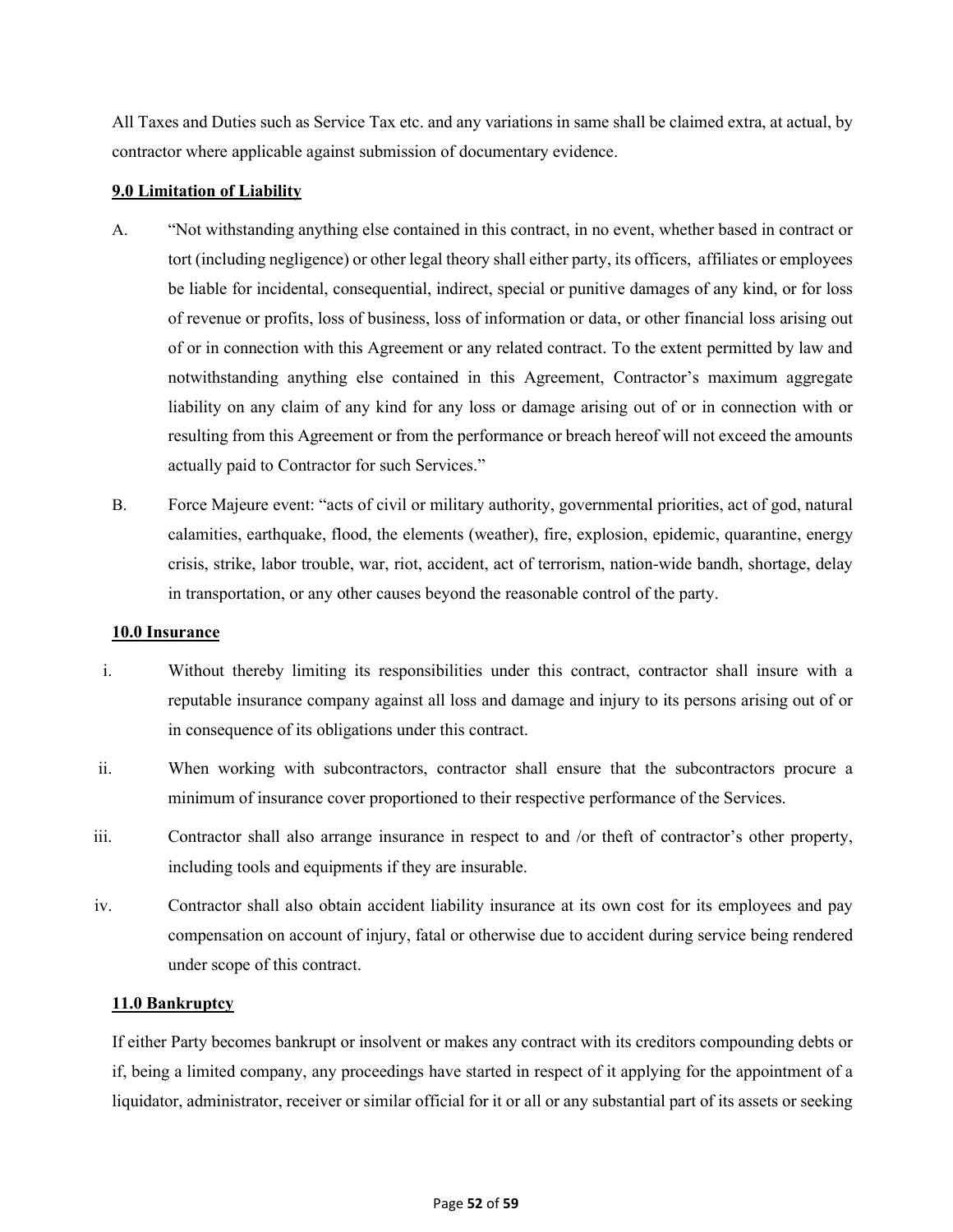an order of relief against it as debtor or under any law relating to insolvency, readjustment of debt, reorganization, administration or liquidation, the other Party may at any time by written notice terminate this contract forthwith, in which event the provisions of the TERMINATION clause shall apply.

## **12.0 General**

IIT (BHU) may assist contractor in obtaining any and all signatures, permits, licenses which may be required for the performance of the operation & maintenance services and providing of spare parts.

Any and all notices or other communication pursuant to this contract to be given by either Party to the other Party shall be in writing and in English and shall be deemed duly served and given if personally delivered against acknowledgement of receipt or five (5) business days after the day of sending when sent by registered mail or courier, or on the date of acknowledgement of receipt when sent by fax addressed to be mentioned.

# **13.0 Warranty for third party maintenance services &equipments under warranty period**

- 1. IWD, IIT (BHU) shall not itself perform or entrust any third party with any Maintenance Services or any other services at the Substation that could be performed by contractor without the prior written consent of contractor.
- 2. Contractor shall not repair IWD, IIT (BHU)'s equipment under OEM warranty without express approval of IWD, IIT (BHU). This does not replace the warranty offered by third party manufacturers with installed equipment during the warranty period. IWD, IIT (BHU) shall manage the third party manufacturer to comply with its warranty obligations and keep contractor informed.

## **14.0 Statutory Obligations**

Contractor shall take all steps, necessary or otherwise, to comply with the various applicable laws/rules/regulations, including, but not limited to, the provisions of Contract Labour (Regulation & Abolition ACT) 1970 as amended, Minimum Wages Act, 1984, Workmen Compensation Act, ESI Act, PF Act, Bonus Act, and all other applicable laws and rules framed there under including any statutory approval required from the Central / State Governments, Ministry of Labour.

Contractor shall, prior to commencement of the jobs under this Contract, furnish to IWD,IIT (BHU) the permanent Provident Fund Code numbers and ESI of its employees and those employed by subcontractors, if applicable.

## **15.0 Workmen's Compensation**

1. Contractor shall take out a comprehensive insurance policy under the Workmen's Compensation Act to cover such workers, who shall be engaged to undertake the jobs covered under this contract and a copy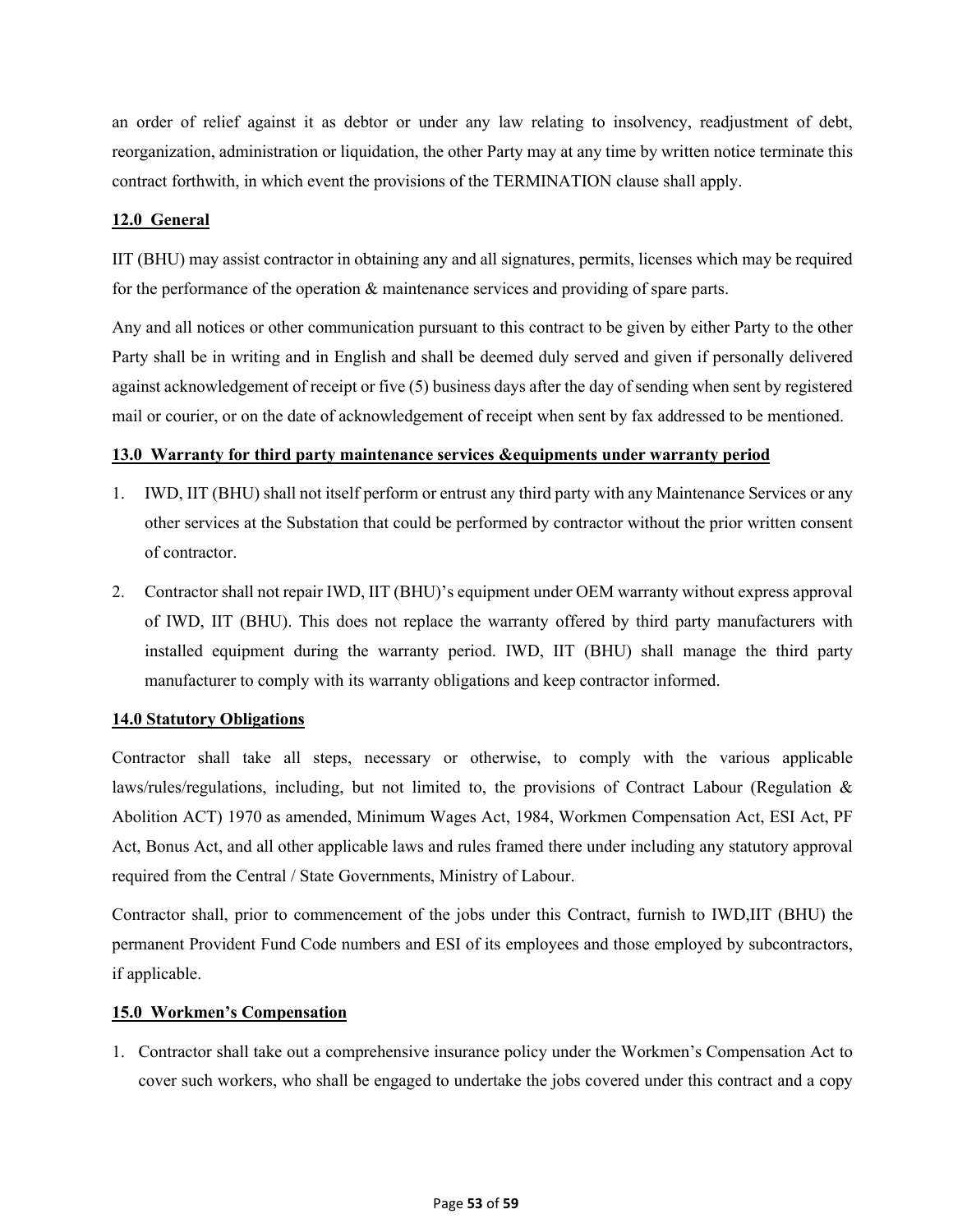of this insurance policy shall be given to IIT (BHU) solely for its information, reference and records. Contractor shall ensure that such insurance policies are kept valid at all times.

- 2. IIT (BHU) shall be entitled to deduct from any money due to or to become due to contractor, money paid or payable by way of compensation as aforesaid or cost or expenses in connection with any claims there to and contractor shall abide by the decision of IIT (BHU) as to the sums payable by contractor under the provisions of this clause.
- 3. Nothing contained in this contract, shall establish any relationship of any kind between IIT (BHU) on the one hand and the employees, workmen and labourers, of any kind whatsoever of contractor on the other hand.

# **16.0 Safety Code**

Contractor shall ensure adequate safe conditions and ensure safety precautions at site as required under applicable laws and shall be solely and entirely responsible for the complete safety of its workmen at site against any safety hazards arising out of the work done by contractor staff in the premises of IWD,IIT (BHU), Varanasi.

# **17.0 Subletting/ Assignment**

a. Contractor may, with the prior consent of IWD, IIT (BHU) in writing assign or sublet whole or substantially the whole of the Contract. However, any such consent shall not relieve contractor from any obligation, responsibility or duty under this contract.

# **18.0 Governing Law and Arbitration**

"If a dispute or controversy regarding any right or obligation under this Agreement arises between the parties which they are unable to resolve, each of the parties will, within a reasonable amount of time after any such dispute arises seek to resolve such dispute by good faith negotiation. If at the end of such thirty (30) day period, the dispute remains unresolved, any dispute, claim or matter arising from or in connection with this Agreement or the legal relationships established by the Agreement shall be settled by arbitration in accordance with the Arbitration and Conciliation Act, 1996 ("IAC") and any modifications thereto and reenactments thereof from time to time, by sole arbitrator appointed with the mutual consent of the Parties. The seat of arbitration shall be Varanasi. The language to be used in the arbitration proceedings shall be English of Hindi.

# **19.0 Representation, Warranties and Guarantees** :

Contractor hereby represents warrants and guarantees that:

i. It is a legally recognized entity under the laws of India;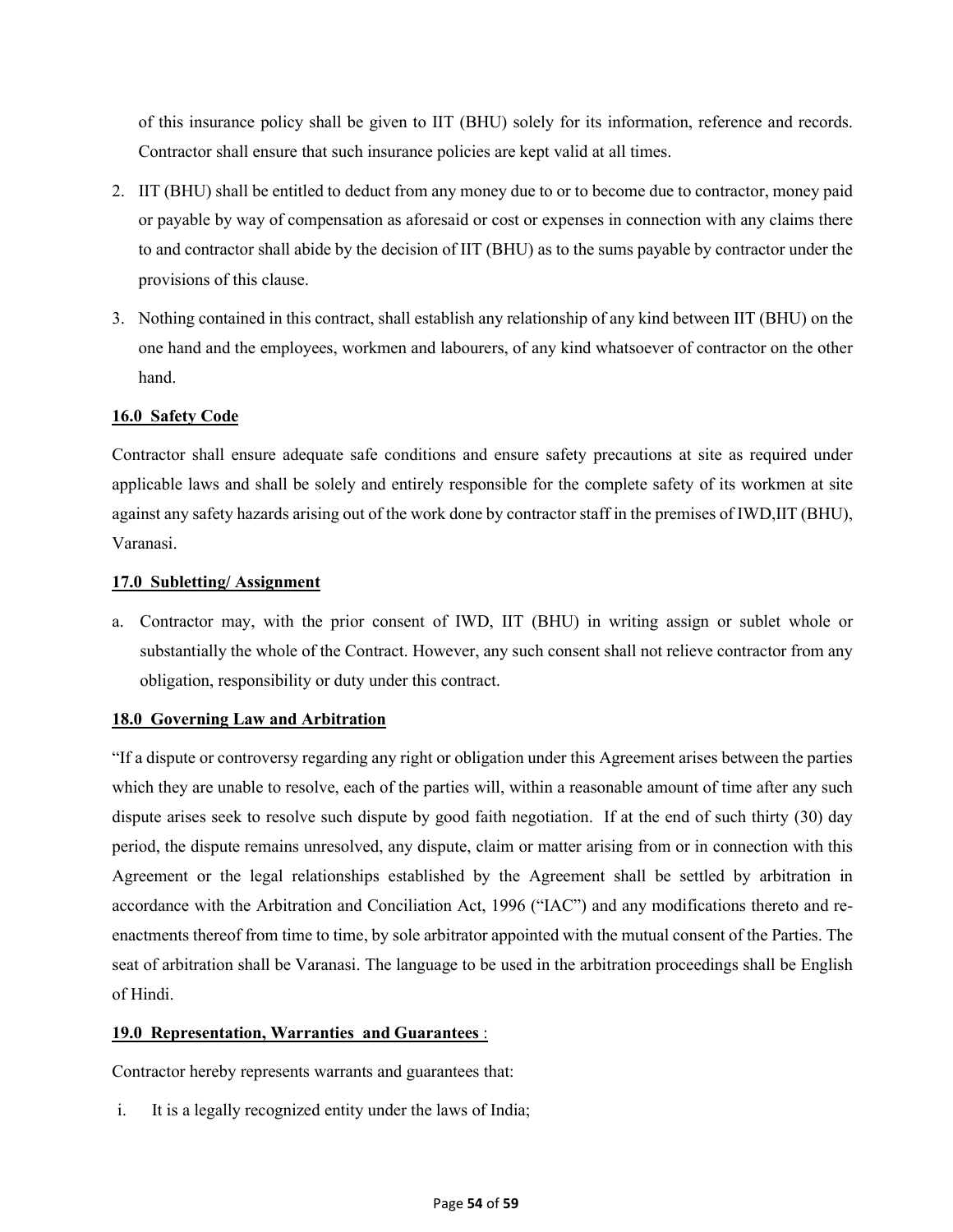- ii. The contract contains valid and binding obligations  $\&$  is enforceable in accordance with the terms hereof;
- iii. It has apprised itself of all applicable rules and regulations, and shall at all times comply with such rules and regulations;
- iv. It shall engage vehicles, tools, test kits and manpower suitable for the purposes of this contract to render services as contemplated in this contract;
- v. The services would be conducted in a safe and efficient manner at the site and at all times in compliance with good industry practices and requirements of IIT (BHU).
- vi. It shall procure all consents, license, permits, approvals and certificates & authorizations as may be required from any governmental authority for the performance of services at the Site;
- vii. It shall duly pay, if applicable, the duties, taxes and levies as are set out in this contract, which are to be paid by contractor;

# **20.0 Notice of Events of Force Majeure**

If a force majeure event prevents a party from performing any obligations under this contract in part or in full, that party shall

- i) Immediately notify the other party in writing of the Force Majeure events within 2 working days of the occurrence of the Force Majeure event.
- ii) Be entitled to suspend performance of the obligations under the contract, which is affected by Force Majeure event for the duration of the Force Majeure event.
- iii) Use all reasonable efforts to resume full performance of the obligation as soon as practicable.
- iv) Keep the other party informed of all such efforts to resume full performance of the obligation on a regular basis.
- v) Provide prompt notice of the resumption of full performance or obligation to the other party. Mitigation of Events of Force Majeure Contractor or IIT (BHU), as the case may be, shall:
	- (i) Make all reasonable efforts to prevent and reduce to a minimum & mitigate the effect of any delay occasioned by an event of Force Majeure, including applying other ways in which to perform the contract,
	- (ii) Use its best efforts to ensure resumption of normal performance after the termination of any Event of Force Majeure and shall perform its obligations to the maximum extent practicable as agreed between the Parties;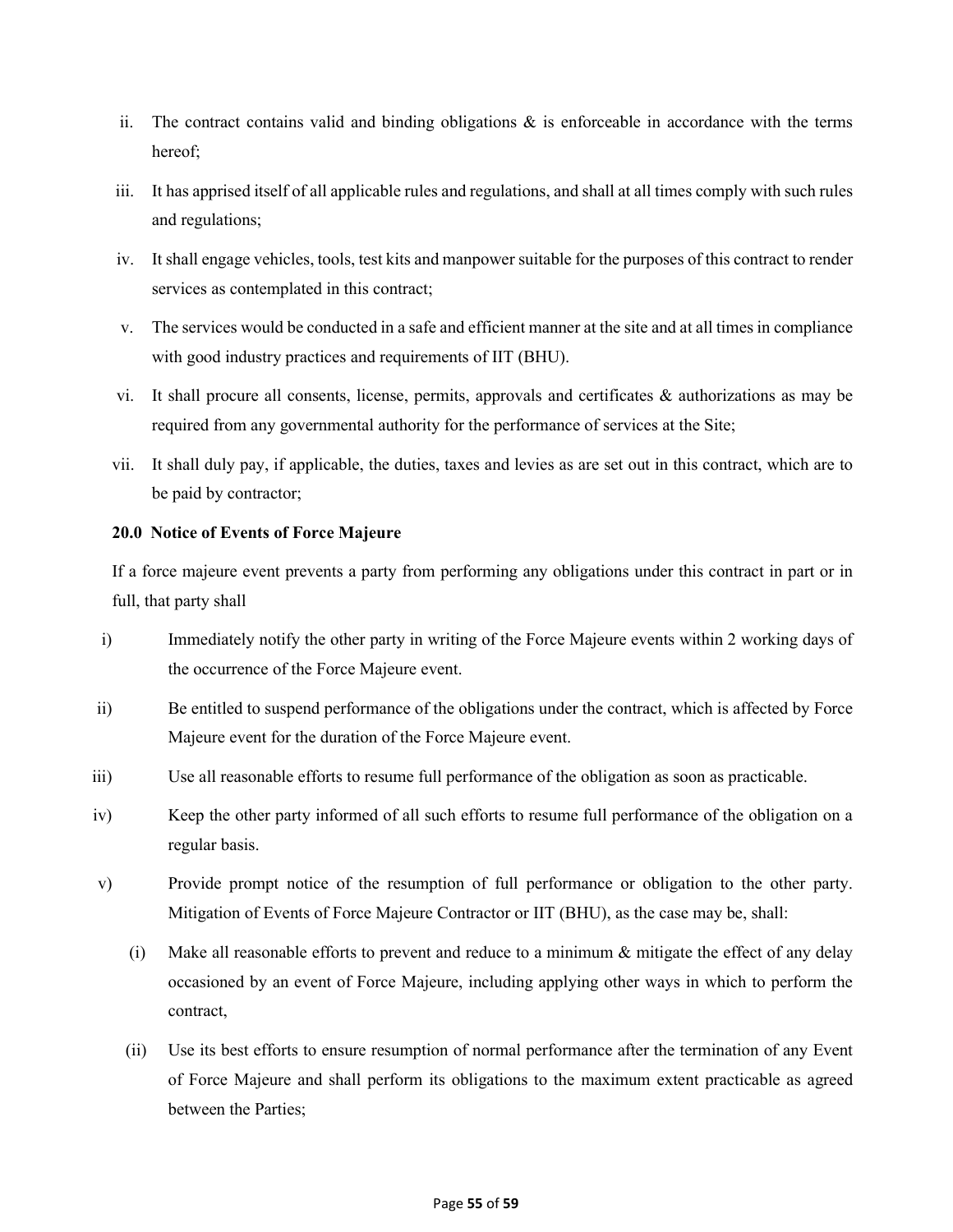(iii) Keep the other party informed at regular intervals of the circumstances concerning the event of Force Majeure, with best estimates as to its likely continuation and what measure or contingency planning it is taking to mitigate and or terminate the Event of Force Majeure.

## **21.0 Burden of Proof**

In the event that the Parties are unable in good faith to agree that a Force Majeure event has occurred to an affected party, the parties shall resolve their dispute in accordance with the provisions of this contract. The burden of proof as to whether or not a Force Majeure event has occurred shall be upon the party claiming that the Force Majeure event has occurred and that it is the affected party.

If any obligation of any Party under the contract is or is reasonably expected to be delayed or prevented by a Force Majeure event for a continuous period of more than 3 month during the Term of the contract, the contract may be terminated at the discretion of either party and it shall not be liable to the other for any consequences arising on account of such termination.

# **22.0 Confidentiality – Intellectual Property**

- 1. So as to enable contractor to perform its obligations under this contract and/or in fulfilling these obligations, IWD, IIT (BHU) shall disclose and contractor may gain access to information which is proprietary to IWDIIT (BHU) and which is kept strictly confidential by contractor (hereinafter called "Confidential information").
- 2. Contractor undertakes to treat the confidential Information with at least the same degree of confidentiality as contractor uses in maintaining the secrecy of its own information of similar importance. Except to the extent set forth, contractor consequently undertakes not to use or carry the confidential information, nor to disclose the same to any third party, except to such contractor employees who need to know such confidential information in order to respect contractor's obligations under this contract. Contractor further undertakes not to derive directly or indirectly at any time from the possession or use of the confidential information any right, title or interest therein, nor to claim any intellectual property right on the same.

3. The obligations and restrictions hereunder shall not apply to any other information disclosed to contractor by IWD, IIT (BHU) or to which contractor may gain access, and which is not treated by IWD,IIT (BHU) as strictly confidential, nor to confidential information or parts thereof which at the time of disclosure or access was publicly known,

• becomes publicly known otherwise than by an act or omission on the part of contractor or one of its employees, at the time of disclosure or access was already known to contractor,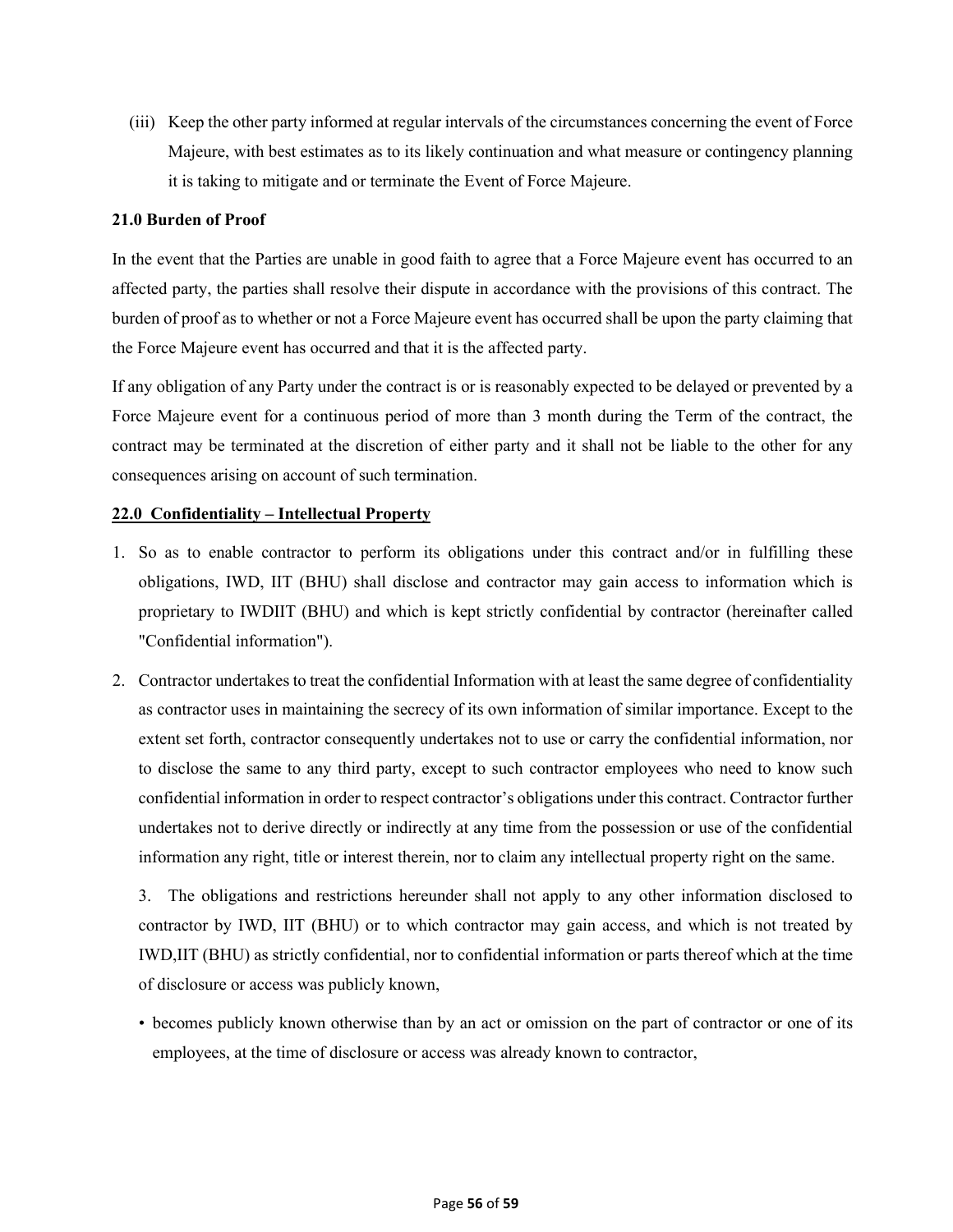- has been received from a source (other than IWD, IIT (BHU)) lawfully having possession of such information
- 4. Technical information and other related documents forming part of this contract and the information obtained during the course of investigations under this contract shall be IWD,IIT (BHU) exclusive property and shall not be used for any other purpose except for the execution of the contract. The technical information drawing, records and other documents shall not be copied, transferred, or divulged and / or disclosed to third party in full/part, not misused in any form whatsoever except to the extent for the execution of this contract.
- 5. These technical information and other related documents shall be returned to IWD,IIT (BHU) with all approved copies and duplicates including all details as are prepared by contractor during the executions of this contract, if any, immediately after they have been used for agreed purposes.
- 6. Contractor shall not use the name of IWD,IIT (BHU) in any manner either for credit arrangement or otherwise and it is agreed that IWD,IIT (BHU) shall not in any way be responsible for the debts, liabilities or obligations of contractor and/ or its employees.
- 7. These provisions of this Clause shall survive, for a period of 3 years, beyond the termination or expiration of this contract.

# **23.0 Indemnification**

Each party shall indemnify at all times the Other and hold harmless all directors and employees of the other against any claims, law suits or damages occurring as a results of the award of this contract or due to the , maintenance and administration of this contract and against costs and expenses, if any incurred by either Party in connection therein and prejudice to make any recovery.

# **24.0 Exclusivity**

IWD,IIT (BHU) undertakes not to perform for itself, nor to negotiate or purchase services similar to the services undertaken by contractor from any third party or perform such services through a third party during the term of this contract. IWD,IIT (BHU) has the right to award the same order for similar work at same rates, or on any terms and conditions to another party or parties only if conditions as mentioned under the Termination Clause are applicable.

# **25.0 Termination**

"If IWD, IIT (BHU) fails to pay any sum due under the Contract by the due date, Contractor may by notice, in addition to any other rights it may have, suspend supplying the products/services until all overdue amounts are paid.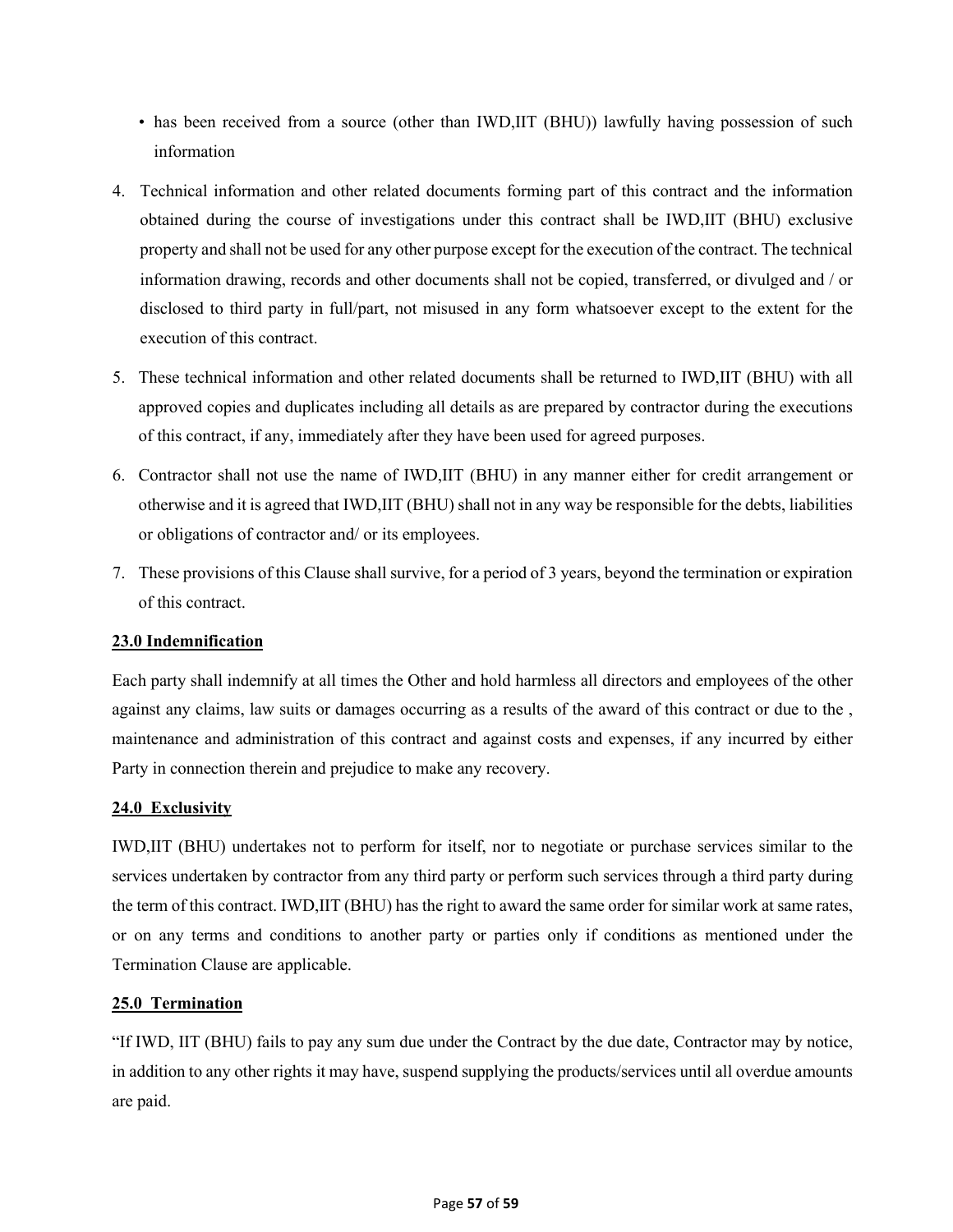Contractor may terminate the Contract by providing prior written notice to IWD, IIT (BHU), if IWD IIT (BHU) fails to remedy any breach of an essential obligation under the Contract (such as failure to meet its payment obligations or failure to comply with the software license terms) within thirty (30) days after receipt of written notice from Contractor of details of the breach.

## **26.0 Suspension by Contractor**

Contractor shall have the right to suspend the provision of Services, in part of whole, due to any of the following reasons not attributable to Contractor, without invalidating the other provisions of the Agreement. Contractor shall give a written notice of suspension to the IWD, IIT (BHU) in case IWD, IIT (BHU)

- 1. Delays or fails to fulfil its contractual obligations mentioned hereunder;
- 2. The payments due to Vendor are withheld /suspended beyond reasonable time limit;
- 3. The occurrence of Force Majeure event mentioned in the tender
- 4. A change in law or directive of any Government Authority, where performance of contractual obligations are not feasible or possible;
- 5. Any other reasons for which Contractor is not liable and it is not feasible to continue works unless issue is resolved.

If the suspension lasts more than 90 days, Contractor shall be entitled to terminate this Agreement. Post termination, Contractor shall be entitled to for all work done upto the date of termination.

# **27.0**. **Export Compliance**

IWD, IIT(BHU) to comply with related applicable US, E.U. and other national and international export control laws and/or regulations and agrees to sign the End User Certificate in this regard. Proposed wordings: "The deliverables provided by Vendor under this Contract contain or may contain components and/or technologies from the United States of America ("US"), the European Union ("EU") and/or other nations. IWD,IIT (BHU) acknowledges and agrees that the supply, assignment and/or usage of the products, software, services, information, other deliverables and/or the embedded technologies (hereinafter referred to as "Deliverables") under this Contract shall fully comply with related applicable US, EU and other national and international export control laws and/or regulations. Unless applicable export license/s has been obtained from the relevant authority and the Vendor has approved, the Deliverables shall not (i) be exported and/or reexported to any destination and party (may include but not limited to an individual, group and/or legal entity) restricted by the applicable export control laws and/or regulations; or (ii) be used for those purposes and fields restricted by the applicable export control laws and/or regulations. Owner also agrees that the Deliverables will not be used either directly or indirectly in any rocket systems or unmanned air vehicles; nor be used in any nuclear weapons delivery systems; and will not be used in any design, development, production or use for any weapons which may include but not limited to chemical, biological or nuclear weapons. If any